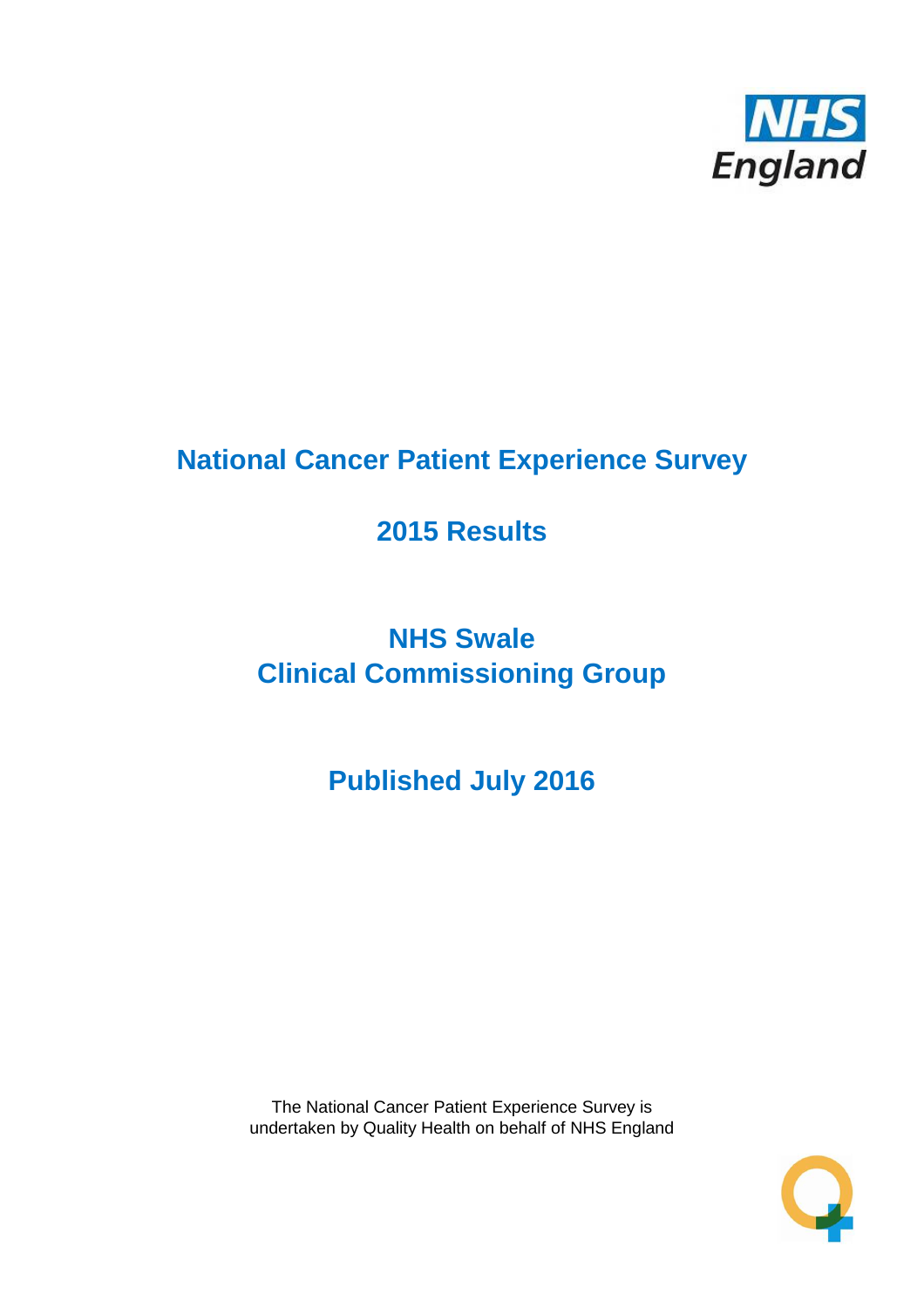### **Introduction**

The National Cancer Patient Experience Survey 2015 is the fifth iteration of the survey first undertaken in 2010. It has been designed to monitor national progress on cancer care; to provide information to drive local quality improvements; to assist commissioners and providers of cancer care; and to inform the work of the various charities and stakeholder groups supporting cancer patients.

The survey was overseen by a national Cancer Patient Experience Advisory Group. This Advisory Group set the principles and objectives of the survey programme and guided questionnaire development.

The survey was commissioned and managed by NHS England. The survey provider, Quality Health, is responsible for designing, running and analysing the survey.

Full national results and other reports are available at www.ncpes.co.uk

Further details on the survey methodology and changes to the 2015 survey can be found in the Annex. Note that a number of significant changes were made to the 2015 survey so caution should be taken in directly comparing data from the 2015 survey to the findings of the previous CPES surveys. No comparisons with previous surveys are presented in this report.

#### **This report**

The report shows how this CCG scored for each question in the survey, compared with national results. It is aimed at helping individual CCGs to understand their performance and identify areas for local improvement.

Note that responses for questions with 1-20 respondents have been suppressed. This is to protect patient confidentiality and because uncertainty around the result is too great.

#### **Data tables**

The data tables presented in this report show the following for each question:

- **Column 1** shows the number of respondents to this question
- **Column 2** shows the unadjusted 2015 score for this CCG
- **Column 3** shows the case-mix adjusted 2015 score for this CCG
- **Column 4** shows the lower limit of the expected range of scores for this CCG (the top of the pale blue section on the Comparability chart - see below)
- **Column 5** shows the upper limit of the expected range of scores for this CCG (the bottom of the dark blue section on the Comparability chart - see below)
- **Column 6** shows the National Average score for this question.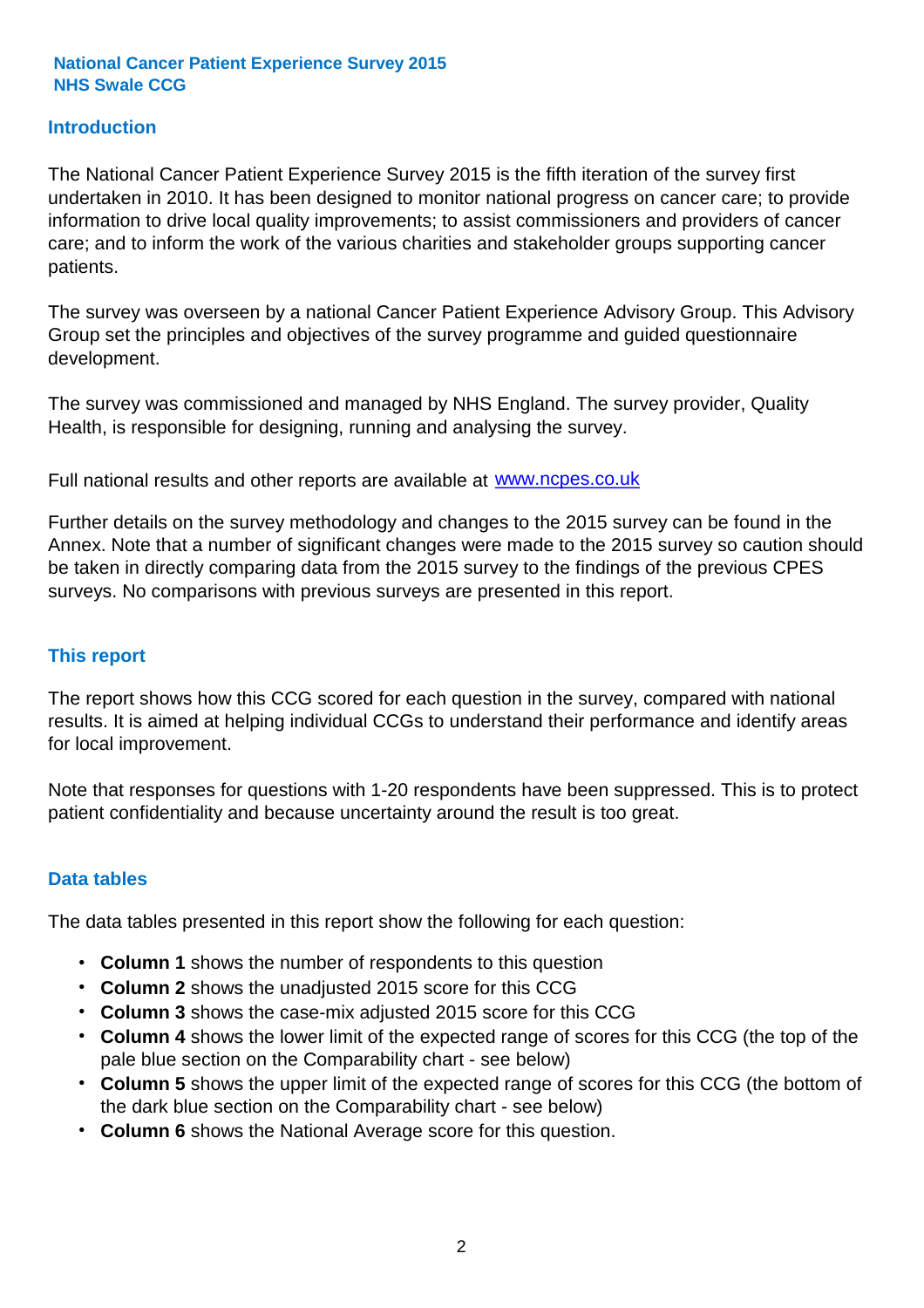Results for individual response options are presented in the detailed data tables **WWW.ncpes.co.uk** Confidence Intervals for unadjusted and case-mix adjusted data are provided in these tables.

Expected ranges and 95% Confidence Intervals highlight the uncertainty around the results. The size of the expected ranges and confidence intervals will be different for each question, and depends on the number of respondents and the range of their responses.

For further details on case-mix adjustment and the scoring methodology used, please refer to the Annex.

### **Comparability charts**

For the 2015 survey, we have adopted the CQC standard for reporting comparative performance, based on calculation of "expected ranges". This means that CCGs will be flagged as outliers only if there is statistical evidence that their scores deviate (positively or negatively) from the range of scores that would be expected for CCGs of the same size.

The Comparability charts in this report show a bar with these expected ranges (in grey), higher than expected (in dark blue), and lower than expected (in pale blue). A black dot represents the actual score of this CCG.

The same colour convention has been used in Column 3 of the Data tables.

For further details on expected ranges, please refer to the technical document at **www.ncpes.co.uk** 

#### **Tumour group tables**

The final set of tables in this report show the scores for each question for each of the 13 tumour groups, with a comparative national score for that tumour group.

These breakdowns are intended as additional information for CCGs to understand the differences between the experiences of patients with different types of cancer. The numbers are generally relatively small and may not be statistically significant. They should therefore be treated with some caution.

#### **Notes on specific questions**

Question 5 in the survey has not been scored. However, the unscored data is useful and has been published alongside the other results in this report. This question asked respondents to "tick all that apply". The results show all of the responses given including where respondents chose two or more options.

Questions used to direct respondents to different parts of the survey (questions 4, 17, 24, 27, 40, 43, 46) and other demographic and information questions are not reported.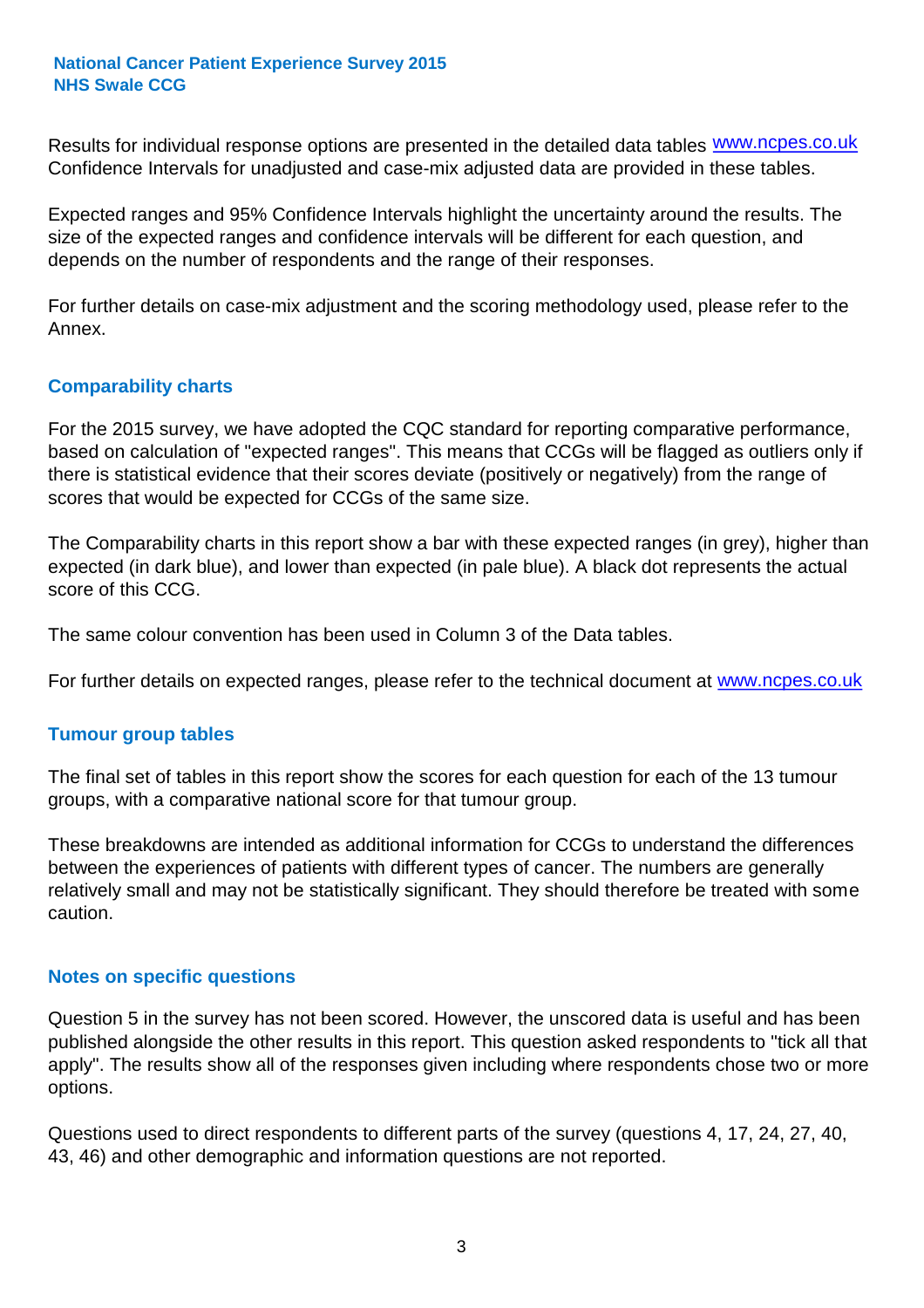#### **How to use the data**

Unadjusted data should be used to see the actual responses from patients relating to the CCG.

Case-mix adjusted data, together with expected ranges, should be used to understand whether the results are significantly higher or lower than national results.

Case-mix adjusted data, together with (case-mix adjusted) Confidence Intervals (presented in the detailed data tables **www.ncpes.co.uk**), should be used to understand whether the results are significantly higher or lower than the results for another CCG.

#### **Response rates**

Numbers of respondents by tumour group, age and gender can be found in the Annex.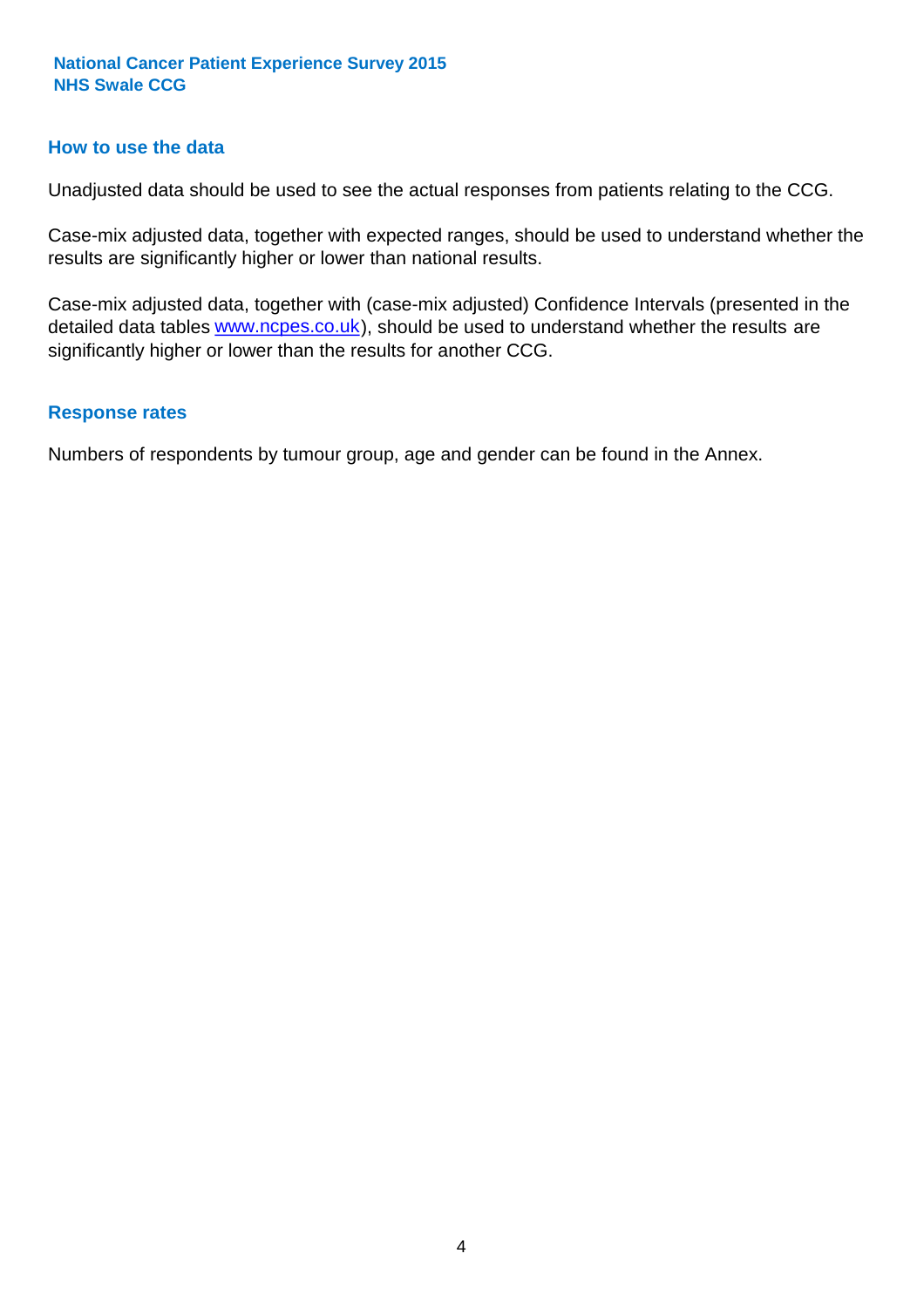## **Executive Summary**

average rating of 8.4. Asked to rate their care on a scale of zero (very poor) to 10 (very good), respondents gave an

The following questions are included in phase 1 of the Cancer Dashboard developed by Public Health England and NHS England\*:

- **77%** of respondents said that they were definitely involved as much as they wanted to be in decisions about their care and treatment
- **89%** of respondents said that they were given the name of a Clinical Nurse Specialist who would support them through their treatment
- when asked how easy or difficult it had been to contact their Clinical Nurse Specialist 82% of respondents said that it had been 'quite easy' or 'very easy'
- **85%** of respondents said that, overall, they were always treated with dignity and respect they were in hospital
- **94%** of respondents said that hospital staff told them who to contact if they were worried about their condition or treatment after they left hospital
- **61%** of respondents said that they thought the GPs and nurses at their general practice definitely did everything they could to support them while they were having cancer treatment.

Detailed results for these and other questions are set out in the sections that follow.

#### www.cancerdata.nhs.uk/dashboard

The questions were selected in discussion with the national Cancer Patient Experience Advisory Group and reflect four key patient experience domains: provision of information; involvement in decisions; care transition; interpersonal relations, respect and dignity. The figures presented above are all case-mix adjusted.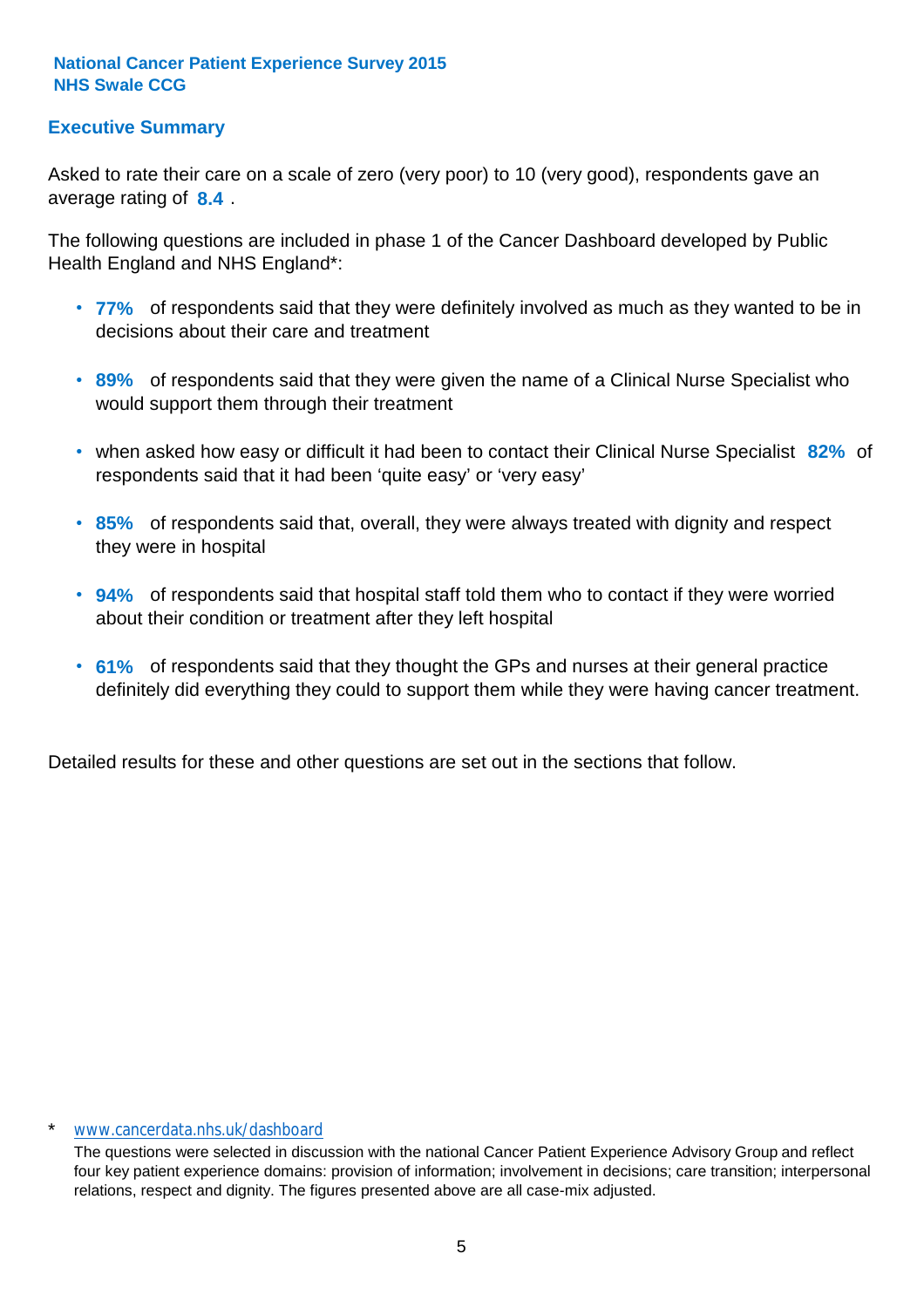# **Questions which scored outside expected range**

|                                  |                                                                                                     |                                          | 2015 Case-mix Adjusted             |                                     |                                     |                              |  |  |
|----------------------------------|-----------------------------------------------------------------------------------------------------|------------------------------------------|------------------------------------|-------------------------------------|-------------------------------------|------------------------------|--|--|
| Question                         |                                                                                                     | respondents<br>for this CCG<br>Number of | Percentage for<br>this CCG<br>2015 | Lower limit of<br>expected<br>range | Upper limit of<br>expected<br>range | Average<br>Score<br>National |  |  |
|                                  | Seeing your GP                                                                                      |                                          |                                    |                                     |                                     |                              |  |  |
| Q2                               | Patient thought they were seen as soon as necessary                                                 | 169                                      | 72%                                | 77%                                 | 88%                                 | 82%                          |  |  |
|                                  | Finding out what was wrong with you                                                                 |                                          |                                    |                                     |                                     |                              |  |  |
| Q8                               | Patient told they could bring a family member or friend when<br>first told they had cancer          | 150                                      | 68%                                | 72%                                 | 85%                                 | 79%                          |  |  |
| Q <sub>9</sub>                   | Patient felt they were told sensitively that they had cancer                                        | 166                                      | 78%                                | 79%                                 | 90%                                 | 84%                          |  |  |
| <b>Clinical Nurse Specialist</b> |                                                                                                     |                                          |                                    |                                     |                                     |                              |  |  |
| Q19                              | Get understandable answers to important questions all or most<br>of the time                        | 116                                      | 79%                                | 83%                                 | 94%                                 | 89%                          |  |  |
|                                  | Support for people with cancer                                                                      |                                          |                                    |                                     |                                     |                              |  |  |
| Q20                              | Hospital staff gave information about support groups                                                | 120                                      | 74%                                | 76%                                 | 90%                                 | 83%                          |  |  |
| Q <sub>23</sub>                  | Hospital staff told patient they could get free prescriptions                                       | 88                                       | 72%                                | 72%                                 | 88%                                 | 80%                          |  |  |
|                                  | Hospital care as an inpatient                                                                       |                                          |                                    |                                     |                                     |                              |  |  |
| Q <sub>31</sub>                  | Patient had confidence and trust in all ward nurses                                                 | 90                                       | 62%                                | 63%                                 | 82%                                 | 72%                          |  |  |
| Q <sub>33</sub>                  | All staff asked patient what name they preferred to be called by                                    | 88                                       | 53%                                | 54%                                 | 79%                                 | 67%                          |  |  |
|                                  | Hospital care as a day patient / outpatient                                                         |                                          |                                    |                                     |                                     |                              |  |  |
| Q41                              | Patient was able to discuss worries or fears with staff during<br>visit                             | 125                                      | 60%                                | 62%                                 | 78%                                 | 70%                          |  |  |
|                                  | Home care and support                                                                               |                                          |                                    |                                     |                                     |                              |  |  |
| Q49                              | Hospital staff gave family or someone close all the information<br>needed to help with care at home | 133                                      | 45%                                | 49%                                 | 66%                                 | 58%                          |  |  |
| Q50                              | Patient definitely given enough support from health or social<br>services during treatment          | 82                                       | 41%                                | 42%                                 | 65%                                 | 54%                          |  |  |
| Q51                              | Patient definitely given enough support from health or social<br>services after treatment           | 44                                       | 27%                                | 30%                                 | 59%                                 | 45%                          |  |  |
|                                  | Your overall NHS care                                                                               |                                          |                                    |                                     |                                     |                              |  |  |
| Q55                              | Patient given a care plan                                                                           | 130                                      | 24%                                | 25%                                 | 41%                                 | 33%                          |  |  |
| Q56                              | Overall the administration of the care was very good / good                                         | 171                                      | 83%                                | 84%                                 | 94%                                 | 89%                          |  |  |
| Q57                              | Length of time for attending clinics and appointments was right                                     | 169                                      | 56%                                | 57%                                 | 75%                                 | 66%                          |  |  |
| Q59                              | Patient's average rating of care scored from very poor to very<br>good                              | 165                                      | 8.4                                | 8.5                                 | 8.9                                 | 8.7                          |  |  |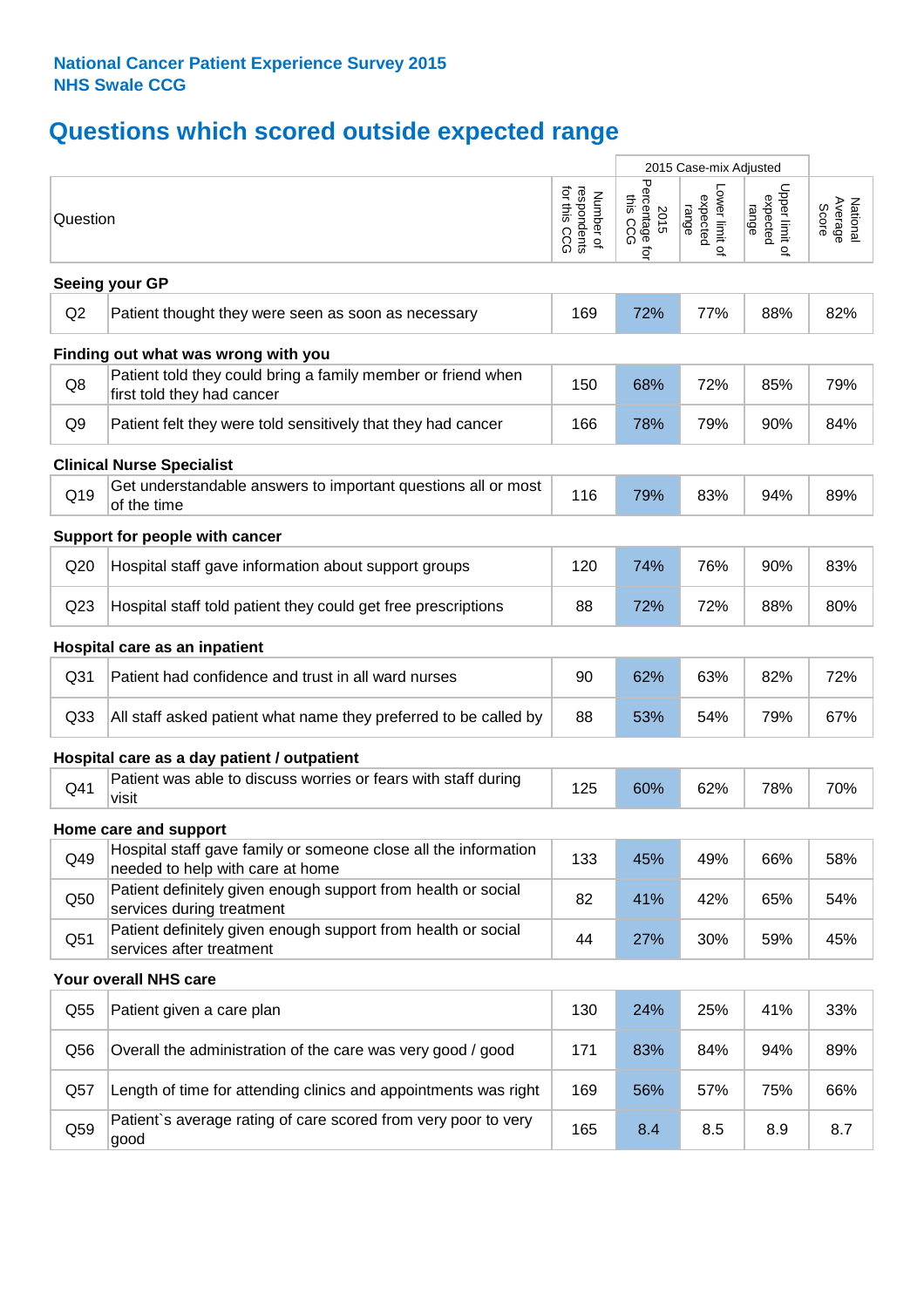## **CCG results**

## **Seeing your GP**



|    |                                                                |                                              |                             |               | 2015 Case-mix Adjusted     |                            |                           |
|----|----------------------------------------------------------------|----------------------------------------------|-----------------------------|---------------|----------------------------|----------------------------|---------------------------|
|    | Question                                                       | respondents<br>Number<br>$\overline{\sigma}$ | 2015<br>Unadjusted<br>Score | 2015<br>Score | Expected<br>range<br>lower | Expected<br>range<br>nbber | National Average<br>Score |
| Q1 | Saw GP once / twice before being told had to go to<br>hospital | 129                                          | 76%                         | 76%           | 68%                        | 83%                        | 76%                       |
| Q2 | Patient thought they were seen as soon as necessary            | 169                                          | 73%                         | 72%           | 77%                        | 88%                        | 82%                       |

|    |                                                                             |                                                 | No. |
|----|-----------------------------------------------------------------------------|-------------------------------------------------|-----|
|    |                                                                             | Yes                                             |     |
|    | Beforehand, did you have all the<br>information you needed about your test? | No, I would have liked more written information |     |
| Q5 |                                                                             | No, I would have liked more verbal information  |     |
|    |                                                                             | I did not need / want any information           |     |
|    |                                                                             | Don't know / can't remember                     |     |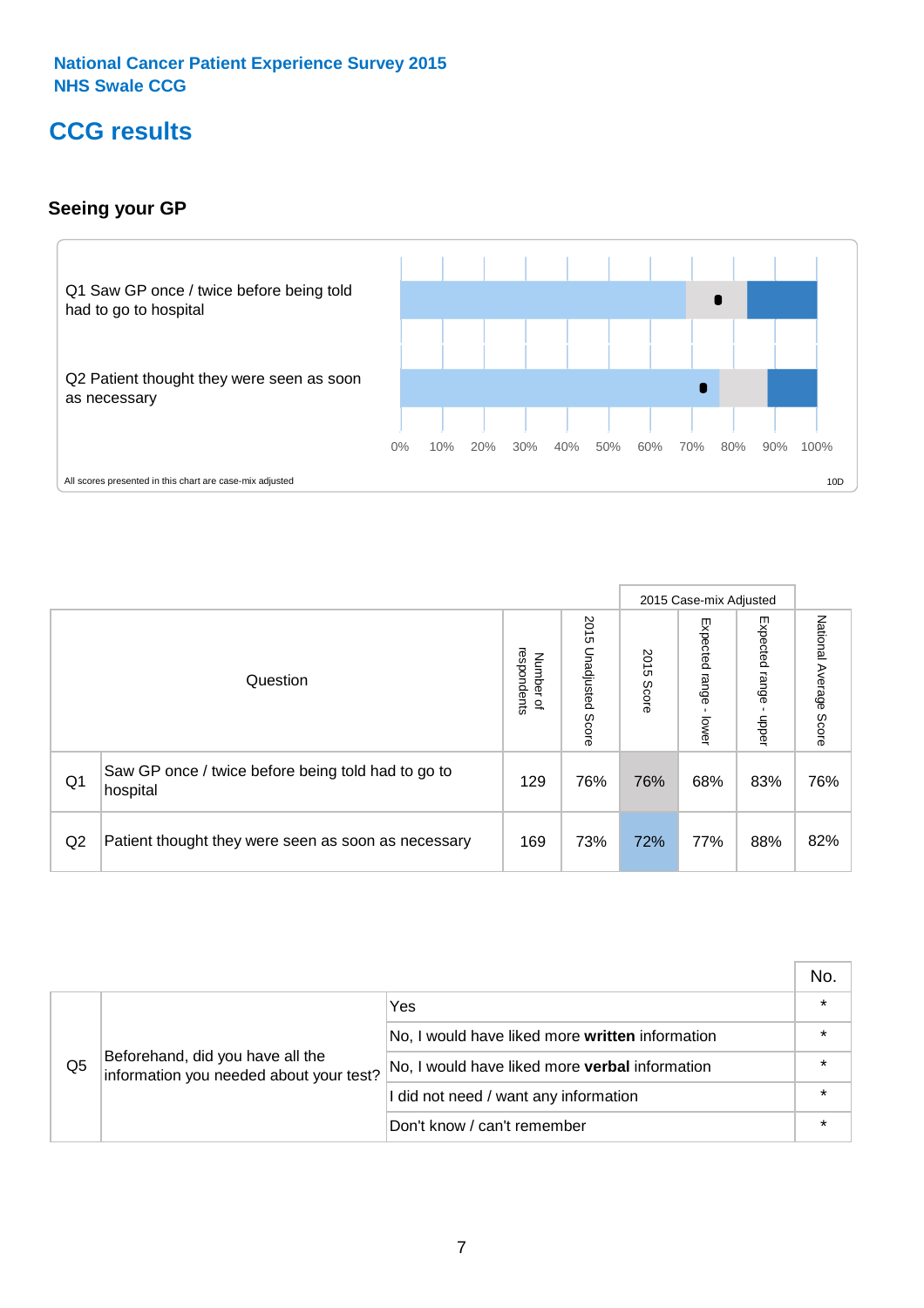## **Diagnostic tests**



|                |                                                                       |                                       |                             |               | 2015 Case-mix Adjusted       |                         |                           |
|----------------|-----------------------------------------------------------------------|---------------------------------------|-----------------------------|---------------|------------------------------|-------------------------|---------------------------|
|                | Question                                                              | respondents<br>Number<br>$\mathbf{Q}$ | 2015<br>Unadjusted<br>Score | 2015<br>Score | Expected<br>I range<br>lower | Expected range<br>nbber | National Average<br>Score |
| Q <sub>6</sub> | The length of time waiting for the test to be done was<br>about right | 147                                   | 84%                         | 84%           | 81%                          | 92%                     | 87%                       |
| Q7             | Given complete explanation of test results in<br>understandable way   | 148                                   | 80%                         | 80%           | 72%                          | 85%                     | 79%                       |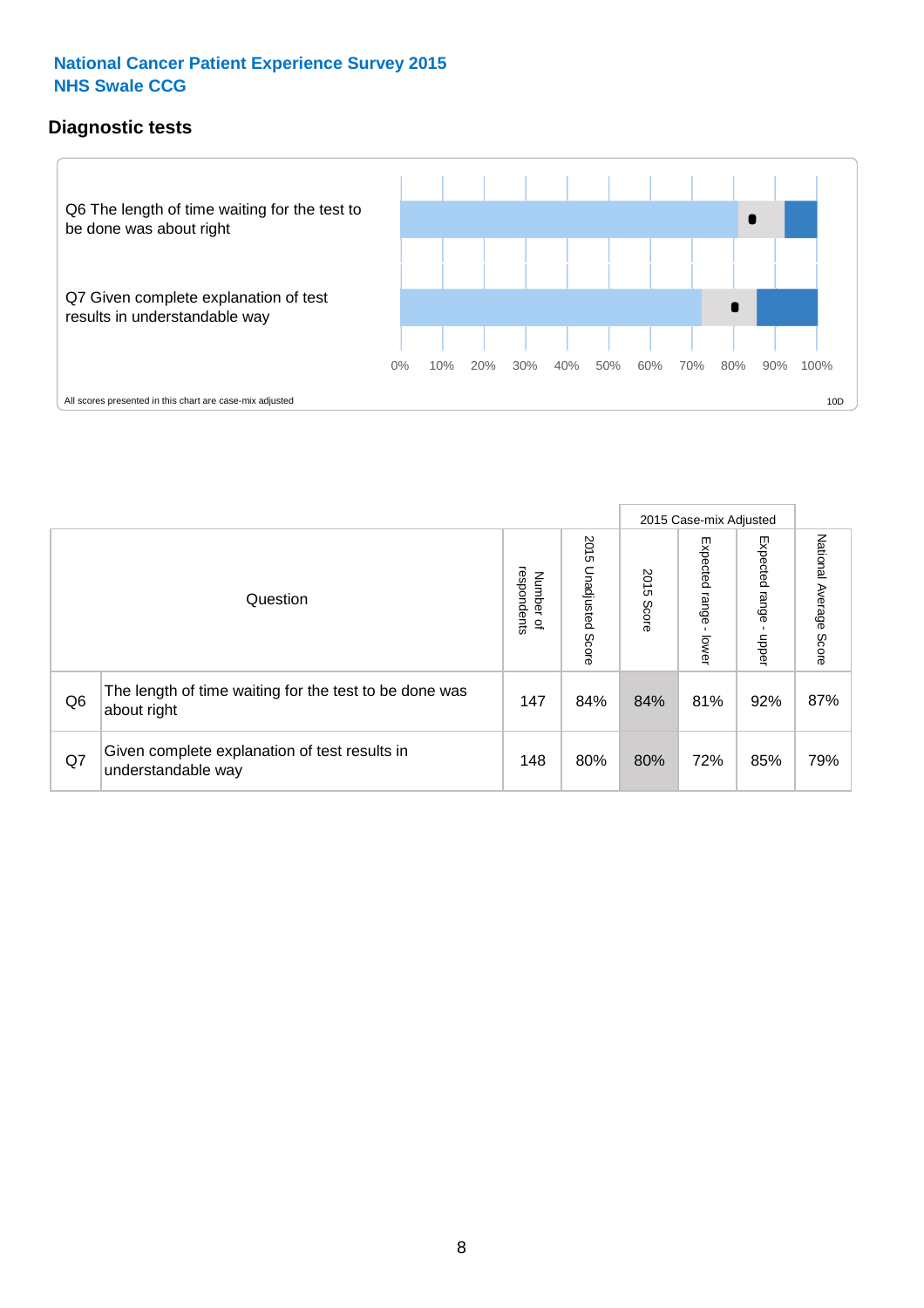#### **Finding out what was wrong with you**



|                |                                                                                            |                          |                          |               | 2015 Case-mix Adjusted    |                           |                        |
|----------------|--------------------------------------------------------------------------------------------|--------------------------|--------------------------|---------------|---------------------------|---------------------------|------------------------|
|                | Question                                                                                   | respondents<br>Number of | 2015<br>Unadjusted Score | 2015<br>Score | Expected range<br>- lower | Expected range<br>- nbbeu | National Average Score |
| Q8             | Patient told they could bring a family member or friend<br>when first told they had cancer | 150                      | 69%                      | 68%           | 72%                       | 85%                       | 79%                    |
| Q <sub>9</sub> | Patient felt they were told sensitively that they had cancer                               | 166                      | 78%                      | 78%           | 79%                       | 90%                       | 84%                    |
| Q10            | Patient completely understood the explanation of what<br>was wrong                         | 166                      | 69%                      | 69%           | 66%                       | 80%                       | 73%                    |
| Q11            | Patient given easy to understand written information<br>about the type of cancer they had  | 145                      | 66%                      | 65%           | 64%                       | 79%                       | 72%                    |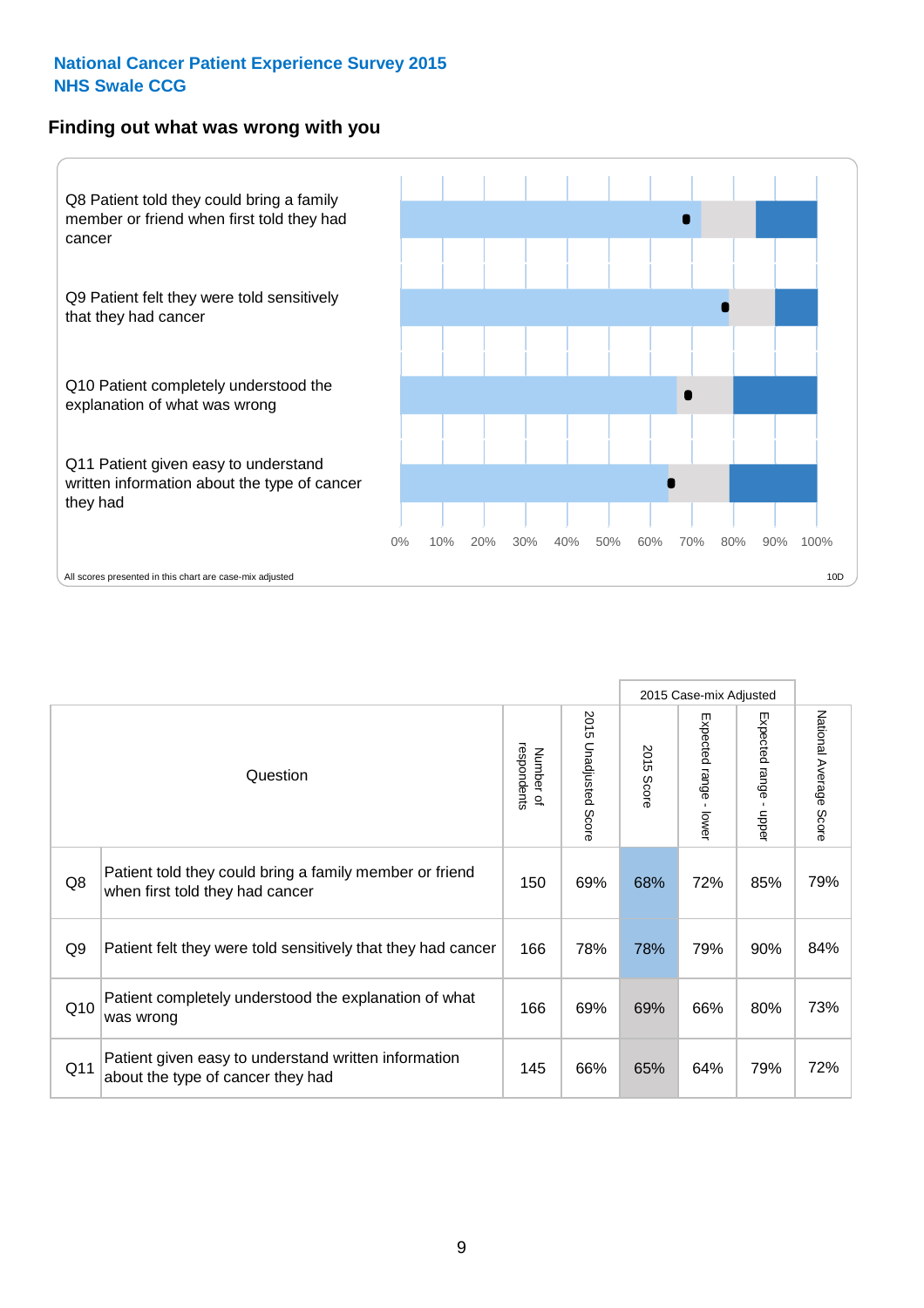## **Finding out what was wrong with you**



|     |                                                                                         |                          |                                 |               | 2015 Case-mix Adjusted                  |                           |                        |
|-----|-----------------------------------------------------------------------------------------|--------------------------|---------------------------------|---------------|-----------------------------------------|---------------------------|------------------------|
|     | Question                                                                                | respondents<br>Number of | 2015<br><b>Unadjusted Score</b> | 2015<br>Score | Expected range<br>$\mathbf{r}$<br>lower | Expected range<br>- nbbeu | National Average Score |
| Q12 | Patient felt that treatment options were completely<br>explained                        | 146                      | 79%                             | 79%           | 77%                                     | 89%                       | 83%                    |
| Q13 | Possible side effects explained in an understandable way                                | 159                      | 76%                             | 76%           | 66%                                     | 80%                       | 73%                    |
| Q14 | Patient given practical advice and support in dealing with<br>side effects of treatment | 157                      | 63%                             | 63%           | 59%                                     | 74%                       | 66%                    |
| Q15 | Patient definitely told about side effects that could affect<br>them in the future      | 148                      | 52%                             | 52%           | 46%                                     | 62%                       | 54%                    |
| Q16 | Patient definitely involved in decisions about care and<br>treatment                    | 170                      | 77%                             | 77%           | 71%                                     | 84%                       | 78%                    |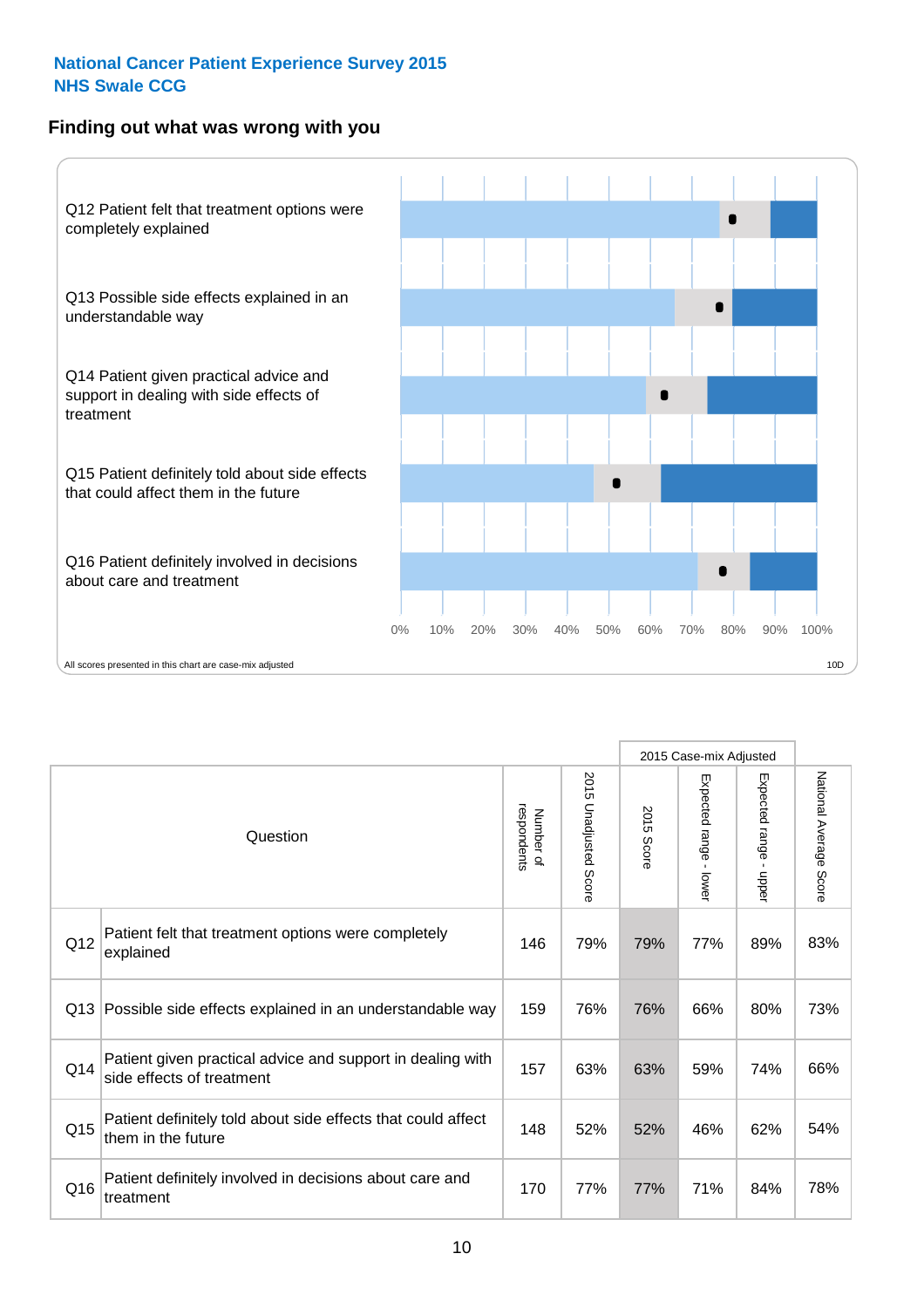### **Clinical Nurse Specialist**



|     |                                                                                     |                          |                       |               | 2015 Case-mix Adjusted  |                         |                        |
|-----|-------------------------------------------------------------------------------------|--------------------------|-----------------------|---------------|-------------------------|-------------------------|------------------------|
|     | Question                                                                            | Number of<br>respondents | 2015 Unadjusted Score | 2015<br>Score | Expected range<br>lower | Expected range<br>nbber | National Average Score |
| Q17 | Patient given the name of the CNS who would support<br>them through their treatment | 163                      | 88%                   | 89%           | 85%                     | 95%                     | 90%                    |
| Q18 | Patient found it easy to contact their CNS                                          | 117                      | 82%                   | 82%           | 80%                     | 93%                     | 87%                    |
| Q19 | Get understandable answers to important questions all or<br>most of the time        | 116                      | 79%                   | 79%           | 83%                     | 94%                     | 89%                    |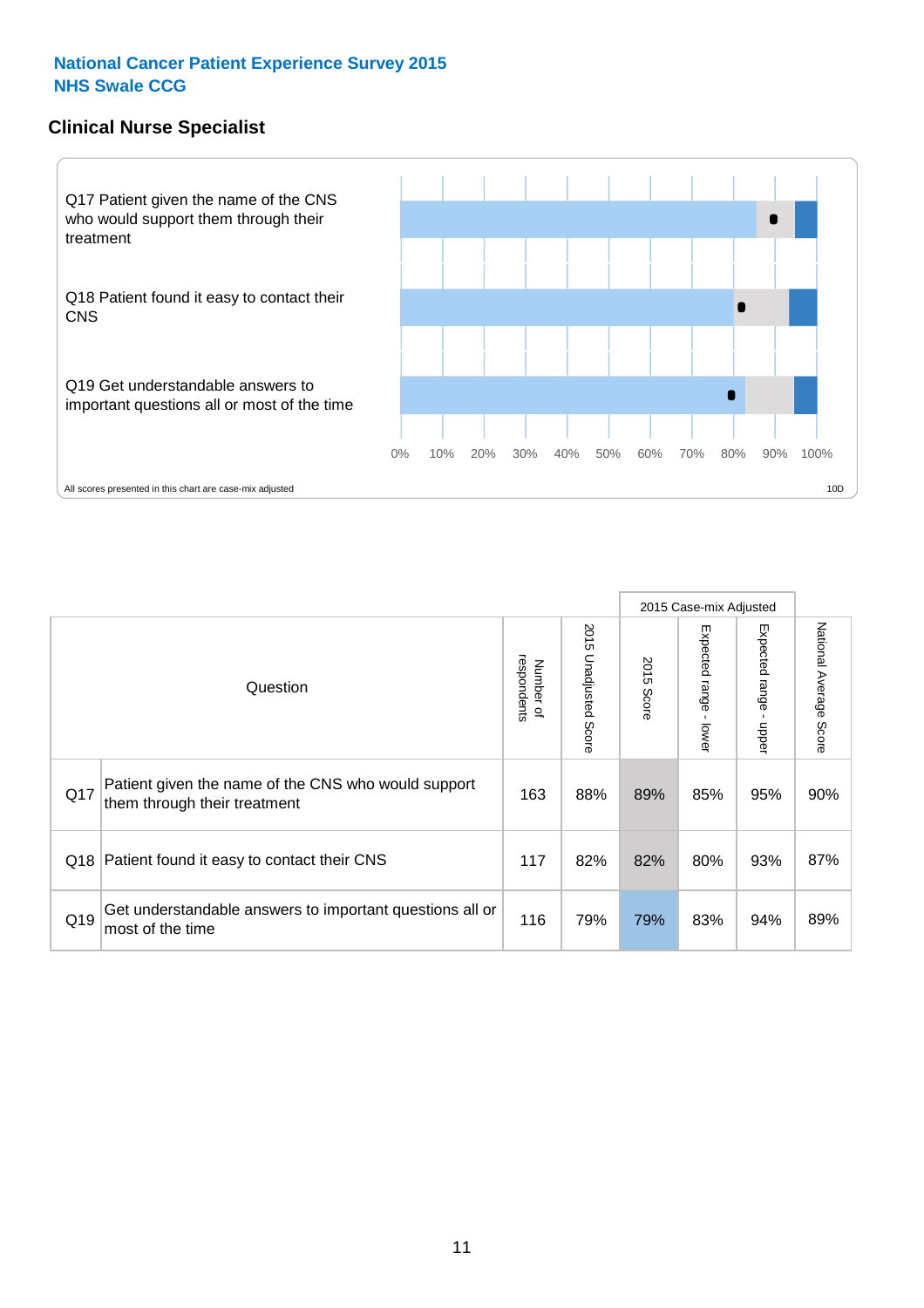#### **Support for people with cancer**



|                 |                                                                                            |                          |                                 |               | 2015 Case-mix Adjusted  |                           |                        |
|-----------------|--------------------------------------------------------------------------------------------|--------------------------|---------------------------------|---------------|-------------------------|---------------------------|------------------------|
|                 | Question                                                                                   | respondents<br>Number of | 2015<br><b>Unadjusted Score</b> | 2015<br>Score | Expected range<br>lower | Expected range<br>- nbber | National Average Score |
| Q20             | Hospital staff gave information about support groups                                       | 120                      | 72%                             | 74%           | 76%                     | 90%                       | 83%                    |
| Q <sub>21</sub> | Hospital staff gave information about impact cancer could<br>have on day to day activities | 107                      | 75%                             | 75%           | 73%                     | 88%                       | 81%                    |
| Q22             | Hospital staff gave information on getting financial help                                  | 100                      | 55%                             | 58%           | 45%                     | 65%                       | 55%                    |
| Q <sub>23</sub> | Hospital staff told patient they could get free prescriptions                              | 88                       | 73%                             | 72%           | 72%                     | 88%                       | 80%                    |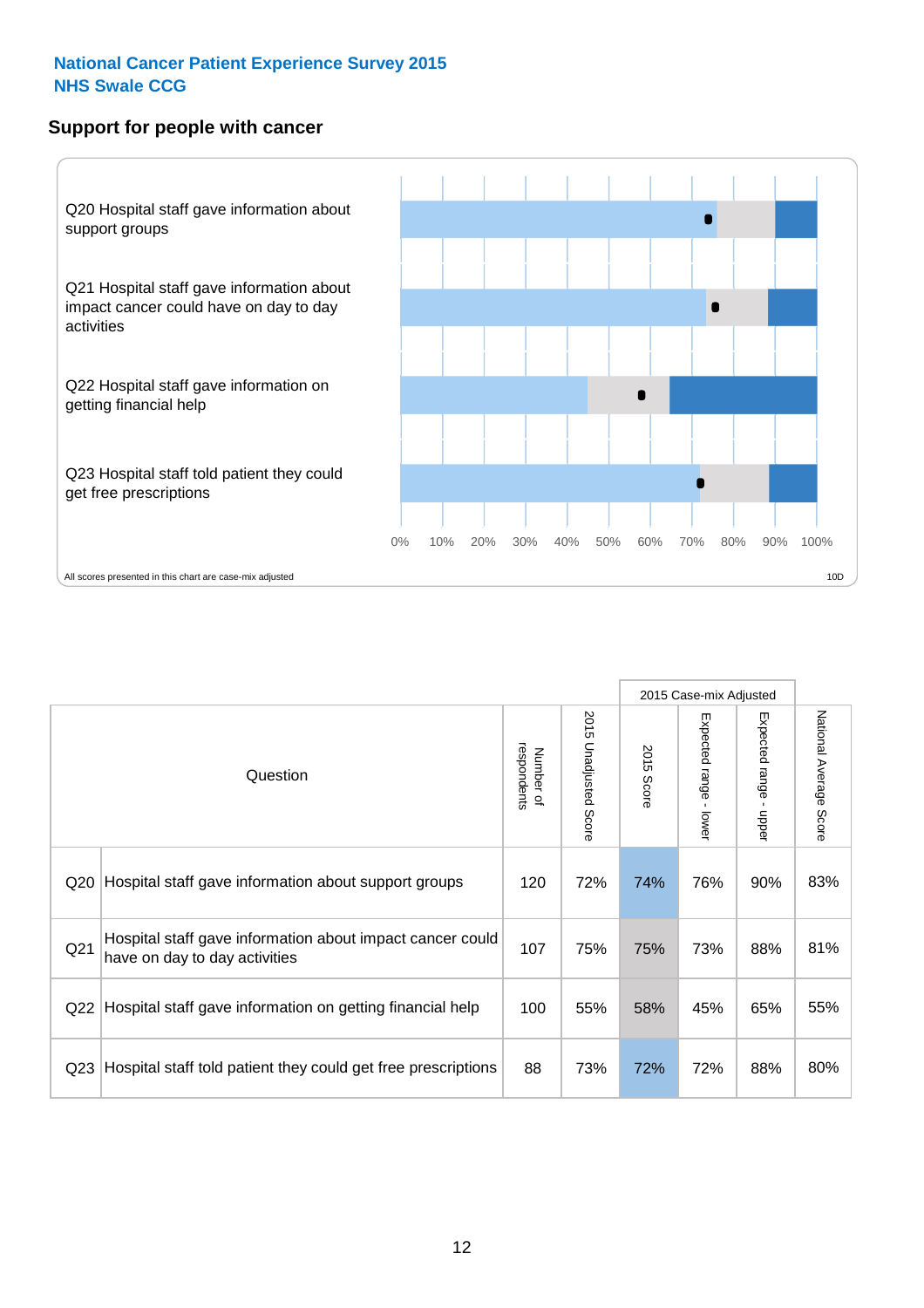## **Operations**



|     |                                                                 |                                         |                             |               | 2015 Case-mix Adjusted     |                           |                              |
|-----|-----------------------------------------------------------------|-----------------------------------------|-----------------------------|---------------|----------------------------|---------------------------|------------------------------|
|     | Question                                                        | respondents<br>Number<br>$\overline{a}$ | 2015<br>Unadjusted<br>Score | 2015<br>Score | Expected<br>range<br>lower | Expected<br>range<br>ddoe | National<br>Average<br>Score |
| Q26 | Staff explained how operation had gone in<br>understandable way | 82                                      | 79%                         | 79%           | 69%                        | 87%                       | 78%                          |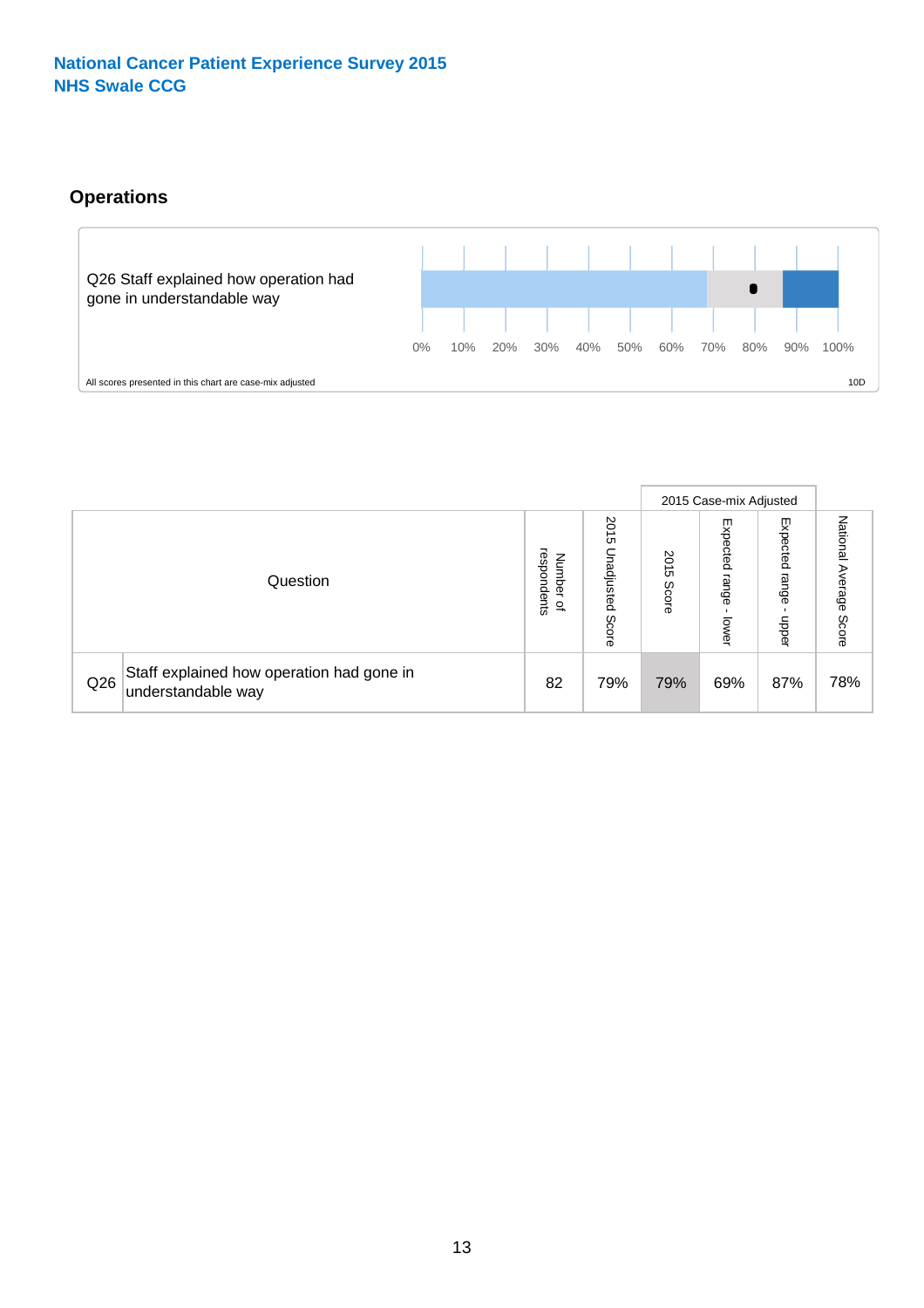## **Hospital care as an inpatient (Part 1 of 3)**



All scores presented in this chart are case-mix adjusted  $10D$ 

|                 |                                                                                           |                          |                       |               | 2015 Case-mix Adjusted                  |                                           |                        |
|-----------------|-------------------------------------------------------------------------------------------|--------------------------|-----------------------|---------------|-----------------------------------------|-------------------------------------------|------------------------|
|                 | Question                                                                                  | respondents<br>Number of | 2015 Unadjusted Score | 2015<br>Score | Expected range<br>$\mathbf{r}$<br>lower | Expected range<br>$\blacksquare$<br>nbber | National Average Score |
| Q28             | Groups of doctors or nurses did not talk in front of patient<br>as if they were not there | 90                       | 77%                   | 78%           | 73%                                     | 89%                                       | 81%                    |
| Q29             | Patient had confidence and trust in all doctors treating<br>them                          | 90                       | 79%                   | 78%           | 76%                                     | 92%                                       | 84%                    |
| Q30             | Patient's family or someone close definitely had<br>opportunity to talk to doctor         | 74                       | 66%                   | 66%           | 62%                                     | 82%                                       | 72%                    |
| Q <sub>31</sub> | Patient had confidence and trust in all ward nurses                                       | 90                       | 63%                   | 62%           | 63%                                     | 82%                                       | 72%                    |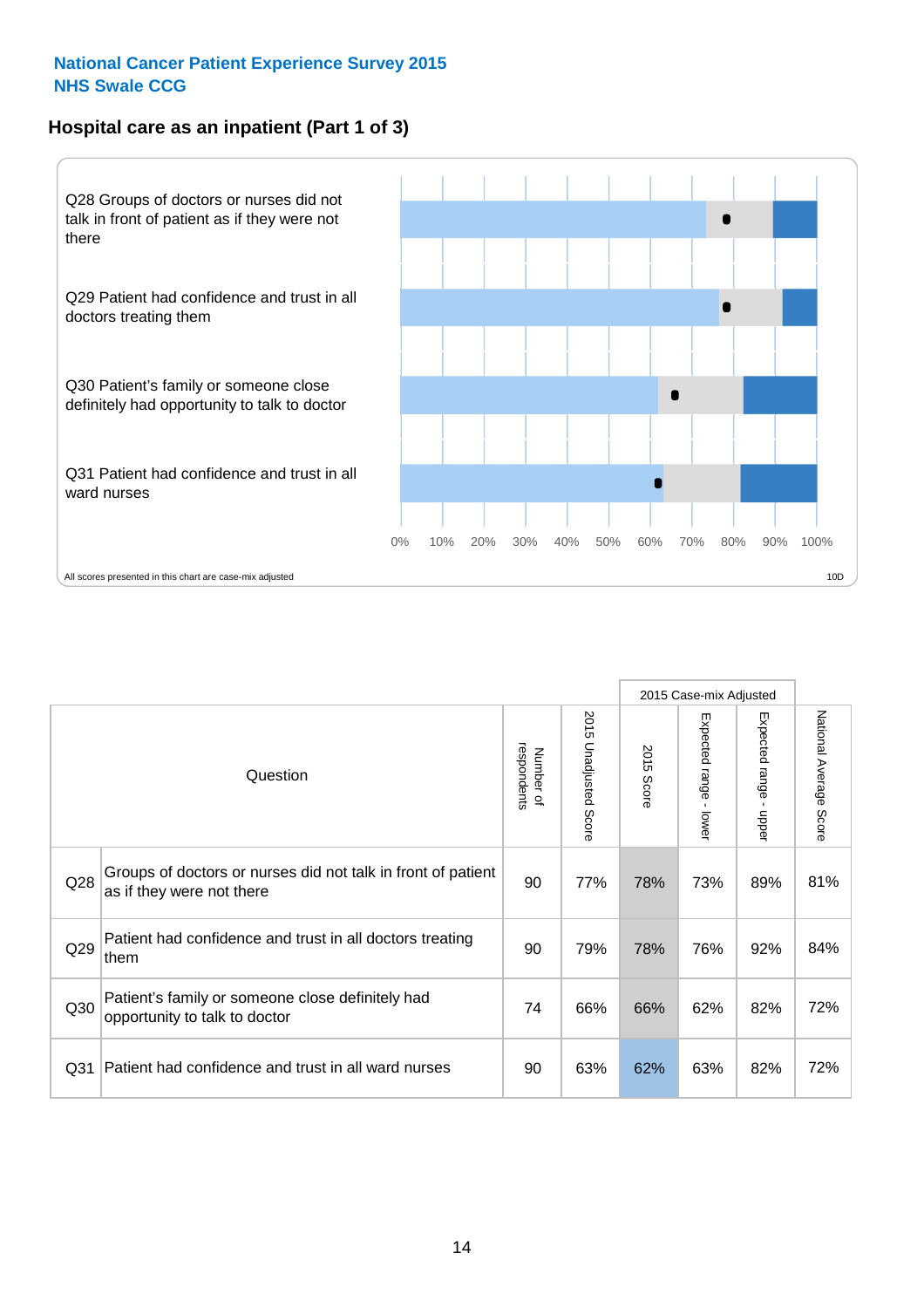## **Hospital care as an inpatient (Part 2 of 3)**



|                 |                                                                         |                          |                       |               | 2015 Case-mix Adjusted |                           |                                  |
|-----------------|-------------------------------------------------------------------------|--------------------------|-----------------------|---------------|------------------------|---------------------------|----------------------------------|
|                 | Question                                                                | respondents<br>Number of | 2015 Unadjusted Score | 2015<br>Score | Expected range - lower | Expected range<br>- nbber | National Average<br><b>Score</b> |
| Q <sub>32</sub> | Always / nearly always enough nurses on duty                            | 88                       | 65%                   | 64%           | 56%                    | 76%                       | 66%                              |
| Q33             | All staff asked patient what name they preferred to be<br>called by     | 88                       | 57%                   | 53%           | 54%                    | 79%                       | 67%                              |
| Q <sub>34</sub> | Always given enough privacy when discussing condition<br>or treatment   | 89                       | 89%                   | 88%           | 77%                    | 92%                       | 85%                              |
| Q <sub>35</sub> | Patient was able to discuss worries or fears with staff<br>during visit | 63                       | 46%                   | 45%           | 40%                    | 64%                       | 52%                              |
|                 |                                                                         |                          |                       |               |                        |                           |                                  |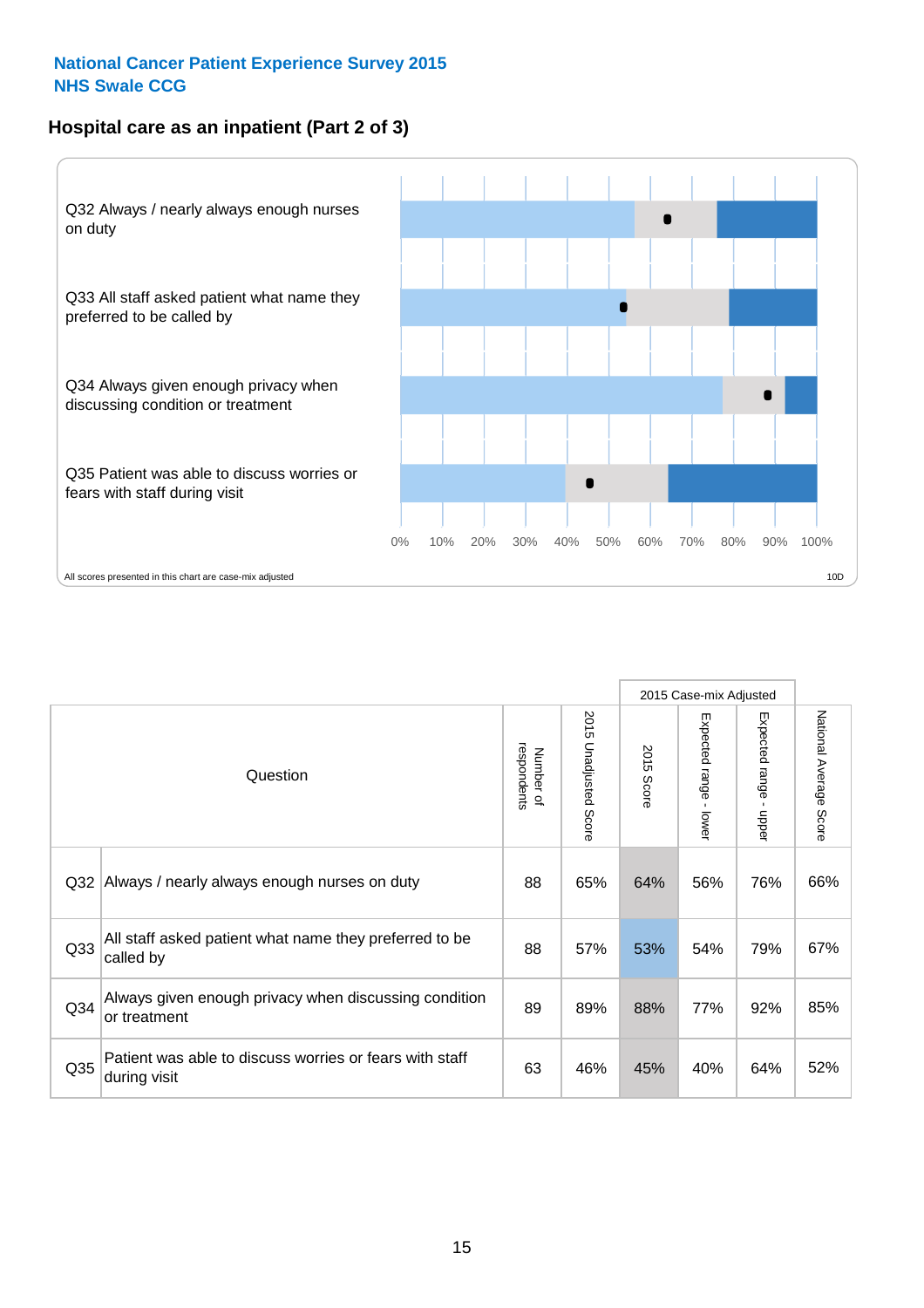### **Hospital care as an inpatient (Part 3 of 3)**



|                 |                                                                                     |                          |                                 |                      | 2015 Case-mix Adjusted                    |                           |                        |
|-----------------|-------------------------------------------------------------------------------------|--------------------------|---------------------------------|----------------------|-------------------------------------------|---------------------------|------------------------|
|                 | Question                                                                            | respondents<br>Number of | 2015<br><b>Unadjusted Score</b> | 2015<br><b>Score</b> | Expected range<br>$\blacksquare$<br>lower | Expected range -<br>nbber | National Average Score |
| Q36             | Hospital staff definitely did everything to help control pain                       | 78                       | 78%                             | 78%                  | 76%                                       | 92%                       | 84%                    |
| Q <sub>37</sub> | Always treated with respect and dignity by staff                                    | 90                       | 86%                             | 85%                  | 81%                                       | 94%                       | 87%                    |
| Q38             | Given clear written information about what should / should<br>not do post discharge | 84                       | 83%                             | 84%                  | 77%                                       | 92%                       | 84%                    |
| Q39             | Staff told patient who to contact if worried post discharge                         | 86                       | 94%                             | 94%                  | 89%                                       | 99%                       | 94%                    |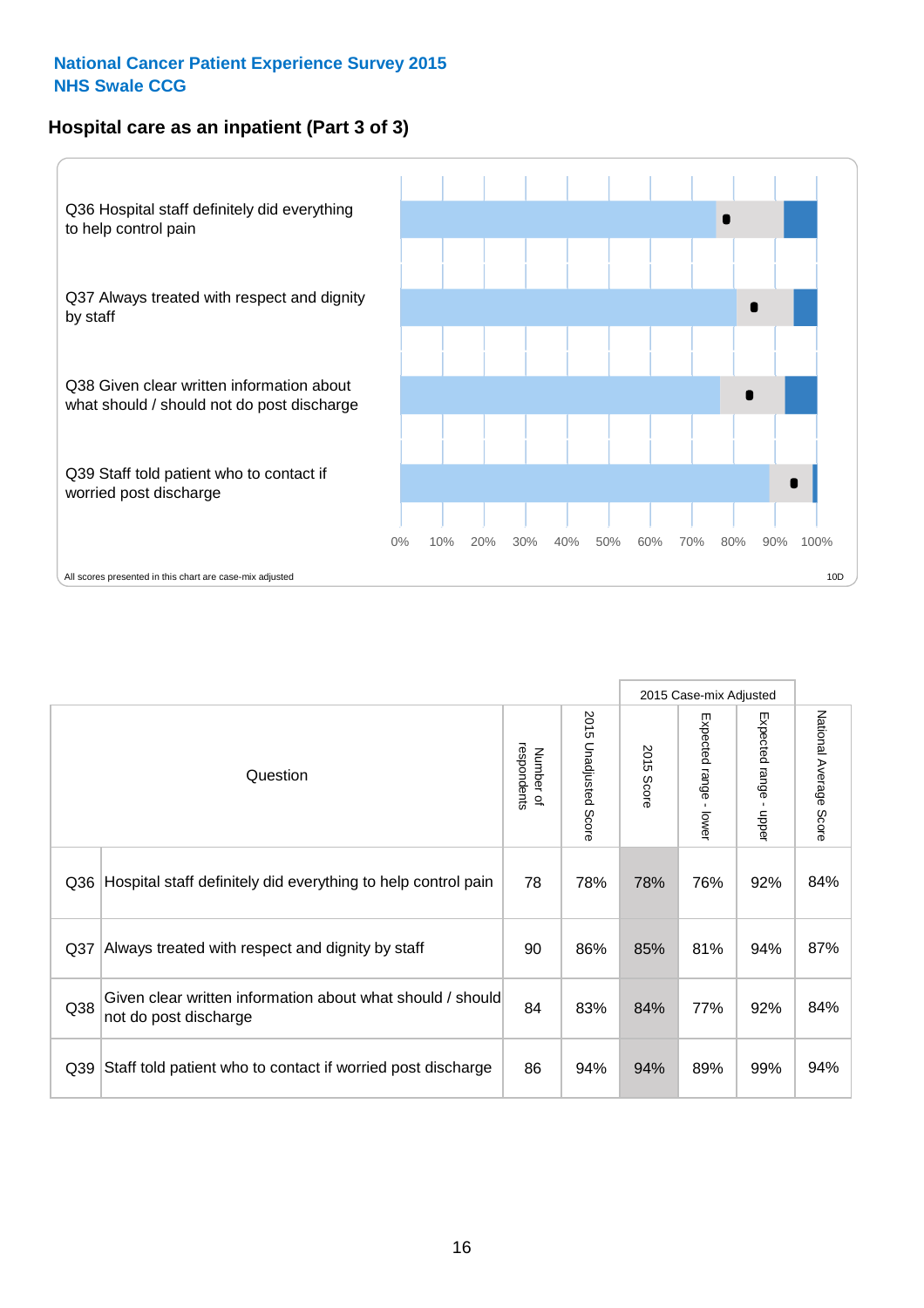## **Hospital care as a day patient / outpatient (Part 1 of 2)**



|     |                                                                                    |                          |                                 |                      | 2015 Case-mix Adjusted                    |                                           |                        |
|-----|------------------------------------------------------------------------------------|--------------------------|---------------------------------|----------------------|-------------------------------------------|-------------------------------------------|------------------------|
|     | Question                                                                           | respondents<br>Number of | 2015<br><b>Unadjusted Score</b> | 2015<br><b>Score</b> | Expected range<br>$\blacksquare$<br>lower | Expected range<br>$\blacksquare$<br>nbber | National Average Score |
| Q41 | Patient was able to discuss worries or fears with staff<br>during visit            | 125                      | 60%                             | 60%                  | 62%                                       | 78%                                       | 70%                    |
| Q42 | Doctor had the right notes and other documentation with<br>them                    | 154                      | 94%                             | 94%                  | 92%                                       | 99%                                       | 96%                    |
| Q44 | Beforehand patient had all information needed about<br>radiotherapy treatment      | 33                       | 91%                             | 91%                  | 74%                                       | 98%                                       | 86%                    |
| Q45 | Patient given understandable information about whether<br>radiotherapy was working | 26                       | 50%                             | 48%                  | 41%                                       | 78%                                       | 60%                    |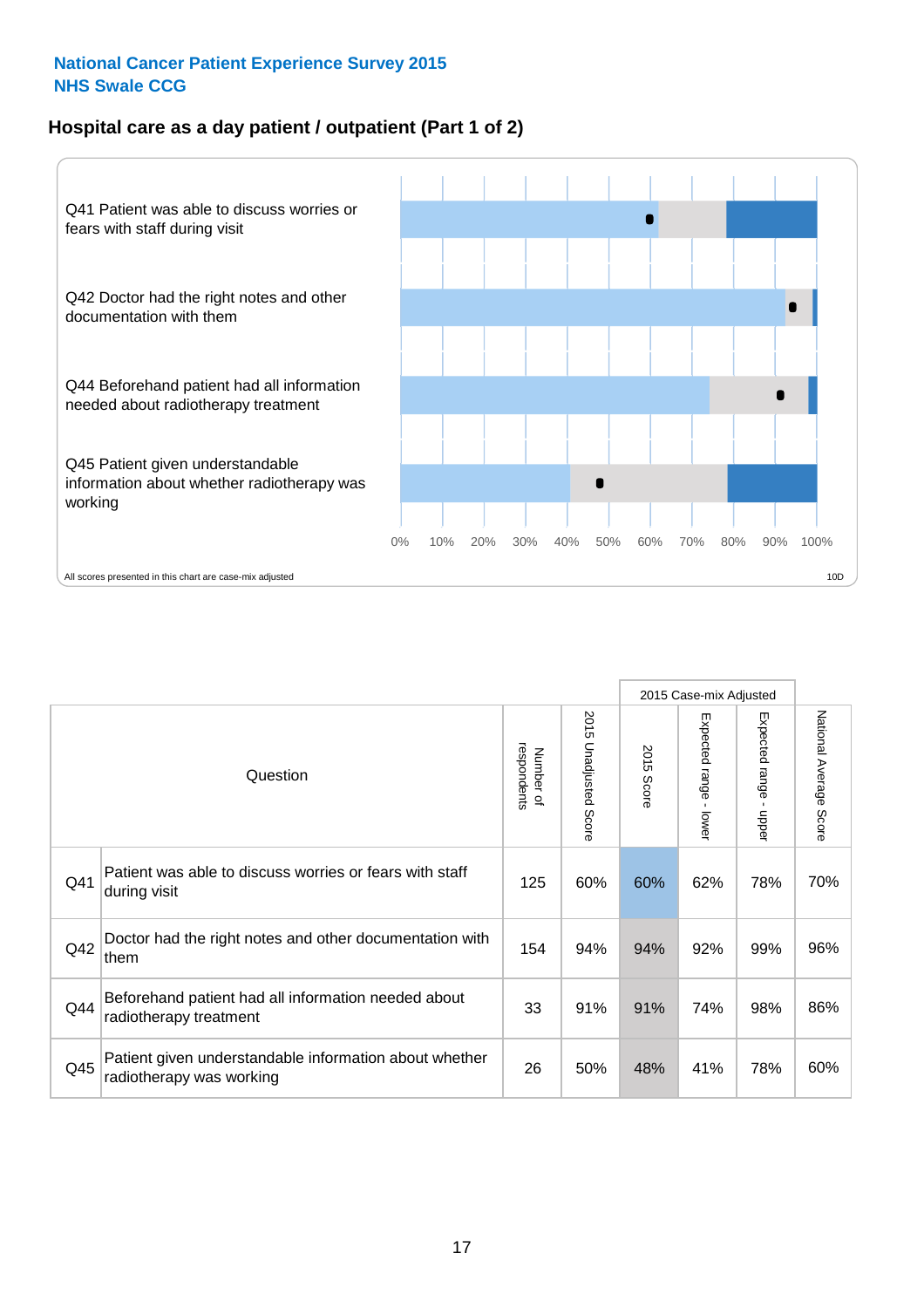### **Hospital care as a day patient / outpatient (Part 2 of 2)**



|     |                                                                                    |                                       |                             |               | 2015 Case-mix Adjusted      |                        |                           |
|-----|------------------------------------------------------------------------------------|---------------------------------------|-----------------------------|---------------|-----------------------------|------------------------|---------------------------|
|     | Question                                                                           | respondents<br>Number<br>$\mathbf{Q}$ | 2015<br>Unadjusted<br>Score | 2015<br>Score | Expected<br>Irange<br>lower | Expected range<br>dddn | National Average<br>Score |
| Q47 | Beforehand patient had all information needed about<br>chemotherapy treatment      | 91                                    | 85%                         | 84%           | 77%                         | 92%                    | 84%                       |
| Q48 | Patient given understandable information about whether<br>chemotherapy was working | 86                                    | 65%                         | 64%           | 58%                         | 78%                    | 68%                       |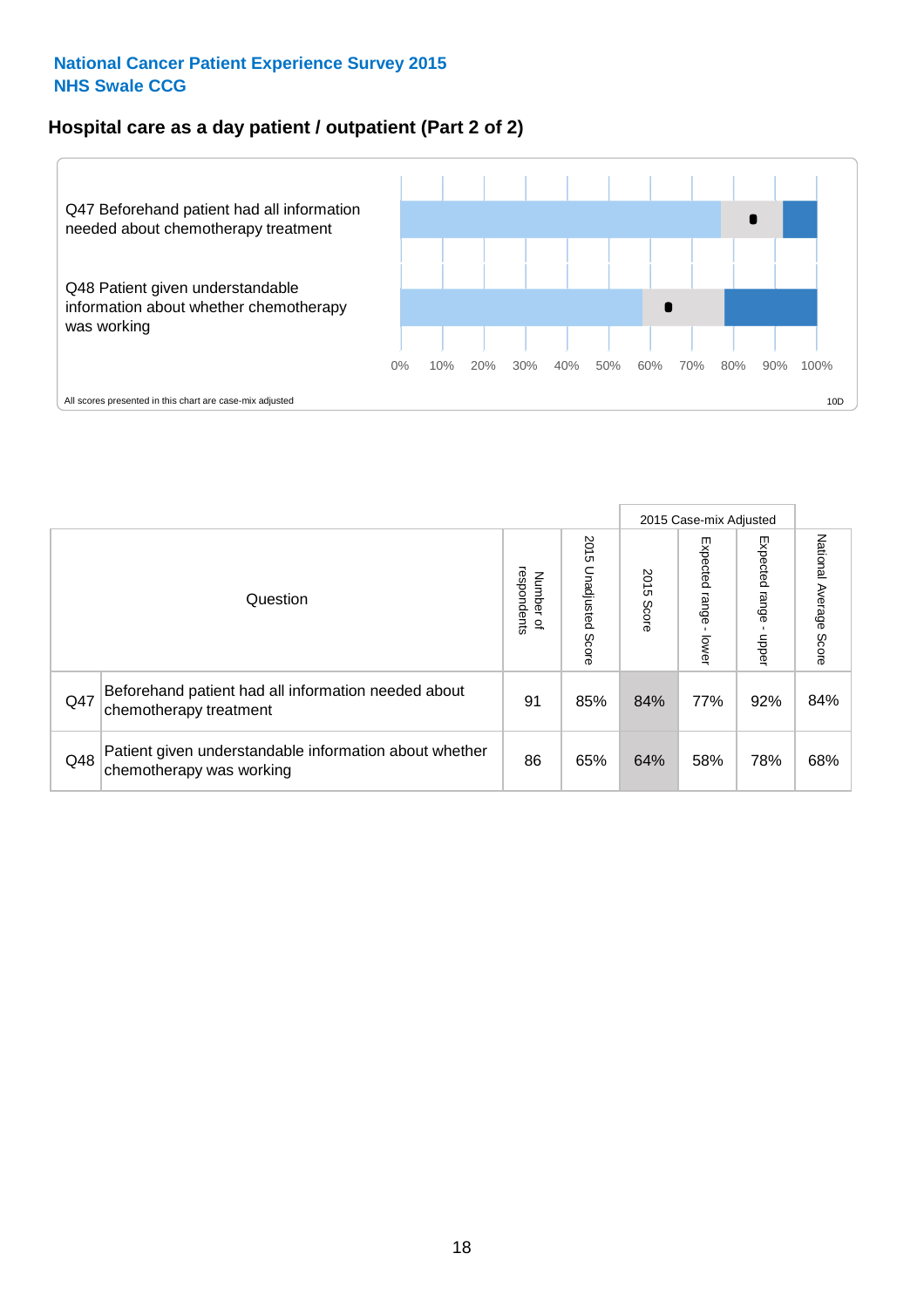#### **Home care and support**



All scores presented in this chart are case-mix adjusted

|                 |                                                                                                     |                          |                          |               | 2015 Case-mix Adjusted  |                         |                        |
|-----------------|-----------------------------------------------------------------------------------------------------|--------------------------|--------------------------|---------------|-------------------------|-------------------------|------------------------|
|                 | Question                                                                                            | respondents<br>Number of | 2015<br>Unadjusted Score | 2015<br>Score | Expected range<br>lower | Expected range<br>nbber | National Average Score |
| Q49             | Hospital staff gave family or someone close all the<br>information needed to help with care at home | 133                      | 45%                      | 45%           | 49%                     | 66%                     | 58%                    |
| Q50             | Patient definitely given enough support from health or<br>social services during treatment          | 82                       | 40%                      | 41%           | 42%                     | 65%                     | 54%                    |
| Q <sub>51</sub> | Patient definitely given enough support from health or<br>social services after treatment           | 44                       | 27%                      | 27%           | 30%                     | 59%                     | 45%                    |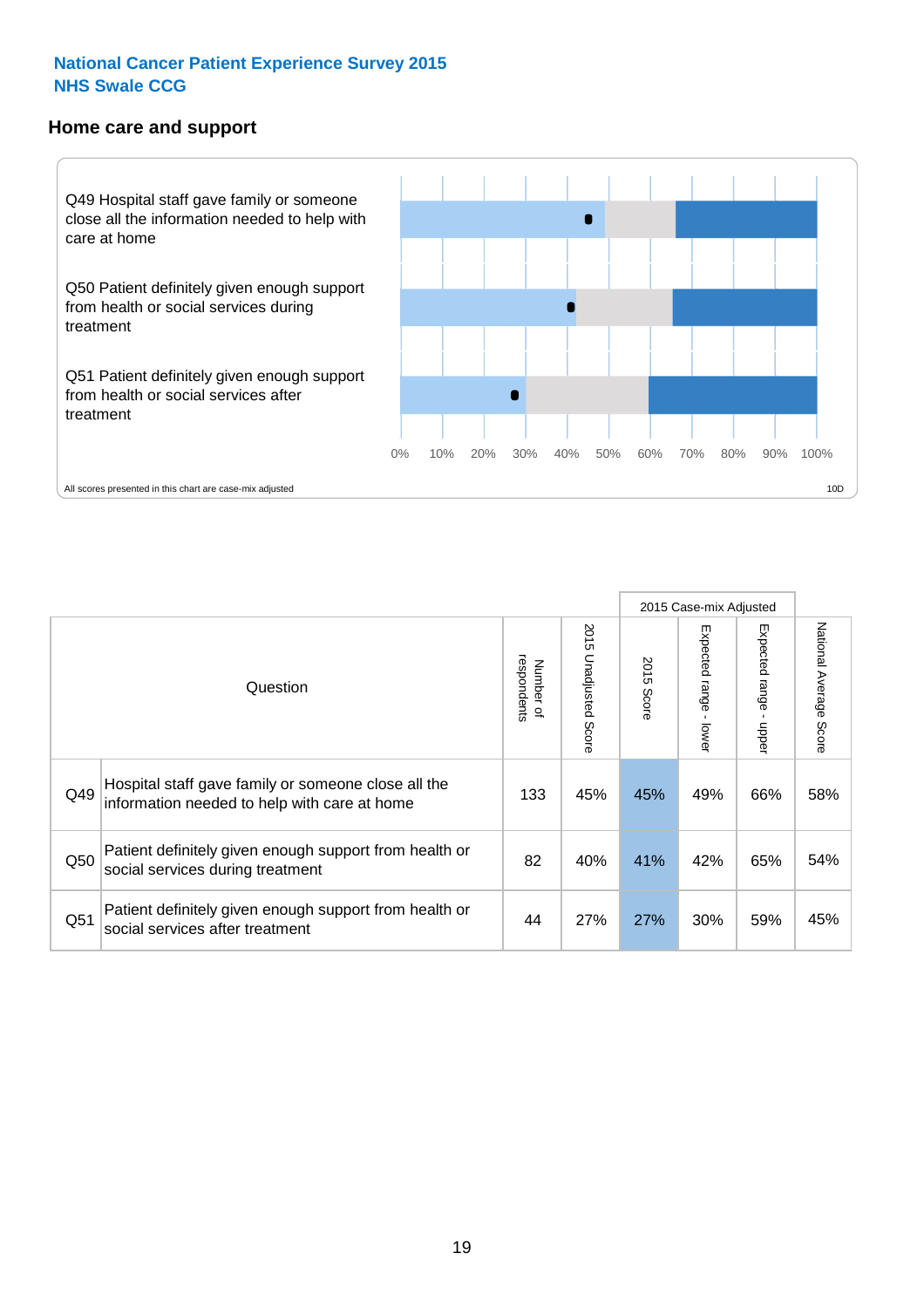### **Care from your general practice**



|     |                                                                           |                                              |                             | 2015 Case-mix Adjusted |                              |                         |                           |
|-----|---------------------------------------------------------------------------|----------------------------------------------|-----------------------------|------------------------|------------------------------|-------------------------|---------------------------|
|     | Question                                                                  | respondents<br>Number<br>$\overline{\sigma}$ | 2015<br>Unadjusted<br>Score | 2015<br>Score          | Expected<br>I range<br>lower | Expected range<br>doper | National Average<br>Score |
| Q52 | GP given enough information about patient's condition<br>and treatment    | 151                                          | 93%                         | 93%                    | 92%                          | 99%                     | 95%                       |
| Q53 | Practice staff definitely did everything they could to<br>support patient | 108                                          | 61%                         | 61%                    | 53%                          | 72%                     | 63%                       |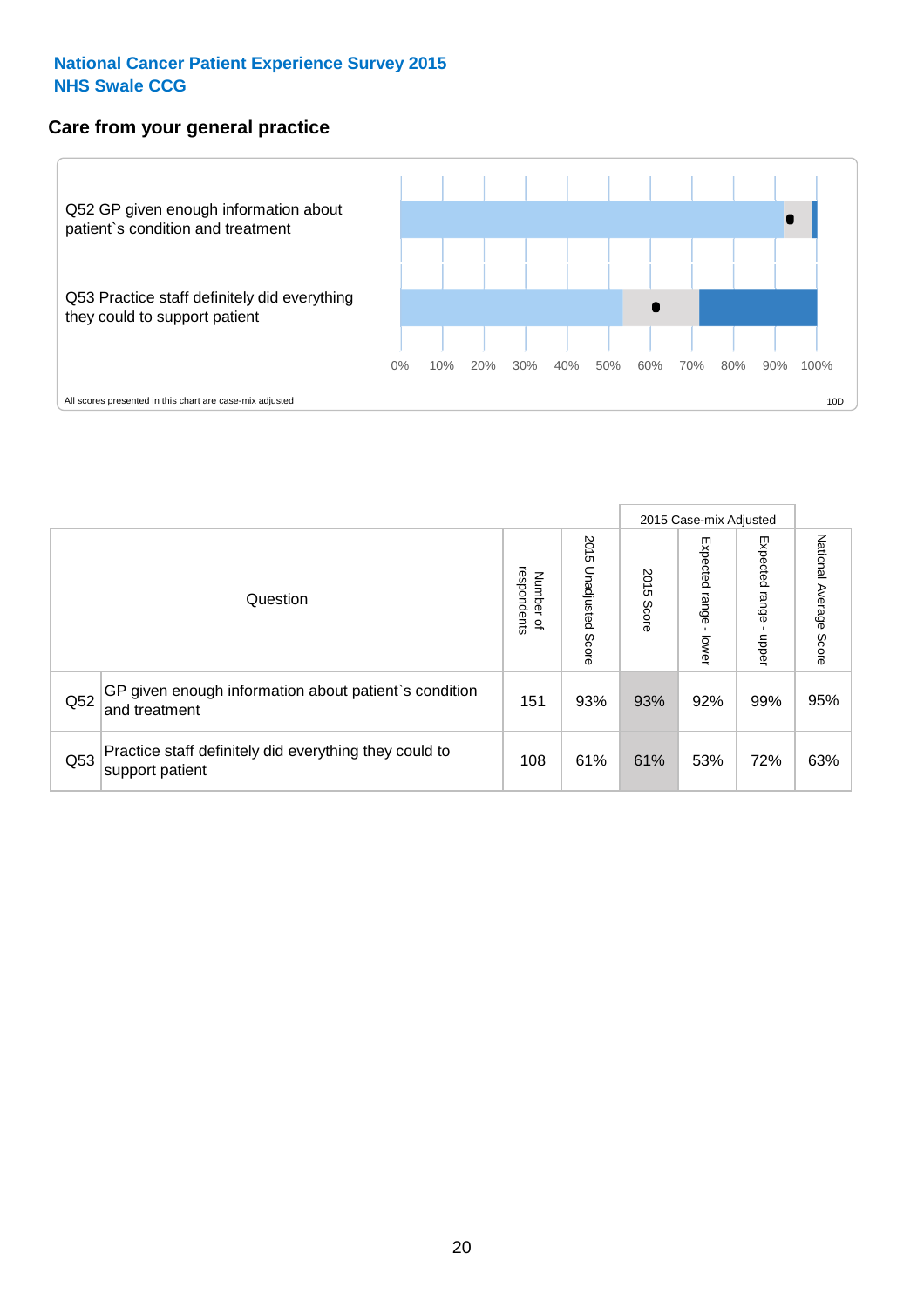## **Your overall NHS care (Part 1 of 2)**



|     |                                                                    |                          |                          | 2015 Case-mix Adjusted |                                         |                                           |                        |
|-----|--------------------------------------------------------------------|--------------------------|--------------------------|------------------------|-----------------------------------------|-------------------------------------------|------------------------|
|     | Question                                                           | respondents<br>Number of | 2015<br>Unadjusted Score | 2015<br>Score          | Expected range<br>$\mathbf{I}$<br>lower | Expected range<br>$\blacksquare$<br>nbber | National Average Score |
| Q54 | Hospital and community staff always worked well together           | 163                      | 55%                      | 54%                    | 53%                                     | 68%                                       | 61%                    |
| Q55 | Patient given a care plan                                          | 130                      | 25%                      | 24%                    | 25%                                     | 41%                                       | 33%                    |
| Q56 | Overall the administration of the care was very good /<br>good     | 171                      | 83%                      | 83%                    | 84%                                     | 94%                                       | 89%                    |
| Q57 | Length of time for attending clinics and appointments was<br>right | 169                      | 57%                      | 56%                    | 57%                                     | 75%                                       | 66%                    |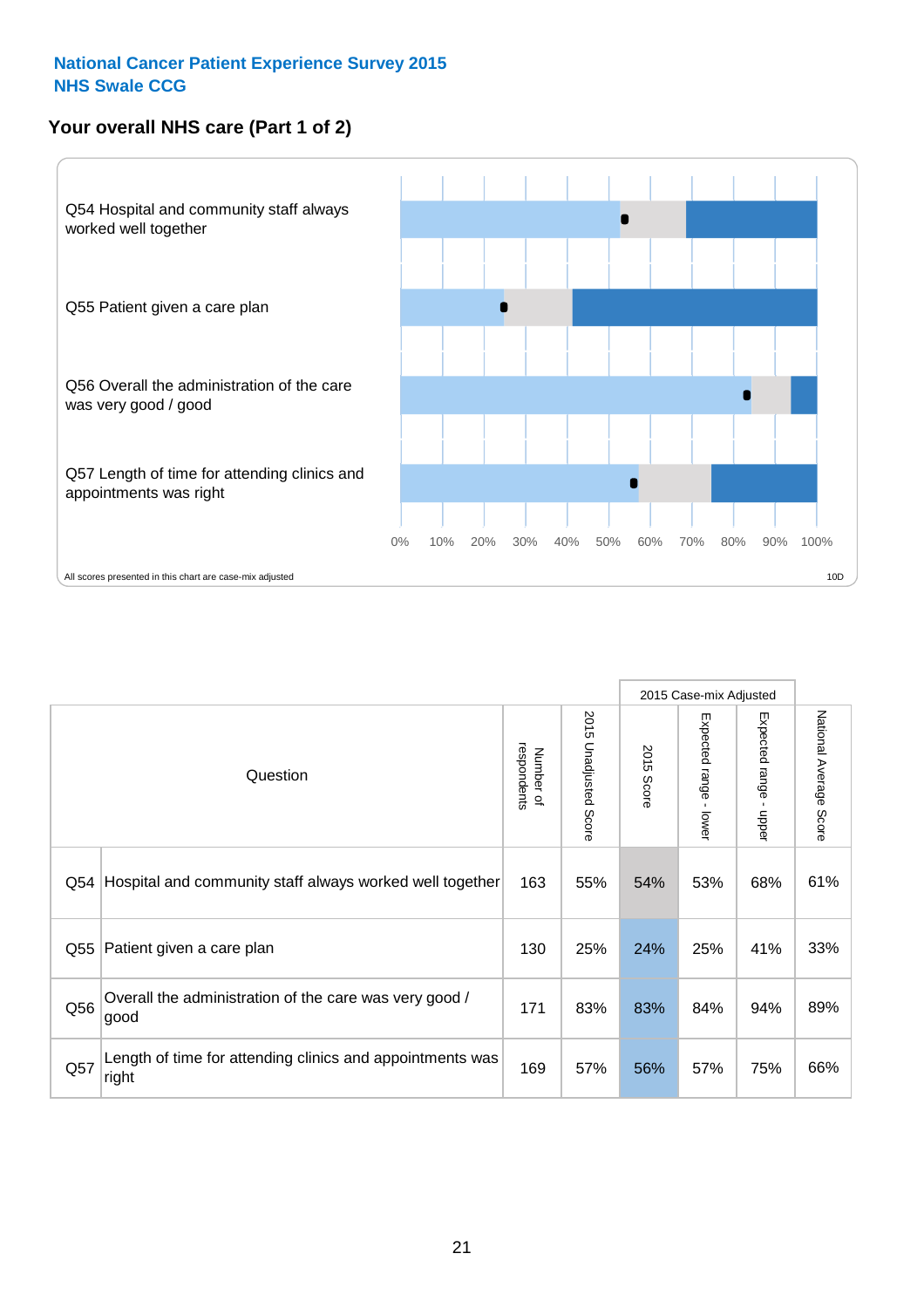## **Your overall NHS care (Part 2 of 2)**



|  |                                                           |                                         |                             |               | 2015 Case-mix Adjusted     |                            |                           |
|--|-----------------------------------------------------------|-----------------------------------------|-----------------------------|---------------|----------------------------|----------------------------|---------------------------|
|  | Question                                                  | respondents<br>Number<br>$\overline{a}$ | 2015<br>Unadjusted<br>Score | 2015<br>Score | Expected<br>range<br>lower | Expected<br>range<br>doper | National<br>Average Score |
|  | Q58 Taking part in cancer research discussed with patient | 166                                     | 23%                         | 25%           | 20%                        | 37%                        | 28%                       |



|     |                                                                        |                                              |                             |               |                                           | 2015 Case-mix Adjusted                                |                              |
|-----|------------------------------------------------------------------------|----------------------------------------------|-----------------------------|---------------|-------------------------------------------|-------------------------------------------------------|------------------------------|
|     | Question                                                               | respondents<br>Number<br>$\overline{\sigma}$ | 2015<br>Jnadjusted<br>Score | 2015<br>Score | OWer<br>limit<br>range<br>਼੍ਰ<br>expected | Upper<br>limit<br>range<br>$\overline{a}$<br>expected | National<br>Average<br>Score |
| Q59 | Patient's average rating of care scored from very poor to<br>very good | 165                                          | 8.4                         | 8.4           | 8.5                                       | 8.9                                                   | 8.7                          |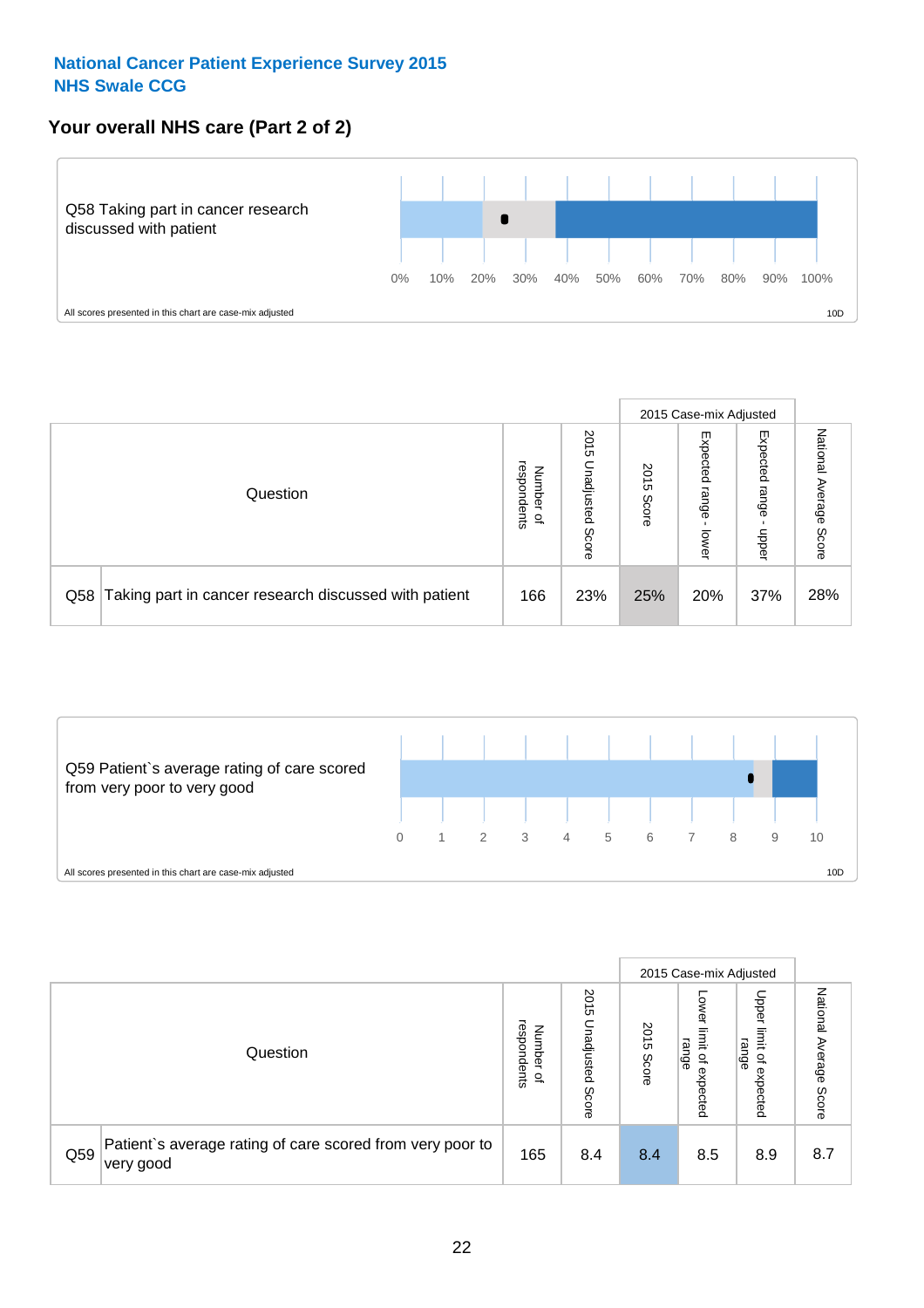## **Comparisons by tumour group for this CCG**

The following tables show the unadjusted CCG and the national percentage scores for each question broken down by tumour group. Where a cell in the table contains an asterisk this indicates that the number of patients in that group was below 21 and too small to display. Where a cell in the table contains "n.a." this indicates that there were no respondents for that tumour group.

## **Seeing your GP**

|                      | Q1. Saw GP once /<br>had to go to hospital | twice before being told | Q2. Patient thought<br>they were seen as<br>soon as necessary |                 |  |
|----------------------|--------------------------------------------|-------------------------|---------------------------------------------------------------|-----------------|--|
| <b>Cancer type</b>   | This CCG <sup>\$</sup>                     | <b>National</b>         | This CCG <sup>\$</sup>                                        | <b>National</b> |  |
| Brain / CNS          | n.a.                                       | 60%                     | n.a.                                                          | 77%             |  |
| <b>Breast</b>        | $\star$                                    | 93%                     | 70%                                                           | 88%             |  |
| Colorectal / LGT     | 91%                                        | 72%                     | 65%                                                           | 80%             |  |
| Gynaecological       | $\star$                                    | 75%                     | $\star$                                                       | 78%             |  |
| Haematological       | 55%                                        | 64%                     | 63%                                                           | 80%             |  |
| <b>Head and Neck</b> | n.a.                                       | 77%                     | n.a.                                                          | 79%             |  |
| Lung                 | $\star$                                    | 69%                     | $\star$                                                       | 83%             |  |
| Prostate             | $\star$                                    | 79%                     | $\star$                                                       | 85%             |  |
| Sarcoma              | $\star$                                    | 64%                     | $\star$                                                       | 69%             |  |
| <b>Skin</b>          | $\star$                                    | 91%                     | $\star$                                                       | 87%             |  |
| <b>Upper Gastro</b>  | $\star$                                    | 70%                     | $\star$                                                       | 78%             |  |
| Urological           | $\star$                                    | 81%                     | 86%                                                           | 84%             |  |
| Other                | $\star$                                    | 70%                     | $\star$                                                       | 78%             |  |
| <b>All Cancers</b>   | 76%                                        | 76%                     | 73%                                                           | 82%             |  |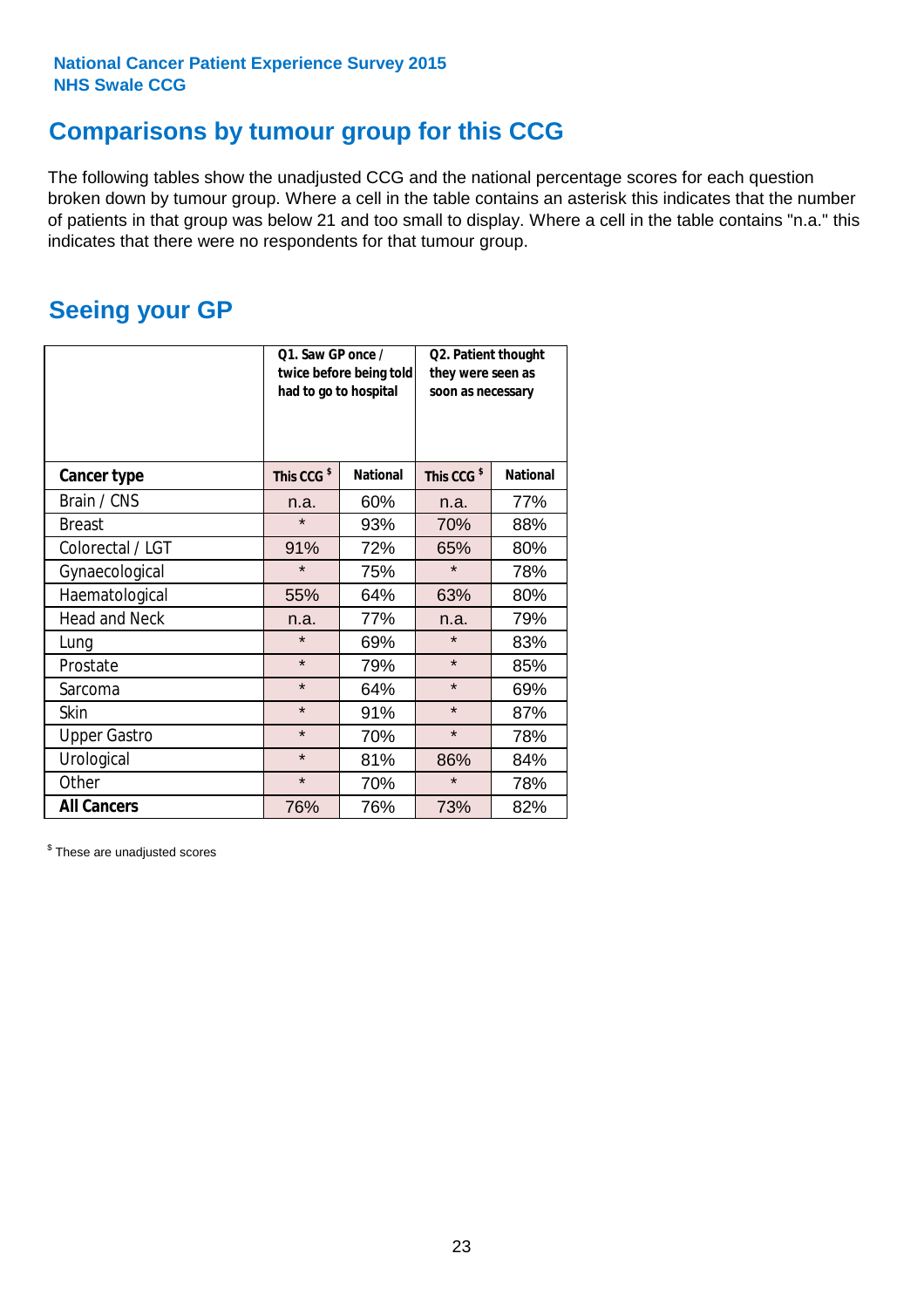## **Diagnostic tests**

|                      | be done was about<br>right | Q6. The length of time<br>waiting for the test to | Q7. Given complete<br>explanation of test<br>results in<br>understandable way |                 |  |
|----------------------|----------------------------|---------------------------------------------------|-------------------------------------------------------------------------------|-----------------|--|
| <b>Cancer type</b>   | This CCG <sup>\$</sup>     | <b>National</b>                                   | This CCG <sup>\$</sup>                                                        | <b>National</b> |  |
| Brain / CNS          | n.a.                       | 87%                                               | n.a.                                                                          | 69%             |  |
| <b>Breast</b>        | 92%                        | 90%                                               | 76%                                                                           | 82%             |  |
| Colorectal / LGT     | 77%                        | 86%                                               | 74%                                                                           | 81%             |  |
| Gynaecological       | $\star$                    | 84%                                               | $\star$                                                                       | 76%             |  |
| Haematological       | 80%                        | 87%                                               | 83%                                                                           | 76%             |  |
| <b>Head and Neck</b> | n.a.                       | 84%                                               | n.a.                                                                          | 77%             |  |
| Lung                 | $\star$                    | 87%                                               | $\star$                                                                       | 78%             |  |
| Prostate             | $\star$                    | 85%                                               | $\star$                                                                       | 79%             |  |
| Sarcoma              | $\star$                    | 81%                                               | $\star$                                                                       | 77%             |  |
| Skin                 | n.a.                       | 89%                                               | n.a.                                                                          | 85%             |  |
| <b>Upper Gastro</b>  | $\star$                    | 83%                                               | $\star$                                                                       | 77%             |  |
| Urological           | $\star$                    | 85%                                               | 76%                                                                           | 78%             |  |
| Other                | $\star$<br>85%             |                                                   | $\star$                                                                       | 76%             |  |
| <b>All Cancers</b>   | 84%                        | 87%                                               | 80%                                                                           | 79%             |  |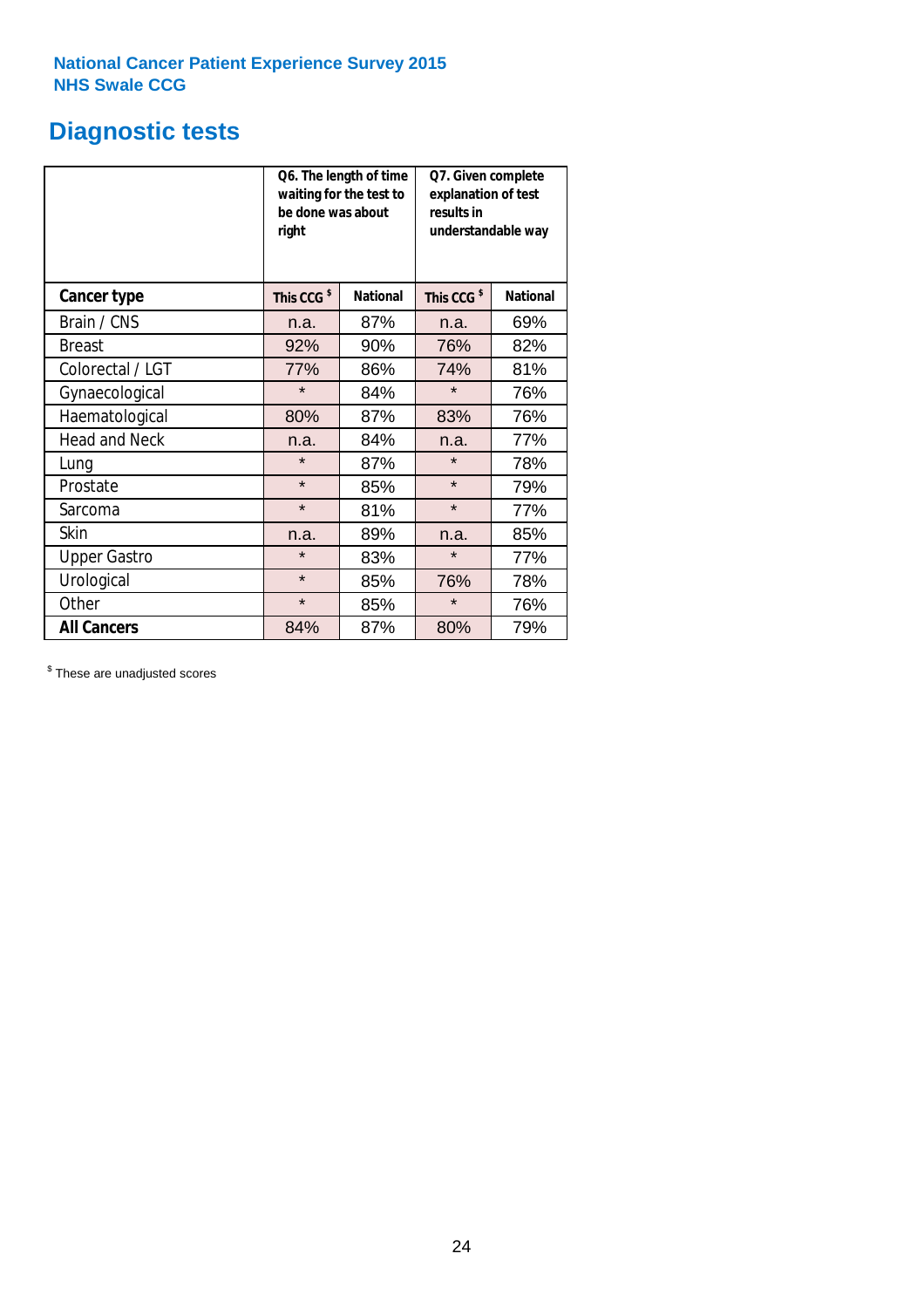## **Finding out what was wrong with you**

|                      | Q8. Patient told they<br>could bring a family<br>member or friend<br>when first told they<br>had cancer |                 | Q9. Patient felt they<br>were told sensitively<br>that they had cancer |                 | Q10. Patient<br>completely understood<br>the explanation of<br>what was wrong |                 | Q11. Patient given<br>easy to understand<br>written information<br>about the type of<br>cancer they had |                 |
|----------------------|---------------------------------------------------------------------------------------------------------|-----------------|------------------------------------------------------------------------|-----------------|-------------------------------------------------------------------------------|-----------------|---------------------------------------------------------------------------------------------------------|-----------------|
| Cancer type          | This CCG <sup>\$</sup>                                                                                  | <b>National</b> | This CCG <sup>\$</sup>                                                 | <b>National</b> | This CCG <sup>\$</sup>                                                        | <b>National</b> | This CCG <sup>\$</sup>                                                                                  | <b>National</b> |
| Brain / CNS          | n.a.                                                                                                    | 85%             | n.a.                                                                   | 79%             | n.a.                                                                          | 60%             | n.a.                                                                                                    | 62%             |
| <b>Breast</b>        | 70%                                                                                                     | 83%             | 81%                                                                    | 88%             | 80%                                                                           | 78%             | 67%                                                                                                     | 76%             |
| Colorectal / LGT     | 71%                                                                                                     | 83%             | 85%                                                                    | 85%             | 85%                                                                           | 79%             | 71%                                                                                                     | 71%             |
| Gynaecological       | $\star$                                                                                                 | 75%             | $\star$                                                                | 83%             | $\star$                                                                       | 73%             | $\star$                                                                                                 | 69%             |
| Haematological       | 75%                                                                                                     | 75%             | 77%                                                                    | 83%             | 47%                                                                           | 60%             | 68%                                                                                                     | 74%             |
| <b>Head and Neck</b> | n.a.                                                                                                    | 73%             | n.a.                                                                   | 85%             | n.a.                                                                          | 75%             | n.a.                                                                                                    | 61%             |
| Lung                 | $\star$                                                                                                 | 80%             | $\star$                                                                | 83%             | $\star$                                                                       | 75%             | $\star$                                                                                                 | 66%             |
| Prostate             | $\star$                                                                                                 | 80%             | $\star$                                                                | 84%             | $\star$                                                                       | 78%             | $\star$                                                                                                 | 80%             |
| Sarcoma              | $\star$                                                                                                 | 77%             | $\star$                                                                | 82%             | $\star$                                                                       | 63%             | $\star$                                                                                                 | 61%             |
| Skin                 | $\star$                                                                                                 | 71%             | $\star$                                                                | 90%             | $\star$                                                                       | 83%             | $\star$                                                                                                 | 84%             |
| <b>Upper Gastro</b>  | $\star$                                                                                                 | 79%             | $\star$                                                                | 79%             | $\star$                                                                       | 72%             | $\star$                                                                                                 | 64%             |
| Urological           | $\star$                                                                                                 | 74%             | $\star$                                                                | 82%             | $\star$                                                                       | 76%             | $\star$                                                                                                 | 71%             |
| Other                | $\star$                                                                                                 | 77%             | $\star$                                                                | 82%             | $\star$                                                                       | 72%             | $\star$                                                                                                 | 61%             |
| <b>All Cancers</b>   | 69%                                                                                                     | 79%             | 78%                                                                    | 84%             | 69%                                                                           | 73%             | 66%                                                                                                     | 72%             |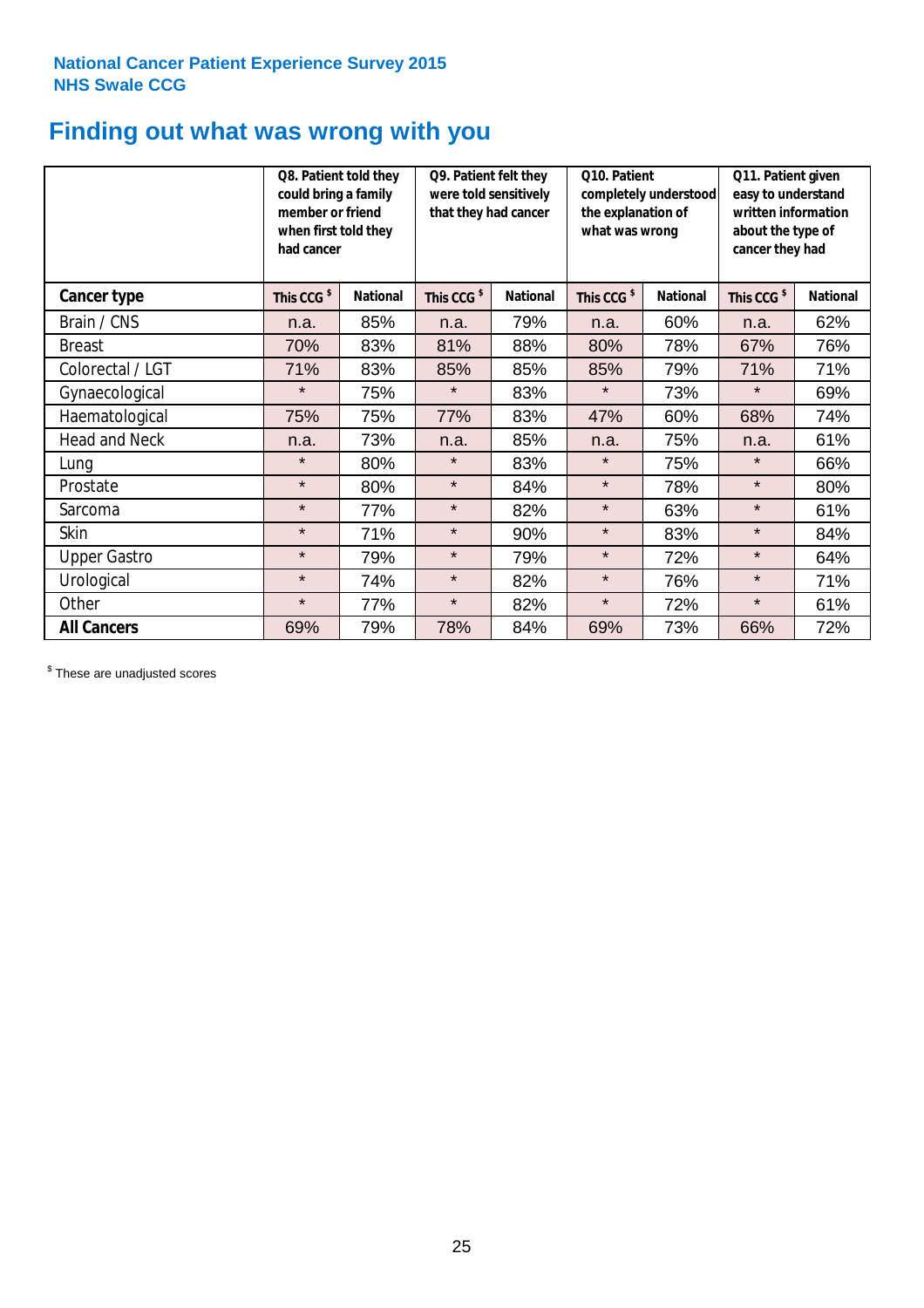# **Deciding the best treatment for you**

|                      | treatment options<br>were completely<br>explained | <b>Q12. Patient felt that</b> | Q13. Possible side<br>understandable way | effects explained in an | Q14. Patient given<br>practical advice and<br>support in dealing with<br>side effects of<br>treatment |                 |  |
|----------------------|---------------------------------------------------|-------------------------------|------------------------------------------|-------------------------|-------------------------------------------------------------------------------------------------------|-----------------|--|
| Cancer type          | This CCG <sup>\$</sup>                            | <b>National</b>               | This CCG <sup>\$</sup>                   | <b>National</b>         | This CCG <sup>\$</sup>                                                                                | <b>National</b> |  |
| Brain / CNS          | n.a.                                              | 80%                           | n.a.                                     | 71%                     | n.a.                                                                                                  | 62%             |  |
| <b>Breast</b>        | 83%                                               | 84%                           | 89%                                      | 76%                     | 74%                                                                                                   | 69%             |  |
| Colorectal / LGT     | $\star$                                           | 85%                           | 91%                                      | 75%                     | 71%                                                                                                   | 68%             |  |
| Gynaecological       | $\star$                                           | 84%                           | $\star$                                  | 76%                     | $\star$                                                                                               | 68%             |  |
| Haematological       | 80%                                               | 81%                           | 59%                                      | 69%                     | 61%                                                                                                   | 65%             |  |
| <b>Head and Neck</b> | n.a.                                              | 85%                           | n.a.                                     | 72%                     | n.a.                                                                                                  | 67%             |  |
| Lung                 | $\star$                                           | 84%                           | $\star$                                  | 74%                     | $\star$                                                                                               | 69%             |  |
| Prostate             | $\star$                                           | 80%                           | $\star$                                  | 71%                     | $\star$                                                                                               | 61%             |  |
| Sarcoma              | $\star$                                           | 82%                           | $\star$                                  | 75%                     | $\star$                                                                                               | 66%             |  |
| Skin                 | $\star$                                           | 88%                           | $\star$                                  | 75%                     | $\star$                                                                                               | 74%             |  |
| <b>Upper Gastro</b>  | $\star$                                           | 83%                           | $\star$                                  | 72%                     | $\star$                                                                                               | 66%             |  |
| Urological           | $\star$                                           | 80%                           | $\star$                                  | 69%                     | $\star$                                                                                               | 61%             |  |
| Other                | $\star$                                           | 80%                           | $\star$                                  | 72%                     | $\star$                                                                                               | 64%             |  |
| <b>All Cancers</b>   | 79%                                               | 83%                           | 76%                                      | 73%                     | 63%                                                                                                   | 66%             |  |

|                      | in the future          | Q15. Patient definitely<br>told about side effects<br>that could affect them | Q16. Patient definitely<br>involved in decisions<br>about care and<br>treatment |                 |  |
|----------------------|------------------------|------------------------------------------------------------------------------|---------------------------------------------------------------------------------|-----------------|--|
| <b>Cancer type</b>   | This CCG <sup>\$</sup> | <b>National</b>                                                              | This CCG <sup>\$</sup>                                                          | <b>National</b> |  |
| Brain / CNS          | n.a.                   | 56%                                                                          | n.a.                                                                            | 74%             |  |
| <b>Breast</b>        | 54%                    | 55%                                                                          | 81%                                                                             | 79%             |  |
| Colorectal / LGT     | $\star$                | 56%                                                                          | 88%                                                                             | 79%             |  |
| Gynaecological       | $\star$<br>54%         |                                                                              | $\star$                                                                         | 76%             |  |
| Haematological       | 38%                    | 50%                                                                          | 76%                                                                             | 77%             |  |
| <b>Head and Neck</b> | n.a.                   | 58%                                                                          | n.a.                                                                            | 76%             |  |
| Lung                 | $\star$                | 54%                                                                          | $\star$                                                                         | 78%             |  |
| Prostate             | $\star$                | 63%                                                                          | $\star$                                                                         | 79%             |  |
| Sarcoma              | $\star$                | 54%                                                                          | $\star$                                                                         | 77%             |  |
| Skin                 | $\star$                | 66%                                                                          | $\star$                                                                         | 86%             |  |
| <b>Upper Gastro</b>  | $\star$                | 53%                                                                          | $\star$                                                                         | 77%             |  |
| Urological           | $\star$                | 52%                                                                          | 55%                                                                             | 75%             |  |
| Other                | $\star$                | 51%                                                                          | $\star$                                                                         | 75%             |  |
| <b>All Cancers</b>   | 52%                    | 54%                                                                          | 77%                                                                             | 78%             |  |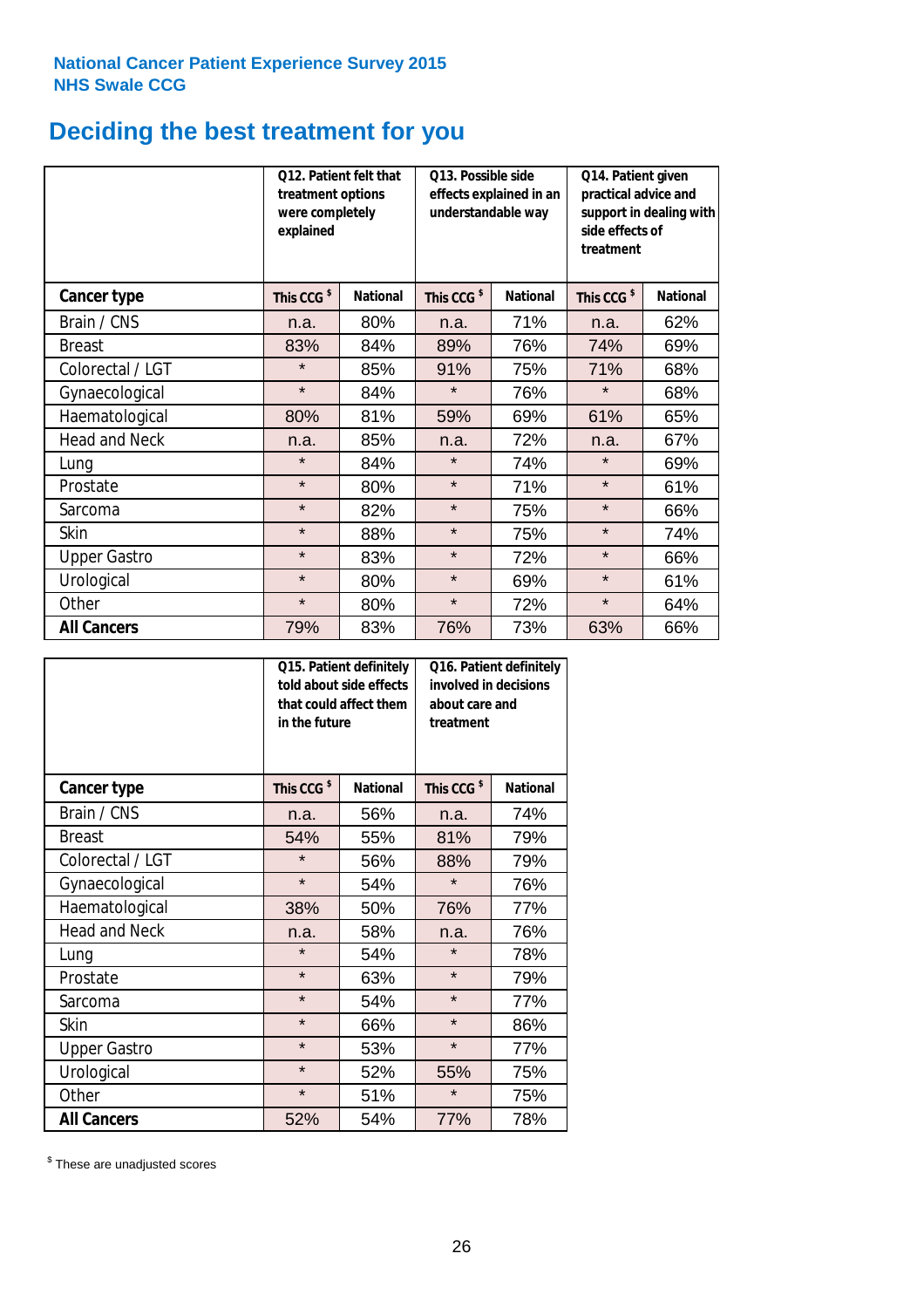# **Clinical Nurse Specialist**

|                     | would support them<br>through their<br>treatment | Q17. Patient given the<br>name of the CNS who | Q18. Patient found it<br>easy to contact their<br><b>CNS</b> |     | <b>Q19. Get</b><br>understandable<br>answers to important<br>questions all or most<br>of the time |                 |
|---------------------|--------------------------------------------------|-----------------------------------------------|--------------------------------------------------------------|-----|---------------------------------------------------------------------------------------------------|-----------------|
| <b>Cancer type</b>  | This CCG <sup>\$</sup>                           | <b>National</b>                               | This CCG <sup>\$</sup><br><b>National</b>                    |     | This CCG <sup>\$</sup>                                                                            | <b>National</b> |
| Brain / CNS         | n.a.                                             | 95%                                           | n.a.                                                         | 84% | n.a.                                                                                              | 85%             |
| <b>Breast</b>       | 89%                                              | 94%                                           | 81%                                                          | 85% | 77%                                                                                               | 88%             |
| Colorectal / LGT    | 96%                                              | 91%                                           | 81%                                                          | 88% | $\star$                                                                                           | 90%             |
| Gynaecological      | $\star$                                          | 93%                                           | $\star$                                                      | 86% | $\star$                                                                                           | 87%             |
| Haematological      | 82%                                              | 89%                                           | $\star$                                                      | 89% | $\star$                                                                                           | 90%             |
| Head and Neck       | n.a.                                             | 88%                                           | n.a.                                                         | 86% | n.a.                                                                                              | 88%             |
| Lung                | $\star$                                          | 93%                                           | $\star$                                                      | 89% | $\star$                                                                                           | 89%             |
| Prostate            | $\star$                                          | 89%                                           | $\star$                                                      | 83% | $\star$                                                                                           | 88%             |
| Sarcoma             | $\star$                                          | 87%                                           | $\star$                                                      | 86% | $\star$                                                                                           | 88%             |
| Skin                | $\star$                                          | 88%                                           | n.a.                                                         | 90% | $\star$                                                                                           | 92%             |
| <b>Upper Gastro</b> | $\star$                                          | 92%                                           | $\star$                                                      | 87% | $\star$                                                                                           | 88%             |
| Urological          | 91%                                              | 80%                                           | $\star$                                                      | 85% | $\star$                                                                                           | 88%             |
| Other               | $\star$                                          | 86%                                           | $\star$                                                      | 86% | $\star$                                                                                           | 87%             |
| <b>All Cancers</b>  | 88%                                              | 90%                                           | 82%                                                          | 87% | 79%                                                                                               | 88%             |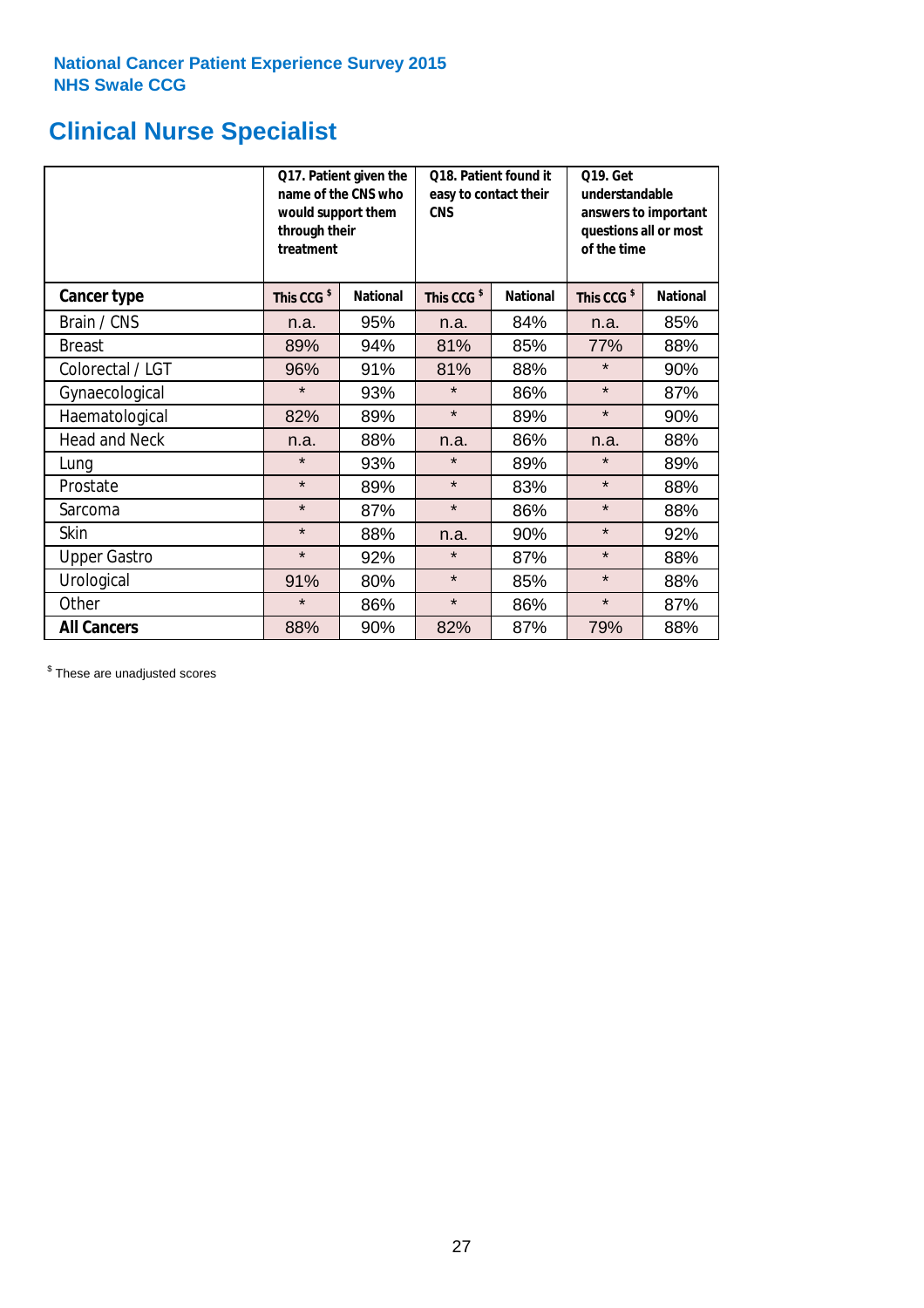# **Support for people with cancer**

|                      |                        | Q20. Hospital staff<br>gave information<br>about support groups |                        | Q21. Hospital staff<br>gave information<br>about impact cancer<br>could have on day to<br>day activities | Q22. Hospital staff<br>gave information on<br>getting financial help |                 | Q23. Hospital staff told<br>patient they could get<br>free prescriptions |                 |
|----------------------|------------------------|-----------------------------------------------------------------|------------------------|----------------------------------------------------------------------------------------------------------|----------------------------------------------------------------------|-----------------|--------------------------------------------------------------------------|-----------------|
| <b>Cancer type</b>   | This CCG <sup>\$</sup> | <b>National</b>                                                 | This CCG <sup>\$</sup> | <b>National</b>                                                                                          | This CCG <sup>\$</sup>                                               | <b>National</b> | This CCG <sup>\$</sup>                                                   | <b>National</b> |
| Brain / CNS          | n.a.                   | 85%                                                             | n.a.                   | 80%                                                                                                      | n.a.                                                                 | 72%             | n.a.                                                                     | 79%             |
| <b>Breast</b>        | 75%                    | 88%                                                             | $\star$                | 85%                                                                                                      | $\star$                                                              | 60%             | $\star$                                                                  | 80%             |
| Colorectal / LGT     | 71%                    | 82%                                                             | $\star$                | 82%                                                                                                      | $\star$                                                              | 52%             | $\star$                                                                  | 83%             |
| Gynaecological       | $\star$                | 83%                                                             | $\star$                | 81%                                                                                                      | $\star$                                                              | 58%             | $\star$                                                                  | 76%             |
| Haematological       | $\star$                | 82%                                                             | $\star$                | 82%                                                                                                      | 57%                                                                  | 56%             | $\star$                                                                  | 86%             |
| <b>Head and Neck</b> | n.a.                   | 83%                                                             | n.a.                   | 80%                                                                                                      | n.a.                                                                 | 55%             | n.a.                                                                     | 80%             |
| Lung                 | $\star$                | 82%                                                             | $\star$                | 80%                                                                                                      | $\star$                                                              | 68%             | $\star$                                                                  | 85%             |
| Prostate             | $\star$                | 85%                                                             | $\star$                | 81%                                                                                                      | $\star$                                                              | 41%             | $\star$                                                                  | 76%             |
| Sarcoma              | n.a.                   | 82%                                                             | $\star$                | 80%                                                                                                      | $\star$                                                              | 57%             | $\star$                                                                  | 75%             |
| Skin                 | $\star$                | 85%                                                             | $\star$                | 85%                                                                                                      | $\star$                                                              | 51%             | n.a.                                                                     | 65%             |
| <b>Upper Gastro</b>  | $\star$                | 82%                                                             | $\star$                | 78%                                                                                                      | $\star$                                                              | 57%             | $\star$                                                                  | 83%             |
| Urological           | $\star$                | 71%                                                             | $\star$                | 70%                                                                                                      | $\star$                                                              | 33%             | $\star$                                                                  | 69%             |
| Other                | $\star$                | 80%                                                             | $\star$                | 77%                                                                                                      | $\star$                                                              | 53%             | $\star$                                                                  | 79%             |
| <b>All Cancers</b>   | 73%                    | 83%                                                             | 75%                    | 81%                                                                                                      | 55%                                                                  | 55%             | 73%                                                                      | 80%             |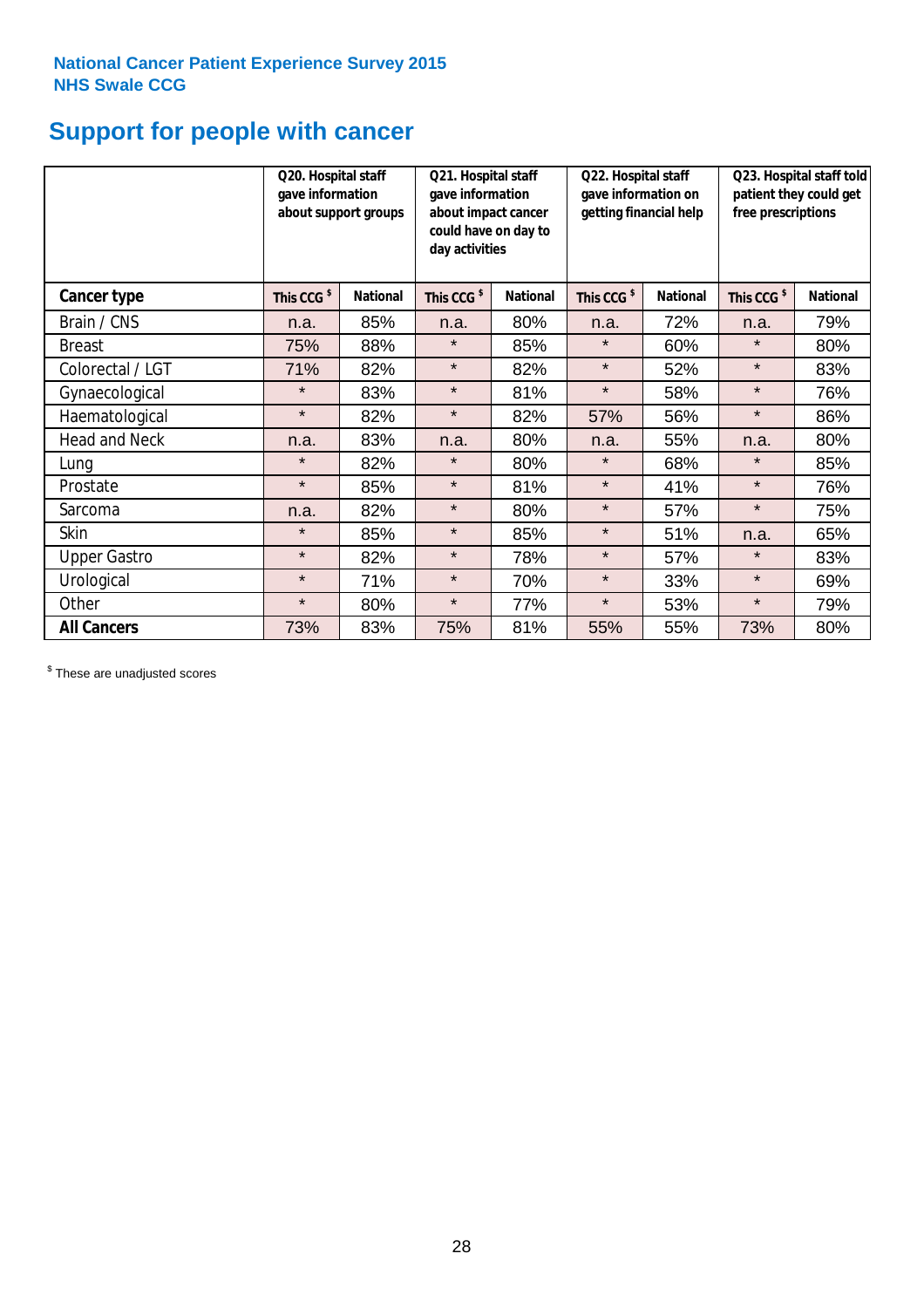## **Operations**

|                      | Q26. Staff explained<br>how operation had<br>gone in<br>understandable way |                 |  |  |  |
|----------------------|----------------------------------------------------------------------------|-----------------|--|--|--|
| <b>Cancer type</b>   | This CCG <sup>\$</sup>                                                     | <b>National</b> |  |  |  |
| Brain / CNS          | n.a.                                                                       | 75%             |  |  |  |
| <b>Breast</b>        | $\star$                                                                    | 77%             |  |  |  |
| Colorectal / LGT     | $\star$                                                                    | 81%             |  |  |  |
| Gynaecological       | $\star$                                                                    | 79%             |  |  |  |
| Haematological       | $\star$                                                                    | 75%             |  |  |  |
| <b>Head and Neck</b> | n.a.                                                                       | 77%             |  |  |  |
| Lung                 | $\star$                                                                    | 76%             |  |  |  |
| Prostate             | $\star$                                                                    | 76%             |  |  |  |
| Sarcoma              | $\star$                                                                    | 80%             |  |  |  |
| Skin                 | $\star$                                                                    | 84%             |  |  |  |
| <b>Upper Gastro</b>  | $\star$                                                                    | 81%             |  |  |  |
| Urological           | $\star$                                                                    | 74%             |  |  |  |
| Other                | $\star$<br>78%                                                             |                 |  |  |  |
| <b>All Cancers</b>   | 78%<br>79%                                                                 |                 |  |  |  |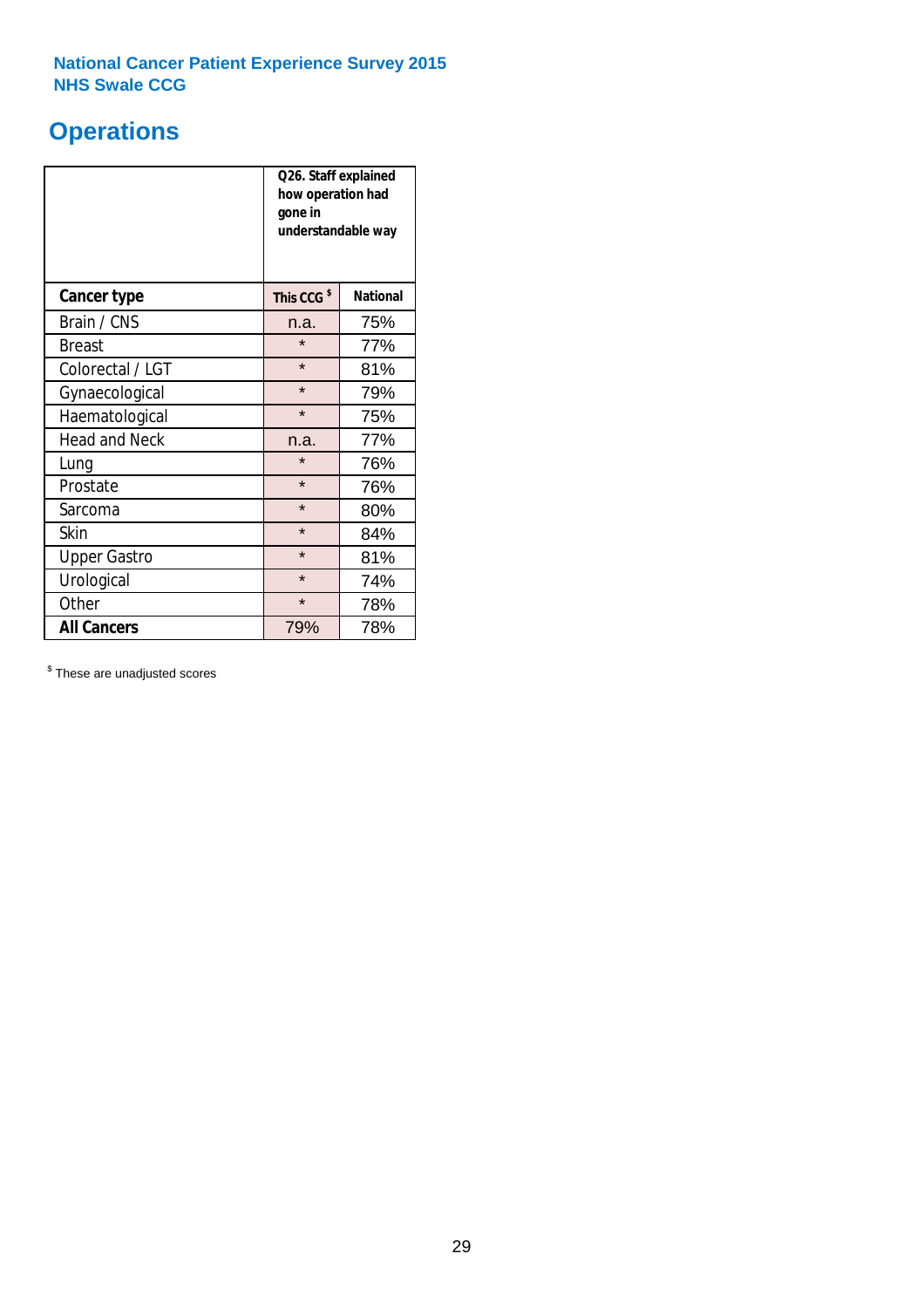# **Hospital care as an inpatient (Part 1 of 2)**

|                      |                        | Q28. Groups of doctors<br>Q29. Patient had<br>or nurses did not talk<br>confidence and trust in<br>in front of patient as if<br>all doctors treating<br>they were not there<br>them |                        | Q30. Patient's family<br>or someone close<br>definitely had<br>opportunity to talk to<br>doctor |                        | Q31. Patient had<br>confidence and trust in I<br>all ward nurses |                        |                 |
|----------------------|------------------------|-------------------------------------------------------------------------------------------------------------------------------------------------------------------------------------|------------------------|-------------------------------------------------------------------------------------------------|------------------------|------------------------------------------------------------------|------------------------|-----------------|
| Cancer type          | This CCG <sup>\$</sup> | <b>National</b>                                                                                                                                                                     | This CCG <sup>\$</sup> | <b>National</b>                                                                                 | This CCG <sup>\$</sup> | <b>National</b>                                                  | This CCG <sup>\$</sup> | <b>National</b> |
| Brain / CNS          | n.a.                   | 68%                                                                                                                                                                                 | n.a.                   | 78%                                                                                             | n.a.                   | 65%                                                              | n.a.                   | 67%             |
| <b>Breast</b>        | $\star$                | 89%                                                                                                                                                                                 | $\star$                | 86%                                                                                             | $\star$                | 73%                                                              | $\star$                | 74%             |
| Colorectal / LGT     | $\star$                | 75%                                                                                                                                                                                 | $\star$                | 85%                                                                                             | $\star$                | 72%                                                              | $\star$                | 68%             |
| Gynaecological       | $\star$                | 84%                                                                                                                                                                                 | $\star$                | 86%                                                                                             | $\star$                | 71%                                                              | $\star$                | 69%             |
| Haematological       | $\star$                | 80%                                                                                                                                                                                 | $\star$                | 81%                                                                                             | $\star$                | 75%                                                              | $\star$                | 73%             |
| <b>Head and Neck</b> | n.a.                   | 79%                                                                                                                                                                                 | n.a.                   | 85%                                                                                             | n.a.                   | 73%                                                              | n.a.                   | 72%             |
| Lung                 | $\star$                | 75%                                                                                                                                                                                 | $\star$                | 82%                                                                                             | $\star$                | 71%                                                              | $\star$                | 73%             |
| Prostate             | $\star$                | 84%                                                                                                                                                                                 | $\star$                | 87%                                                                                             | $\star$                | 72%                                                              | $\star$                | 75%             |
| Sarcoma              | $\star$                | 82%                                                                                                                                                                                 | $\star$                | 85%                                                                                             | $\star$                | 75%                                                              | $\star$                | 70%             |
| Skin                 | n.a.                   | 85%                                                                                                                                                                                 | n.a.                   | 90%                                                                                             | n.a.                   | 79%                                                              | n.a.                   | 84%             |
| <b>Upper Gastro</b>  | $\star$                | 75%                                                                                                                                                                                 | $\star$                | 83%                                                                                             | $\star$                | 72%                                                              | $\star$                | 70%             |
| Urological           | $\star$                | 80%                                                                                                                                                                                 | $\star$                | 84%                                                                                             | $\star$                | 67%                                                              | $\star$                | 75%             |
| Other                | $\star$                | 79%                                                                                                                                                                                 | $\star$                | 79%                                                                                             | $\star$                | 70%                                                              | $\star$                | 69%             |
| <b>All Cancers</b>   | 77%                    | 81%                                                                                                                                                                                 | 79%                    | 84%                                                                                             | 66%                    | 72%                                                              | 63%                    | 72%             |

|                      | on duty                | Q32. Always / nearly<br>always enough nurses |                        | Q33. All staff asked<br>patient what name<br>they preferred to be | Q34. Always given<br>enough privacy when<br>discussing condition or<br>treatment |                 | Q35. Patient was able<br>to discuss worries or<br>fears with staff during<br>visit |                 |
|----------------------|------------------------|----------------------------------------------|------------------------|-------------------------------------------------------------------|----------------------------------------------------------------------------------|-----------------|------------------------------------------------------------------------------------|-----------------|
| <b>Cancer type</b>   | This CCG <sup>\$</sup> | <b>National</b>                              | This CCG <sup>\$</sup> | <b>National</b>                                                   | This CCG <sup>\$</sup>                                                           | <b>National</b> | This CCG <sup>\$</sup>                                                             | <b>National</b> |
| Brain / CNS          | n.a.                   | 64%                                          | n.a.                   | 69%                                                               | n.a.                                                                             | 80%             | n.a.                                                                               | 44%             |
| <b>Breast</b>        | $\star$                | 69%                                          | $\star$                | 60%                                                               | $\star$                                                                          | 86%             | $\star$                                                                            | 53%             |
| Colorectal / LGT     | $\star$                | 61%                                          | $\star$                | 70%                                                               | $\star$                                                                          | 84%             | $\star$                                                                            | 54%             |
| Gynaecological       | $\star$                | 65%                                          | $\star$                | 63%                                                               | $\star$                                                                          | 82%             | $\star$                                                                            | 50%             |
| Haematological       | $\star$                | 63%                                          | $\star$                | 67%                                                               | $\star$                                                                          | 86%             | $\star$                                                                            | 55%             |
| <b>Head and Neck</b> | n.a.                   | 67%                                          | n.a.                   | 66%                                                               | n.a.                                                                             | 85%             | n.a.                                                                               | 50%             |
| Lung                 | $\star$                | 68%                                          | $\star$                | 71%                                                               | $\star$                                                                          | 84%             | $\star$                                                                            | 49%             |
| Prostate             | $\star$                | 71%                                          | $\star$                | 67%                                                               | $\star$                                                                          | 87%             | $\star$                                                                            | 52%             |
| Sarcoma              | $\star$                | 68%                                          | $\star$                | 71%                                                               | $\star$                                                                          | 87%             | $\star$                                                                            | 52%             |
| Skin                 | n.a.                   | 81%                                          | n.a.                   | 67%                                                               | n.a.                                                                             | 89%             | n.a.                                                                               | 61%             |
| <b>Upper Gastro</b>  | $\star$                | 62%                                          | $\star$                | 75%                                                               | $\star$                                                                          | 83%             | $\star$                                                                            | 53%             |
| Urological           | $\star$                | 68%                                          | $\star$                | 71%                                                               | $\star$                                                                          | 84%             | $\star$                                                                            | 46%             |
| Other                | $\star$                | 62%                                          | $\star$                | 66%                                                               | $\star$                                                                          | 82%             | $\star$                                                                            | 48%             |
| <b>All Cancers</b>   | 65%                    | 66%                                          | 57%                    | 67%                                                               | 89%                                                                              | 85%             | 46%                                                                                | 52%             |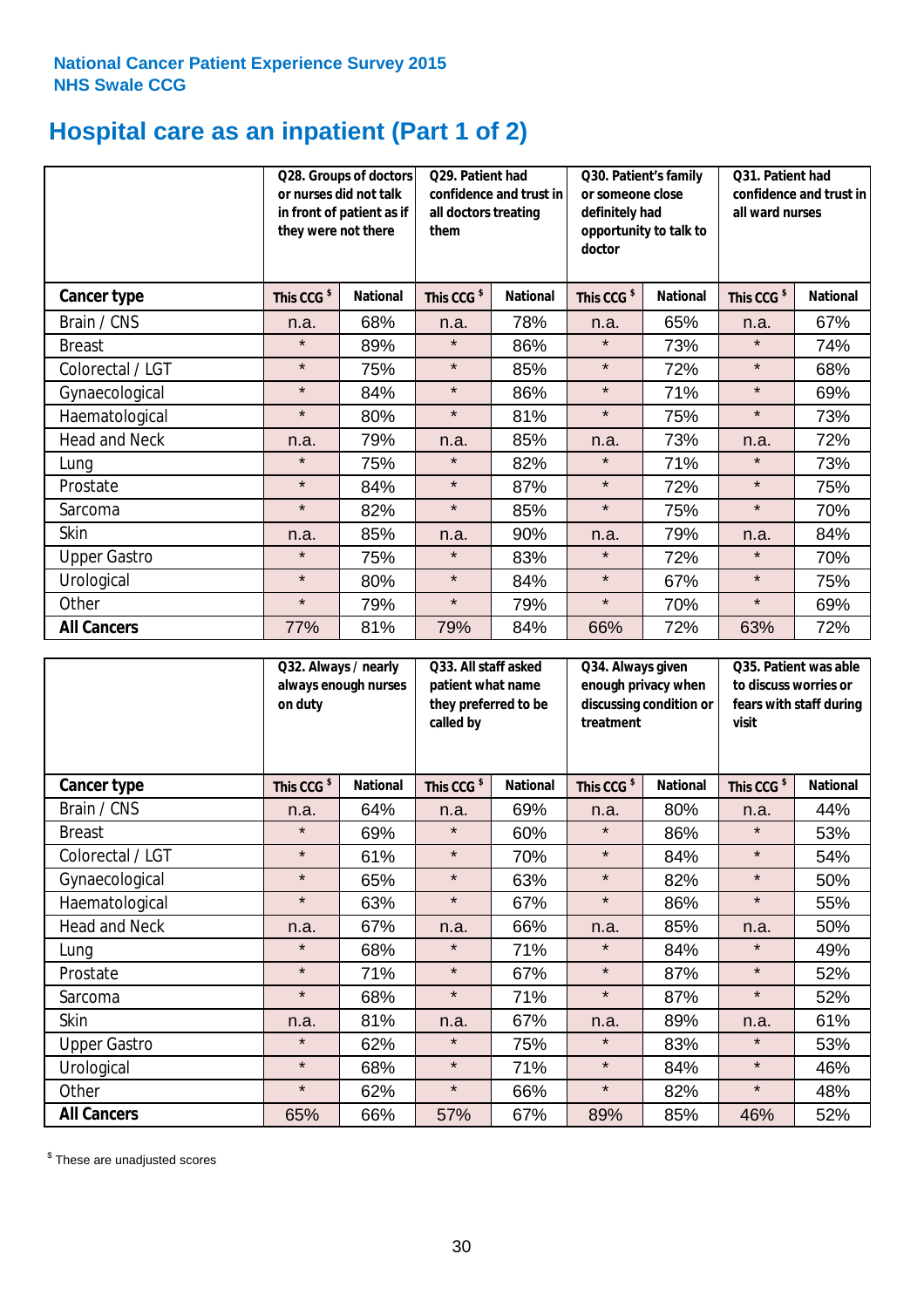# **Hospital care as an inpatient (Part 2 of 2)**

|                      | Q36. Hospital staff<br>definitely did<br>everything to help<br>control pain |                 | Q37. Always treated<br>with respect and<br>dignity by staff |                 | Q38. Given clear<br>written information<br>about what should /<br>should not do post<br>discharge |                 | Q39. Staff told patient<br>who to contact if<br>worried post discharge |                 |
|----------------------|-----------------------------------------------------------------------------|-----------------|-------------------------------------------------------------|-----------------|---------------------------------------------------------------------------------------------------|-----------------|------------------------------------------------------------------------|-----------------|
| Cancer type          | This CCG <sup>\$</sup>                                                      | <b>National</b> | This CCG <sup>\$</sup>                                      | <b>National</b> | This CCG <sup>\$</sup>                                                                            | <b>National</b> | This CCG <sup>\$</sup>                                                 | <b>National</b> |
| Brain / CNS          | n.a.                                                                        | 82%             | n.a.                                                        | 84%             | n.a.                                                                                              | 79%             | n.a.                                                                   | 91%             |
| <b>Breast</b>        | $\star$                                                                     | 86%             | $\star$                                                     | 88%             | $\star$                                                                                           | 90%             | $\star$                                                                | 95%             |
| Colorectal / LGT     | $\star$                                                                     | 84%             | $\star$                                                     | 86%             | $\star$                                                                                           | 83%             | $\star$                                                                | 94%             |
| Gynaecological       | $\star$                                                                     | 83%             | $\star$                                                     | 85%             | $\star$                                                                                           | 86%             | $\star$                                                                | 93%             |
| Haematological       | $\star$                                                                     | 84%             | $\star$                                                     | 89%             | $\star$                                                                                           | 79%             | $\star$                                                                | 95%             |
| <b>Head and Neck</b> | n.a.                                                                        | 84%             | n.a.                                                        | 88%             | n.a.                                                                                              | 86%             | n.a.                                                                   | 92%             |
| Lung                 | $\star$                                                                     | 83%             | $\star$                                                     | 87%             | $\star$                                                                                           | 81%             | $\star$                                                                | 92%             |
| Prostate             | $\star$                                                                     | 85%             | $\star$                                                     | 91%             | $\star$                                                                                           | 87%             | $\star$                                                                | 94%             |
| Sarcoma              | $\star$                                                                     | 86%             | $\star$                                                     | 91%             | $\star$                                                                                           | 83%             | $\star$                                                                | 94%             |
| Skin                 | n.a.                                                                        | 88%             | n.a.                                                        | 93%             | n.a.                                                                                              | 91%             | n.a.                                                                   | 97%             |
| <b>Upper Gastro</b>  | $\star$                                                                     | 83%             | $\star$                                                     | 86%             | $\star$                                                                                           | 79%             | $\star$                                                                | 93%             |
| Urological           | $\star$                                                                     | 80%             | $\star$                                                     | 88%             | $\star$                                                                                           | 83%             | $\star$                                                                | 90%             |
| Other                | $\star$                                                                     | 82%             | $\star$                                                     | 85%             | $\star$                                                                                           | 80%             | $\star$                                                                | 92%             |
| <b>All Cancers</b>   | 78%                                                                         | 84%             | 86%                                                         | 87%             | 83%                                                                                               | 84%             | 94%                                                                    | 94%             |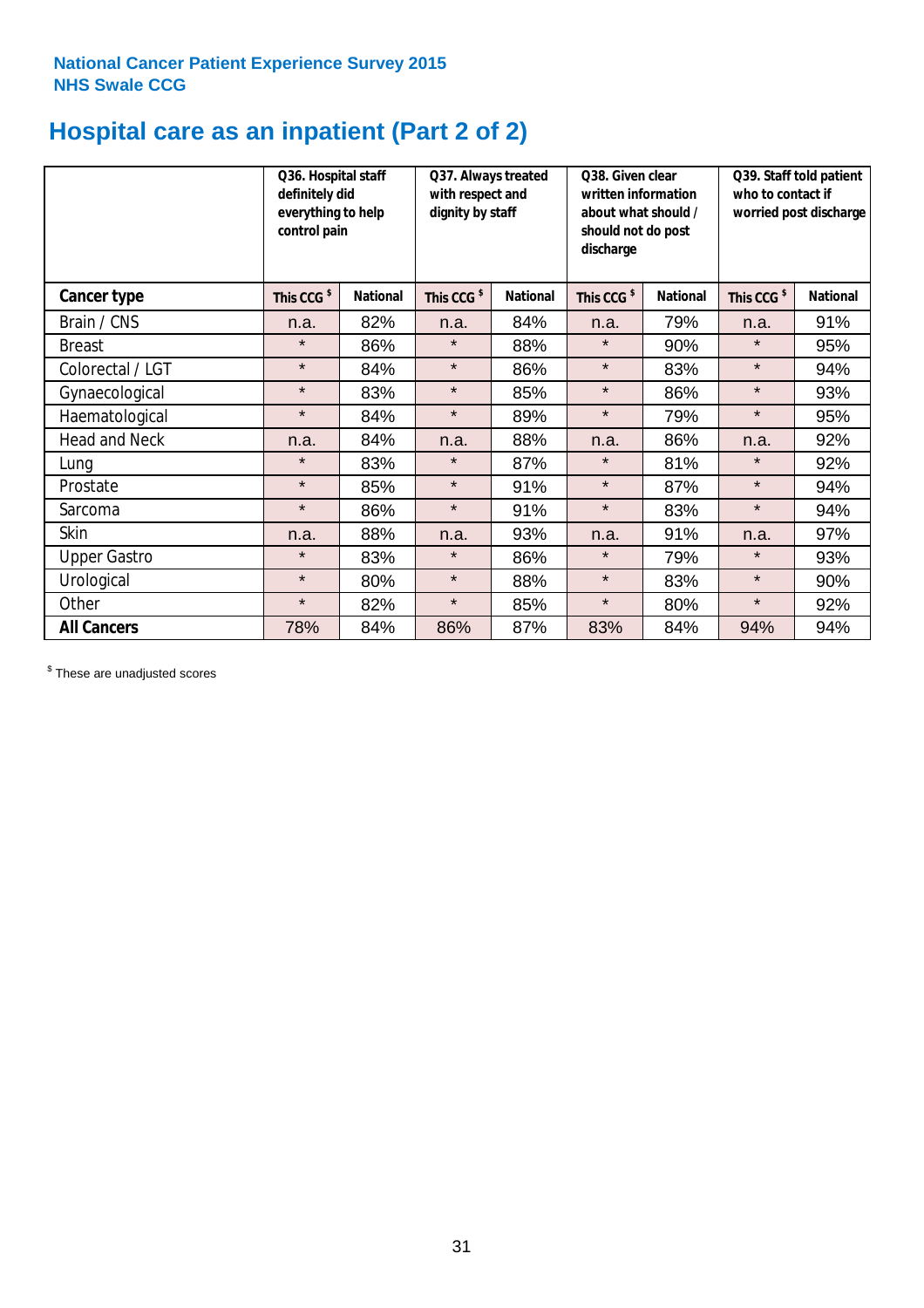# **Hospital care as a day patient / outpatient**

|                      | to discuss worries or<br>visit | Q41. Patient was able<br>fears with staff during | Q42. Doctor had the<br>right notes and other<br>documentation with<br>them |                 | Q44. Beforehand<br>patient had all<br>information needed<br>about radiotherapy<br>treatment |                 | Q45. Patient given<br>understandable<br>information about<br>whether radiotherapy<br>was working |                 |
|----------------------|--------------------------------|--------------------------------------------------|----------------------------------------------------------------------------|-----------------|---------------------------------------------------------------------------------------------|-----------------|--------------------------------------------------------------------------------------------------|-----------------|
| Cancer type          | This CCG <sup>\$</sup>         | <b>National</b>                                  | This CCG <sup>\$</sup>                                                     | <b>National</b> | This CCG <sup>\$</sup>                                                                      | <b>National</b> | This CCG <sup>\$</sup>                                                                           | <b>National</b> |
| Brain / CNS          | n.a.                           | 65%                                              | n.a.                                                                       | 94%             | n.a.                                                                                        | 85%             | n.a.                                                                                             | 52%             |
| <b>Breast</b>        | 63%                            | 70%                                              | 96%                                                                        | 95%             | $\star$                                                                                     | 87%             | $\star$                                                                                          | 60%             |
| Colorectal / LGT     | $\star$                        | 73%                                              | 91%                                                                        | 95%             | $\star$                                                                                     | 85%             | $\star$                                                                                          | 55%             |
| Gynaecological       | $\star$                        | 70%                                              | $\star$                                                                    | 96%             | $\star$                                                                                     | 85%             | $\star$                                                                                          | 64%             |
| Haematological       | 57%                            | 74%                                              | 97%                                                                        | 97%             | $\star$                                                                                     | 82%             | $\star$                                                                                          | 64%             |
| <b>Head and Neck</b> | n.a.                           | 69%                                              | n.a.                                                                       | 95%             | n.a.                                                                                        | 86%             | n.a.                                                                                             | 60%             |
| Lung                 | $\star$                        | 69%                                              | $\star$                                                                    | 96%             | $\star$                                                                                     | 86%             | $\star$                                                                                          | 59%             |
| Prostate             | $\star$                        | 69%                                              | $\star$                                                                    | 95%             | $\star$                                                                                     | 88%             | $\star$                                                                                          | 61%             |
| Sarcoma              | $\star$                        | 68%                                              | $\star$                                                                    | 97%             | n.a.                                                                                        | 88%             | n.a.                                                                                             | 63%             |
| Skin                 | $\star$                        | 73%                                              | n.a.                                                                       | 96%             | n.a.                                                                                        | 81%             | n.a.                                                                                             | 63%             |
| <b>Upper Gastro</b>  | $\star$                        | 68%                                              | $\star$                                                                    | 95%             | $\star$                                                                                     | 85%             | $\star$                                                                                          | 57%             |
| Urological           | $\star$                        | 65%                                              | $\star$                                                                    | 95%             | $\star$                                                                                     | 81%             | $\star$                                                                                          | 53%             |
| Other                | $\star$                        | 67%                                              | $\star$                                                                    | 95%             | $\star$                                                                                     | 83%             | $\star$                                                                                          | 59%             |
| <b>All Cancers</b>   | 60%                            | 70%                                              | 94%                                                                        | 96%             | 91%                                                                                         | 86%             | 50%                                                                                              | 60%             |

|                      | Q47. Beforehand<br>patient had all<br>information needed<br>about chemotherapy<br>treatment |                 | Q48. Patient given<br>understandable<br>information about<br>whether<br>chemotherapy was<br>working |                 |  |
|----------------------|---------------------------------------------------------------------------------------------|-----------------|-----------------------------------------------------------------------------------------------------|-----------------|--|
| <b>Cancer type</b>   | This CCG <sup>\$</sup>                                                                      | <b>National</b> | This CCG <sup>\$</sup>                                                                              | <b>National</b> |  |
| Brain / CNS          | n.a.                                                                                        | 82%             | n.a.                                                                                                | 57%             |  |
| <b>Breast</b>        | $\star$                                                                                     | 83%             | $\star$                                                                                             | 62%             |  |
| Colorectal / LGT     | $\star$                                                                                     | 86%             | $\star$                                                                                             | 65%             |  |
| Gynaecological       | $\star$                                                                                     | 86%             | $\star$                                                                                             | 68%             |  |
| Haematological       | 85%<br>75%                                                                                  |                 | 68%                                                                                                 | 75%             |  |
| <b>Head and Neck</b> | n.a.                                                                                        | 80%             | n.a.                                                                                                | 52%             |  |
| Lung                 | $\star$                                                                                     | 85%             | $\star$                                                                                             | 68%             |  |
| Prostate             | $\star$                                                                                     | 83%             | $\star$                                                                                             | 69%             |  |
| Sarcoma              | $\star$                                                                                     | 82%             | $\star$                                                                                             | 70%             |  |
| Skin                 | n.a.                                                                                        | 92%             | $\star$                                                                                             | 80%             |  |
| <b>Upper Gastro</b>  | $\star$                                                                                     | 83%             | $\star$                                                                                             | 64%             |  |
| Urological           | $\star$                                                                                     | 83%             | $\star$                                                                                             | 66%             |  |
| Other                | $\star$                                                                                     | 85%             | $\star$                                                                                             | 70%             |  |
| <b>All Cancers</b>   | 85%                                                                                         | 84%             | 65%                                                                                                 | 68%             |  |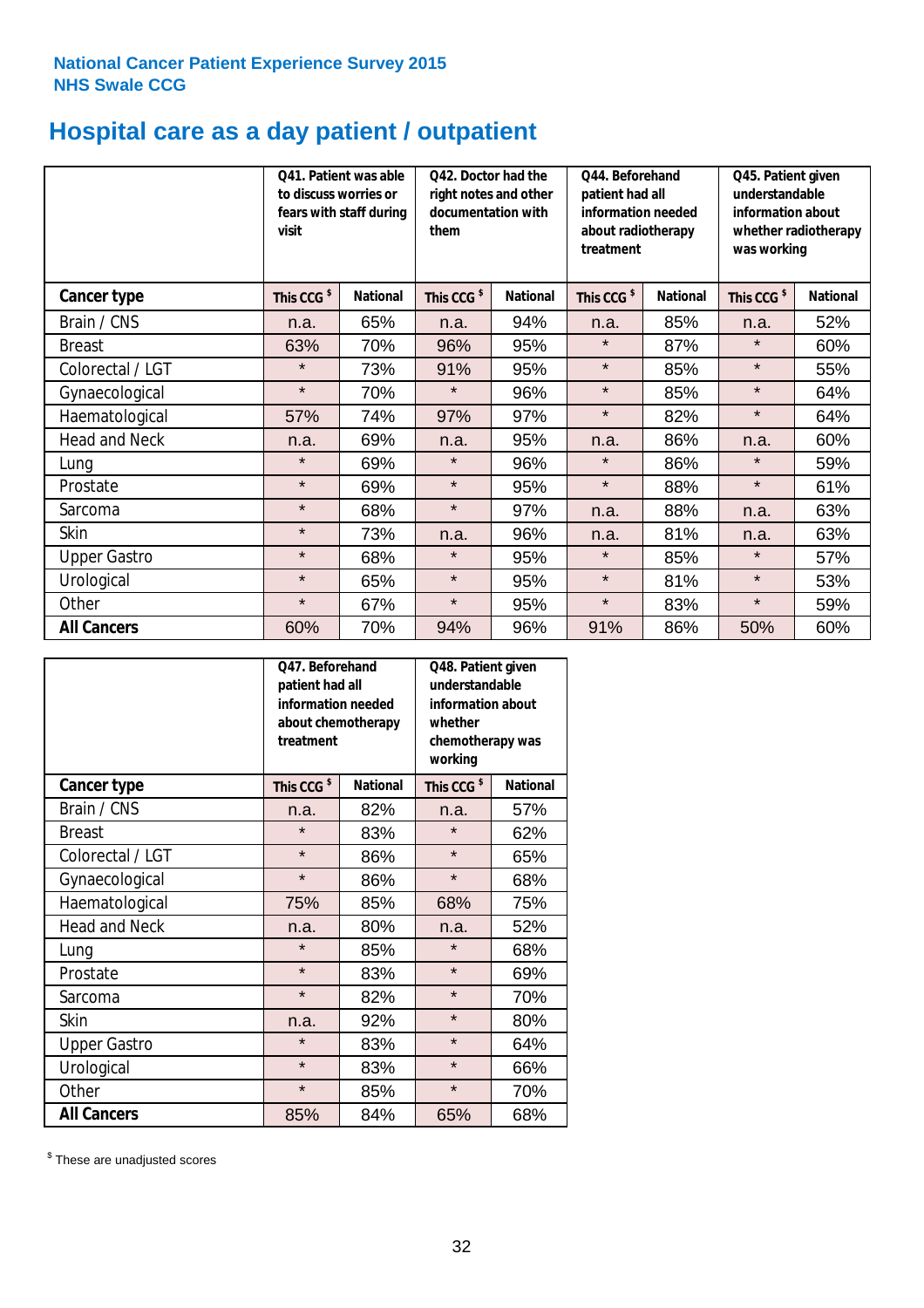## **Home care and support**

|                      | Q49. Hospital staff<br>gave family or | someone close all the<br>information needed to<br>help with care at home | Q50. Patient definitely<br>given enough support<br>from health or social<br>services during<br>treatment |                 | Q51. Patient definitely<br>given enough support<br>from health or social<br>services after<br>treatment |                 |
|----------------------|---------------------------------------|--------------------------------------------------------------------------|----------------------------------------------------------------------------------------------------------|-----------------|---------------------------------------------------------------------------------------------------------|-----------------|
| <b>Cancer type</b>   | This CCG <sup>\$</sup>                | <b>National</b>                                                          | This CCG <sup>\$</sup>                                                                                   | <b>National</b> | This CCG <sup>\$</sup>                                                                                  | <b>National</b> |
| Brain / CNS          | n.a.                                  | 56%                                                                      | n.a.                                                                                                     | 44%             | n.a.                                                                                                    | 44%             |
| <b>Breast</b>        | $\star$                               | 57%                                                                      | $\star$                                                                                                  | 54%             | $\star$                                                                                                 | 40%             |
| Colorectal / LGT     | 50%                                   | 60%                                                                      | $\star$                                                                                                  | 62%             | $\star$                                                                                                 | 52%             |
| Gynaecological       | $\star$                               | 56%                                                                      | $\star$                                                                                                  | 52%             | $\star$                                                                                                 | 42%             |
| Haematological       | 46%                                   | 60%                                                                      | $\star$                                                                                                  | 52%             | $\star$                                                                                                 | 43%             |
| <b>Head and Neck</b> | n.a.                                  | 59%                                                                      | n.a.                                                                                                     | 53%             | n.a.                                                                                                    | 50%             |
| Lung                 | $\star$                               | 57%                                                                      | $\star$                                                                                                  | 52%             | $\star$                                                                                                 | 42%             |
| Prostate             | $\star$                               | 55%                                                                      | $\star$                                                                                                  | 47%             | $\star$                                                                                                 | 43%             |
| Sarcoma              | $\star$                               | 59%                                                                      | $\star$                                                                                                  | 58%             | $\star$                                                                                                 | 53%             |
| Skin                 | n.a.                                  | 67%                                                                      | $\star$                                                                                                  | 58%             | $\star$                                                                                                 | 61%             |
| <b>Upper Gastro</b>  | $\star$                               | 59%                                                                      | $\star$                                                                                                  | 54%             | $\star$                                                                                                 | 45%             |
| Urological           | $\star$                               | 55%                                                                      | $\star$                                                                                                  | 47%             | $\star$                                                                                                 | 44%             |
| Other                | $\star$                               | 54%                                                                      | $\star$                                                                                                  | 55%             | $\star$                                                                                                 | 48%             |
| <b>All Cancers</b>   | 45%                                   | 58%                                                                      | 40%                                                                                                      | 54%             | 27%                                                                                                     | 45%             |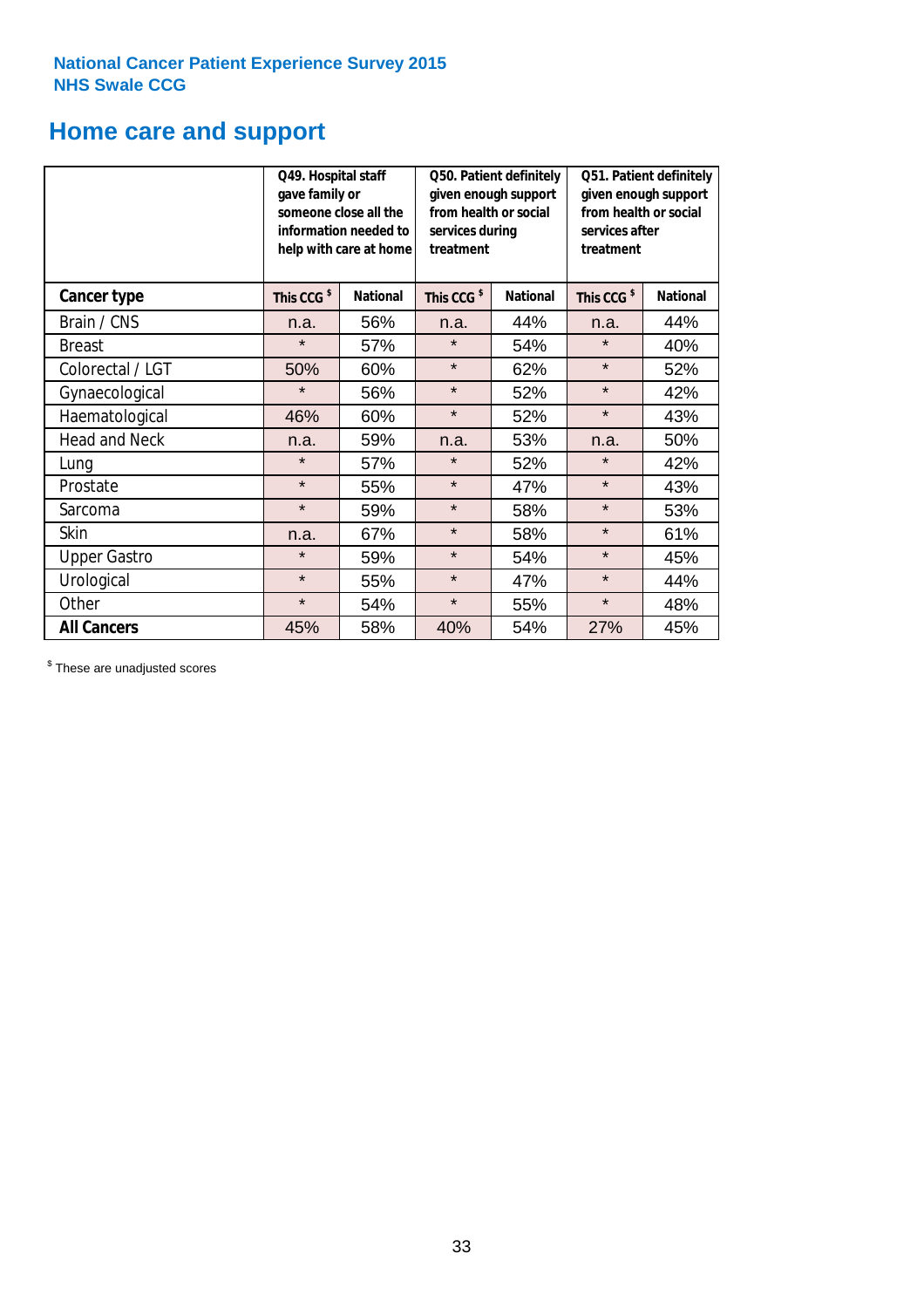# **Care from your general practice**

|                      | information about<br>treatment | Q52. GP given enough<br>patient's condition and | Q53. Practice staff<br>definitely did<br>everything they could<br>to support patient |                 |  |
|----------------------|--------------------------------|-------------------------------------------------|--------------------------------------------------------------------------------------|-----------------|--|
| <b>Cancer type</b>   | This CCG <sup>\$</sup>         | <b>National</b>                                 | This CCG <sup>\$</sup>                                                               | <b>National</b> |  |
| Brain / CNS          | n.a.                           | 94%                                             | n.a.                                                                                 | 59%             |  |
| <b>Breast</b>        | 92%                            | 96%                                             | $\star$                                                                              | 63%             |  |
| Colorectal / LGT     | 100%                           | 95%                                             | $\star$                                                                              | 63%             |  |
| Gynaecological       | $\star$                        | 95%                                             | $\star$                                                                              | 59%             |  |
| Haematological       | 100%                           | 96%                                             | $\star$                                                                              | 61%             |  |
| <b>Head and Neck</b> | n.a.                           | 93%                                             | n.a.                                                                                 | 60%             |  |
| Lung                 | $\star$                        | 95%                                             | $\star$                                                                              | 62%             |  |
| Prostate             | $\star$                        | 95%                                             | $\star$                                                                              | 67%             |  |
| Sarcoma              | $\star$                        | 97%                                             | $\star$                                                                              | 65%             |  |
| <b>Skin</b>          | $\star$                        | 97%                                             | n.a.                                                                                 | 71%             |  |
| <b>Upper Gastro</b>  | $\star$                        | 94%                                             | $\star$                                                                              | 62%             |  |
| Urological           | $\star$                        | 95%                                             | $\star$                                                                              | 64%             |  |
| Other                | $\star$                        | 95%                                             | $\star$                                                                              | 61%             |  |
| <b>All Cancers</b>   | 93%                            | 95%                                             | 61%                                                                                  | 63%             |  |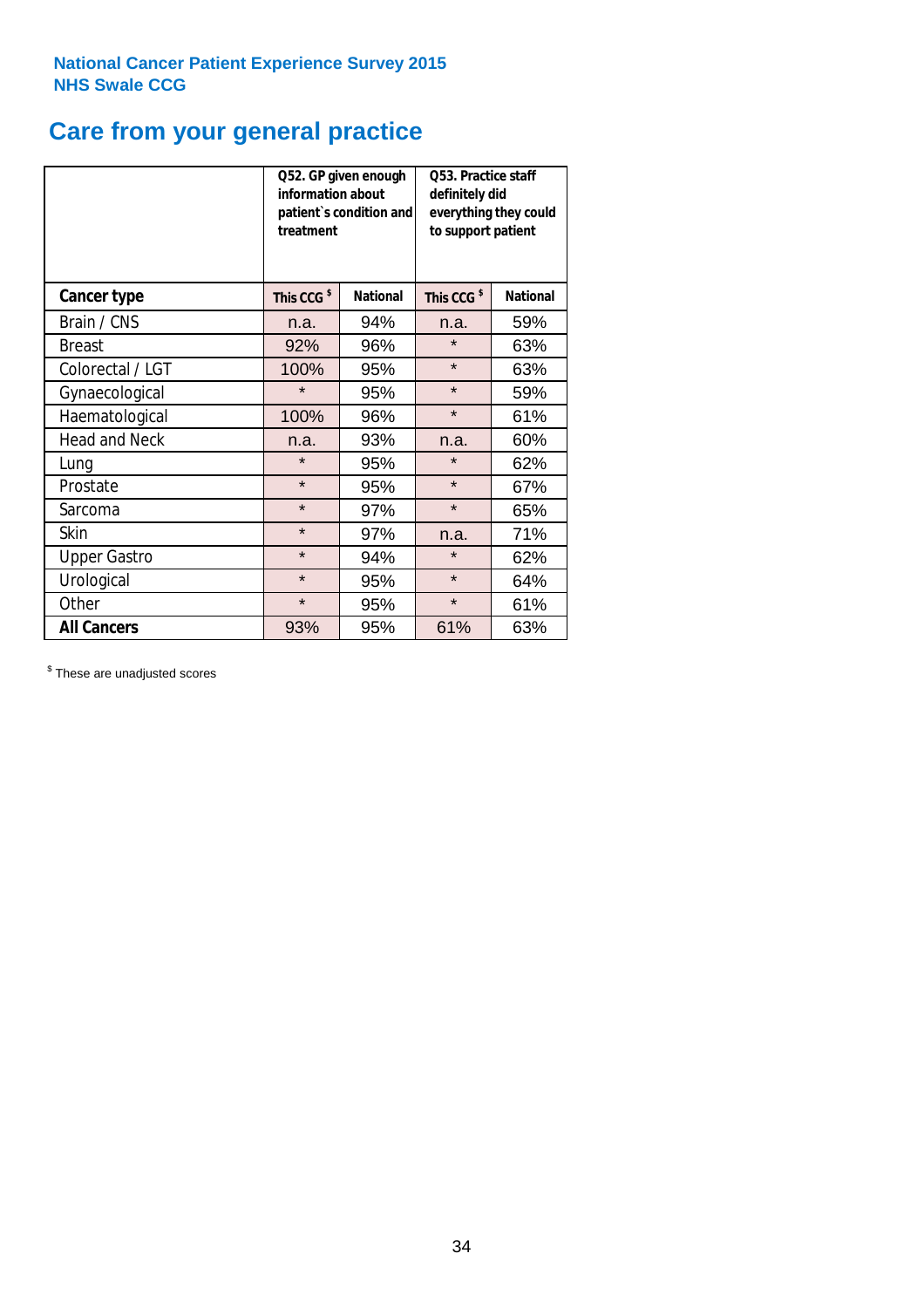## **Your overall NHS care**

|                      | Q54. Hospital and<br>community staff<br>always worked well<br>together | Q55. Patient given a<br>care plan |                        |                 | Q56. Overall the<br>administration of the<br>care was very good /<br>qood |                 | Q57. Length of time for<br>attending clinics and<br>appointments was<br>right |                 |
|----------------------|------------------------------------------------------------------------|-----------------------------------|------------------------|-----------------|---------------------------------------------------------------------------|-----------------|-------------------------------------------------------------------------------|-----------------|
| Cancer type          | This CCG <sup>\$</sup>                                                 | <b>National</b>                   | This CCG <sup>\$</sup> | <b>National</b> | This CCG <sup>\$</sup>                                                    | <b>National</b> | This CCG <sup>\$</sup>                                                        | <b>National</b> |
| Brain / CNS          | n.a.                                                                   | 45%                               | n.a.                   | 29%             | n.a.                                                                      | 84%             | n.a.                                                                          | 60%             |
| <b>Breast</b>        | 50%                                                                    | 60%                               | 17%                    | 35%             | 70%                                                                       | 90%             | 59%                                                                           | 64%             |
| Colorectal / LGT     | 62%                                                                    | 60%                               | $\star$                | 36%             | 88%                                                                       | 88%             | 67%                                                                           | 68%             |
| Gynaecological       | $\star$                                                                | 58%                               | $\star$                | 29%             | $\star$                                                                   | 89%             | $\star$                                                                       | 66%             |
| Haematological       | 57%                                                                    | 63%                               | 18%                    | 33%             | 90%                                                                       | 92%             | 50%                                                                           | 62%             |
| <b>Head and Neck</b> | n.a.                                                                   | 58%                               | n.a.                   | 34%             | n.a.                                                                      | 89%             | n.a.                                                                          | 65%             |
| Lung                 | $\star$                                                                | 63%                               | $\star$                | 32%             | $\star$                                                                   | 89%             | $\star$                                                                       | 70%             |
| Prostate             | $\star$                                                                | 63%                               | $\star$                | 36%             | 81%                                                                       | 87%             | 57%                                                                           | 71%             |
| Sarcoma              | $\star$                                                                | 60%                               | $\star$                | 31%             | $\star$                                                                   | 90%             | $\star$                                                                       | 63%             |
| Skin                 | n.a.                                                                   | 69%                               | $\star$                | 39%             | $\star$                                                                   | 89%             | $\star$                                                                       | 73%             |
| <b>Upper Gastro</b>  | $\star$                                                                | 58%                               | $\star$                | 36%             | $\star$                                                                   | 88%             | $\star$                                                                       | 66%             |
| Urological           | 57%                                                                    | 62%                               | $\star$                | 26%             | 76%                                                                       | 84%             | 71%                                                                           | 73%             |
| Other                | $\star$                                                                | 56%                               | $\star$                | 29%             | $\star$                                                                   | 87%             | $\star$                                                                       | 61%             |
| <b>All Cancers</b>   | 55%                                                                    | 61%                               | 25%                    | 33%             | 83%                                                                       | 89%             | 57%                                                                           | 66%             |

|                      | Q58. Taking part in<br>cancer research | discussed with patient | Q59. Patient's average<br>rating of care scored<br>from very poor to very<br>good |                 |  |
|----------------------|----------------------------------------|------------------------|-----------------------------------------------------------------------------------|-----------------|--|
| <b>Cancer type</b>   | This CCG <sup>\$</sup>                 | <b>National</b>        | This CCG <sup>\$</sup>                                                            | <b>National</b> |  |
| Brain / CNS          | n.a.                                   | 32%                    | n.a.                                                                              | 8.5             |  |
| <b>Breast</b>        | 15%                                    | 28%                    | 8.4                                                                               | 8.8             |  |
| Colorectal / LGT     | 21%                                    | 22%                    | 8.5                                                                               | 8.7             |  |
| Gynaecological       | $\star$                                | 27%                    | $\star$                                                                           | 8.7             |  |
| Haematological       | 31%                                    | 36%                    | 8.5                                                                               | 8.8             |  |
| <b>Head and Neck</b> | n.a.                                   | 21%                    | n.a.                                                                              | 8.6             |  |
| Lung                 | $\star$                                | 34%                    | $\star$                                                                           | 8.6             |  |
| Prostate             | 29%                                    | 35%                    | 8.4                                                                               | 8.6             |  |
| Sarcoma              | $\star$                                | 29%                    | $\star$                                                                           | 8.7             |  |
| Skin                 | $\star$                                | 17%                    | $\star$                                                                           | 8.9             |  |
| <b>Upper Gastro</b>  | $\star$                                | 30%                    | $\star$                                                                           | 8.6             |  |
| Urological           | 5%                                     | 14%                    | 7.5                                                                               | 8.5             |  |
| Other                | $\star$                                | 31%                    | $\star$                                                                           | 8.6             |  |
| <b>All Cancers</b>   | 23%                                    | 28%                    | 8.4                                                                               | 8.7             |  |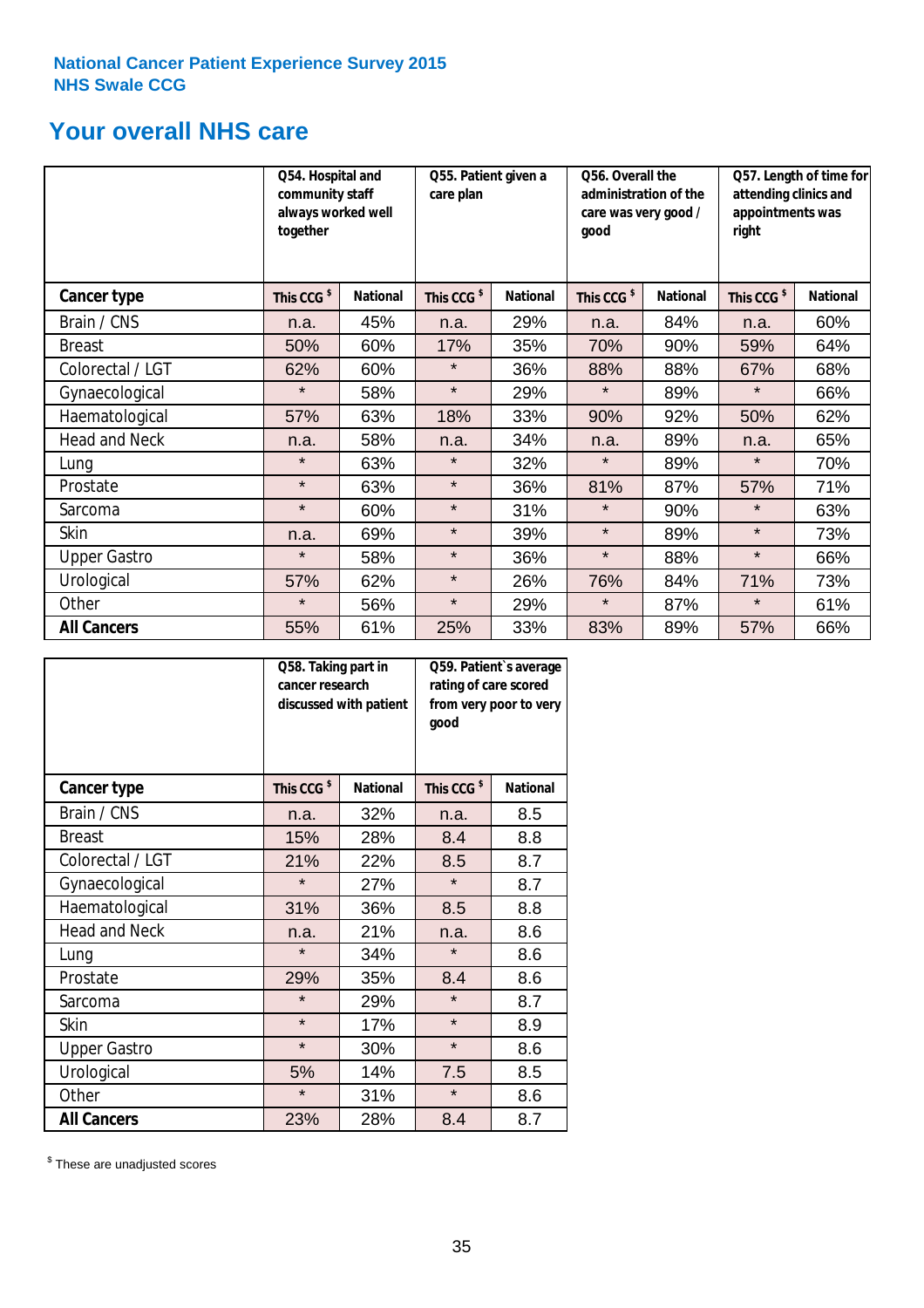## **Annex**

## **Methodology**

The sample for the survey included all adult (aged 16 and over) NHS patients, with a confirmed primary diagnosis of cancer, discharged from an NHS Trust after an inpatient episode or day case attendance for cancer related treatment in the months of April, May and June 2015.

The patients included in the sample had relevant cancer ICD10 codes (C00-99 excluding C44 and C84, and D05) in the first diagnosis field of their patient records, applied to their patient files by the relevant NHS Trust, and were alive at the point at which fieldwork commenced. Deceased checks were undertaken on up to three occasions during fieldwork, to ensure that questionnaires were not sent to patients who had died since their treatment.

Trust samples were checked rigorously for duplicates and patient lists were also de-duplicated nationally to ensure that patients did not receive multiple copies of questionnaires.

The fieldwork for the survey was undertaken between October 2015 and March 2016.

For the first time, the survey used a mixed mode methodology. Questionnaires were sent by post with two reminders where necesssary, but also included an option to complete online. A Freephone helpline was available for respondents to ask questions about the survey, to enable them to complete their questionnaires over the phone, and to provide access to a translation and interpreting facility for those whose first language was not English.

The Health Research Authority supported the survey by granting Section 251 approval.

## **Further information**

Further information on survey methodology, as well as all of the national and local reports and data, is available at www.ncpes.co.uk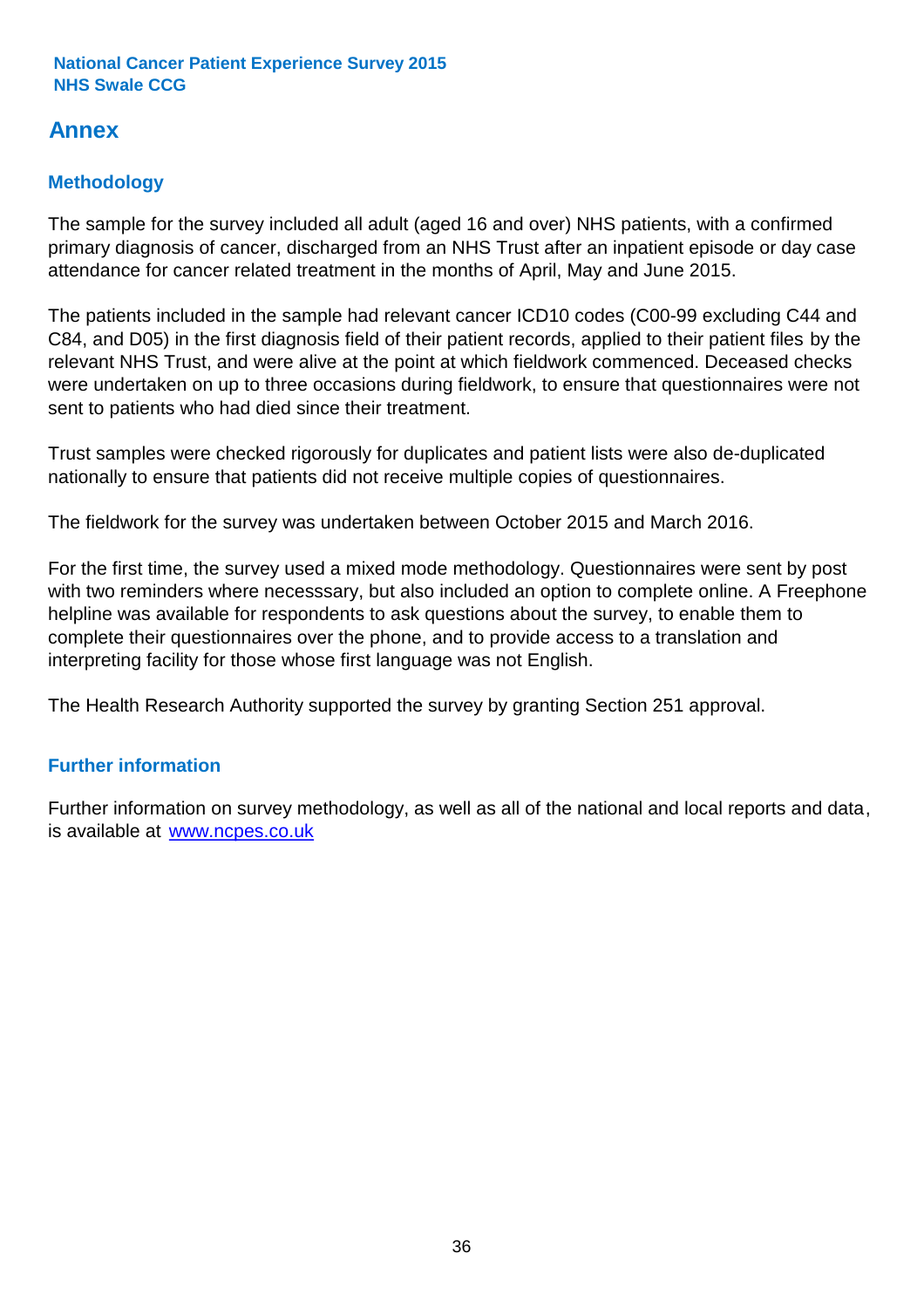### **Redevelopment of the 2015 survey**

A number of significant changes have been made to the National Cancer Patient Experience Survey in 2015:

- the length of the questionnaire has been reduced
- response options have been reviewed and changed to make them consistent throughout the survey
- some of the questions and / or answer options have been changed so that they are now in line with questions in other patient surveys (e.g. the Care Quality Commission national patient surveys), to improve comparability between them
- the topic areas within the questionnaire have been redesigned to capture the whole patient journey.

There are 50 questions in the questionnaire that relate directly to patient experience. Of these, 14 remain unchanged from previous years; and a further 21 have been slightly amended. We draw caution in directly comparing data from the 2015 survey to the findings of the previous CPES surveys, even for identical questions. Changes in the structure of the survey instrument (questionnaire) and also the administration of the survey (calendar period and length of time from sampling to field work start and completion) may influence nationwide averages, although these features will not greatly impact on relative comparisons (e.g. between patient groups or hospitals).

The other 15 questions are either new or substantially changed from previous years.

It is expected that there will be few, if any changes, to the questionnaire going forward so we will be able to compare the results year on year. Where changes are necessary they are expected to be for methodological reasons or to improve question reliability.

Another significant change in 2015 is that an online version of the questionnaire has been developed. The online version was developed to make the questionnaire more accessible for respondents. This may have an impact on the demographic characteristics of the respondents. This may be an improvement if previously underrepresented groups have responded. However, changes to the demographics of respondents may have implications on the overall results - and again, leads us to draw caution in directly comparing results with previous years.

### **Official Statistics**

The 2015 survey data has been published for the first time as Official Statistics. The 2015 survey data has been produced and published in line with the Code of Practice for Official Statistics.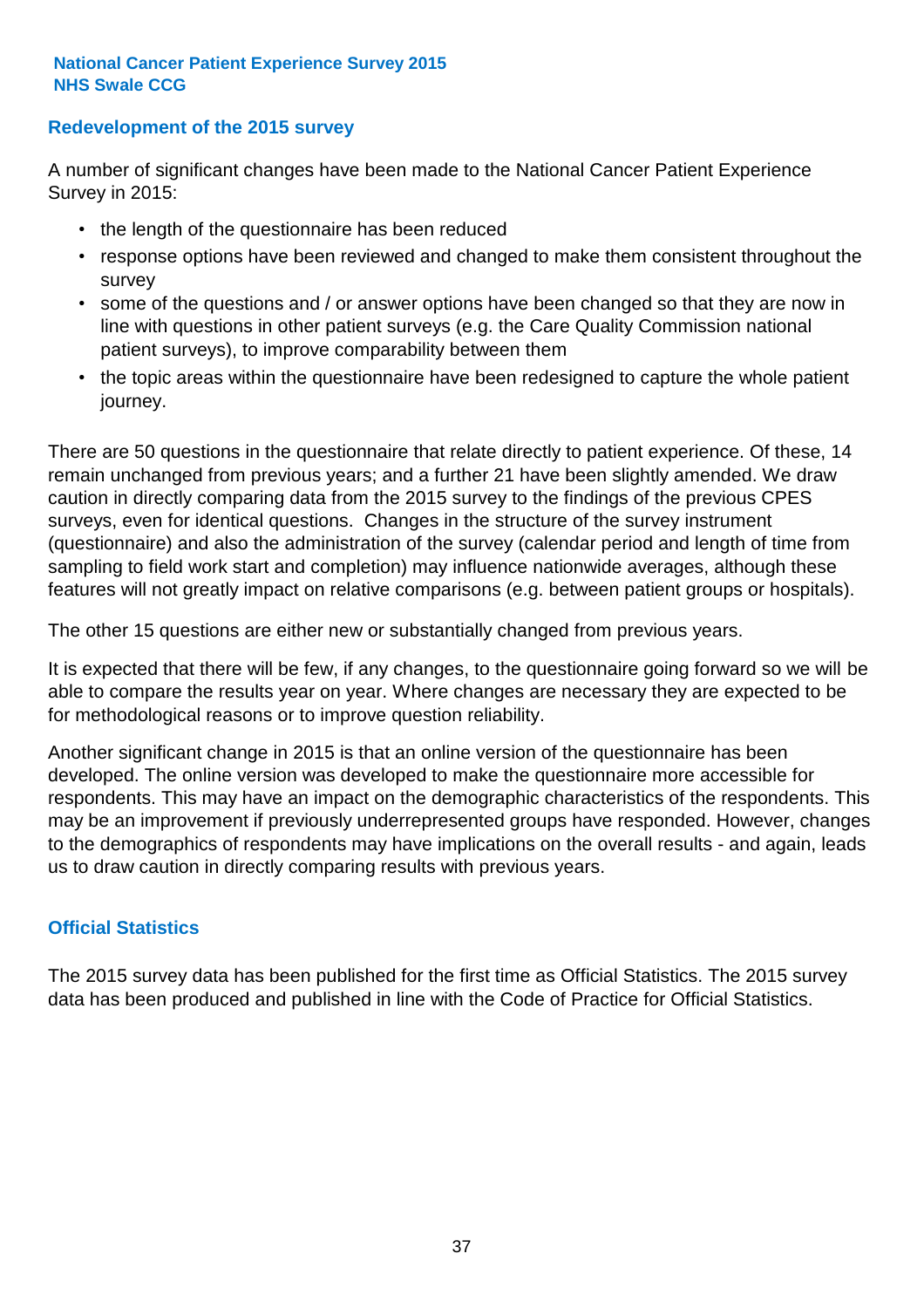### **Scoring methodologies**

49 of the 50 questions relating directly to patient experience have been summarised as the score of the percentage of patients who reported a positive experience. For example:

- question 6 asks: "Overall, how did you feel about the length of time you had to wait for your test to be done?". Responses have been recorded as positive only for those patients who selected the first option ("It was about right")
- question 11 asks: "When you were told you had cancer, were you given written information about the type of cancer you had?". Responses have been recorded as positive only for those patients who selected the first option ("Yes, and it was easy to understand").

Where options do not provide any information on positive/negative patient experience (e.g. "Don't know / can't remember"), they are excluded from the score.

The other question (question 59) asks respondents to rate their overall care on a scale of 0 to 10. Scores have been given as an average on this scale.

A copy of the 2015 questionnaire, marked up with all of these scoring conventions, is available at www.ncpes.co.uk

Further details on the scoring methodology can be found in the technical document for the survey, available at <u>www.ncpes.co.uk</u>

#### **Case-mix adjustment**

For the first time in 2015, case-mix adjusted findings are being presented alongside unadjusted results for CCGs. Case-mix adjustment allows us to account for the impact that differing patient populations might have on results. By using the case-mix adjusted estimates we can obtain a greater understanding of how a CCG is performing given their patient population.

The factors taken into account in this case-mix adjustment are gender, age, ethnic group, deprivation, and tumour group.

For further details on case-mix adjustment, please refer to the technical document for the survey, available at www.ncpes.co.uk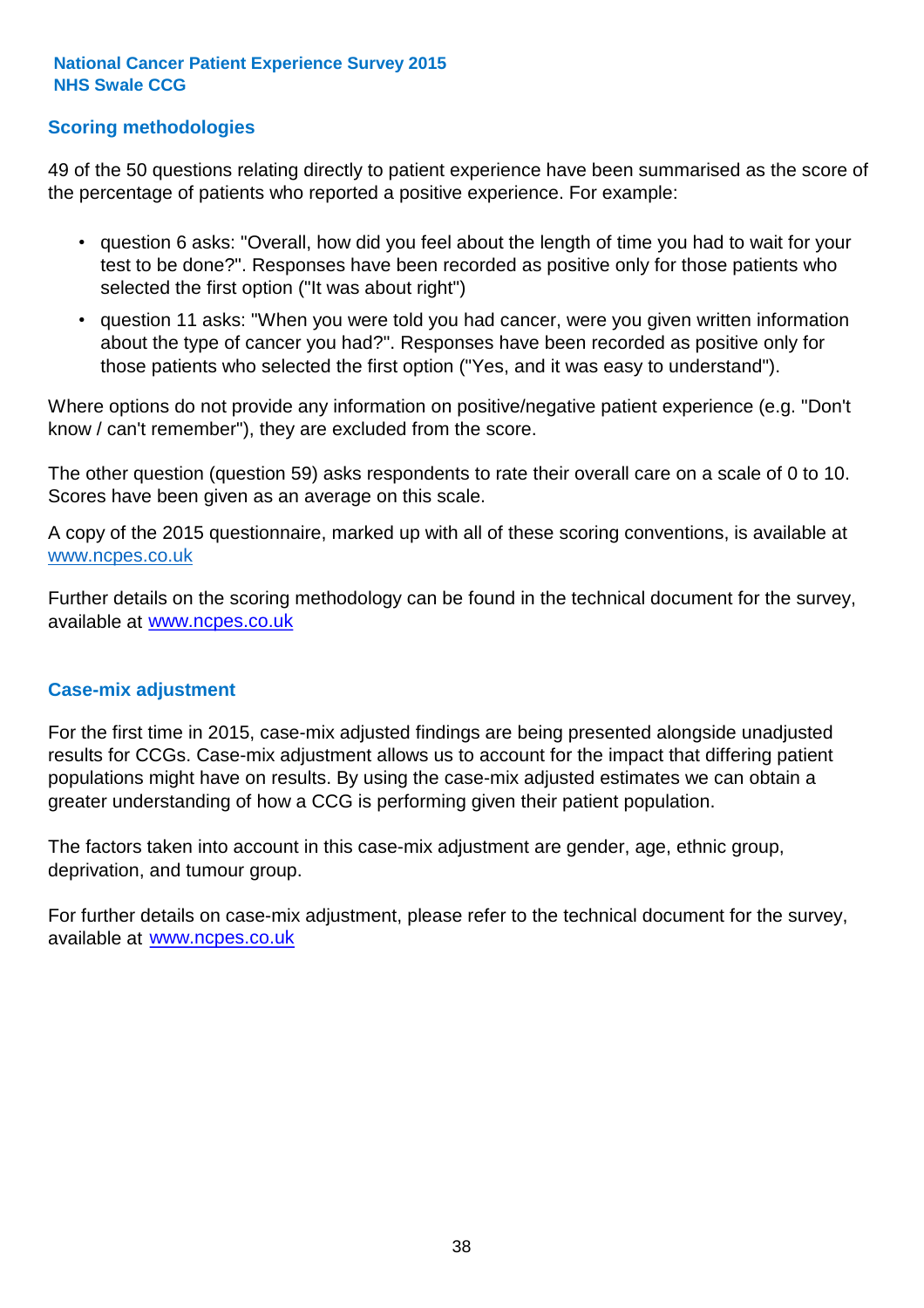## **Response Rates**

|                 | Sample      | <b>Excluded</b> | Adjusted      | <b>Not</b>              | Blank / | Completed | Response |
|-----------------|-------------|-----------------|---------------|-------------------------|---------|-----------|----------|
|                 | <b>Size</b> |                 | <b>Sample</b> | <b>Returned Refused</b> |         |           | Rate     |
| <b>National</b> | 116,991     | 8.719           | 108,272       | 33,168                  | 3.918   | 71,186    | 66%      |
| 10D             | <b>255</b>  | 12 <sub>l</sub> | 243           | 67                      |         | 172       | 71%      |

#### **Respondents by tumour group**

The tables below show the numbers of patients from each tumour group and the age and gender distribution of these patients.

| <b>Tumour Group</b>  | Number of<br>respondents* |  |  |
|----------------------|---------------------------|--|--|
| Brain / CNS          | 0                         |  |  |
| <b>Breast</b>        | 27                        |  |  |
| Gynaecological       | 10                        |  |  |
| Colorectal / LGT     | 26                        |  |  |
| Lung                 | 12                        |  |  |
| <b>Skin</b>          | 2                         |  |  |
| Haematological       | 31                        |  |  |
| <b>Upper Gastro</b>  | 10                        |  |  |
| Other                | 5                         |  |  |
| Urological           | 22                        |  |  |
| Prostate             | 21                        |  |  |
| Sarcoma              | 3                         |  |  |
| <b>Head and Neck</b> | 3                         |  |  |

*\* These figures may not match the numerator for all questions in the 'Comparisons by tumour group' section of this report, because not all questions were answered by all respondents.*

### **Respondents by age and gender**

The questionnaire asked respondents to give their year of birth. This information has been amalgamated into 8 age bands. The age and gender distribution for the CCG was as follows:

|             | 16-24 | 25-34 | 35-44 | 45-54 | 55-64 | 65-74 | 75-84 | $85+$ | Total |
|-------------|-------|-------|-------|-------|-------|-------|-------|-------|-------|
| <b>Male</b> |       |       |       | 9     | 19    | 33    | 20    |       | 89    |
| Female      |       |       |       |       | 13    | 36    | 19    |       | 83    |
| Total       |       |       |       |       | 32    | 69    | 39    |       | 172   |